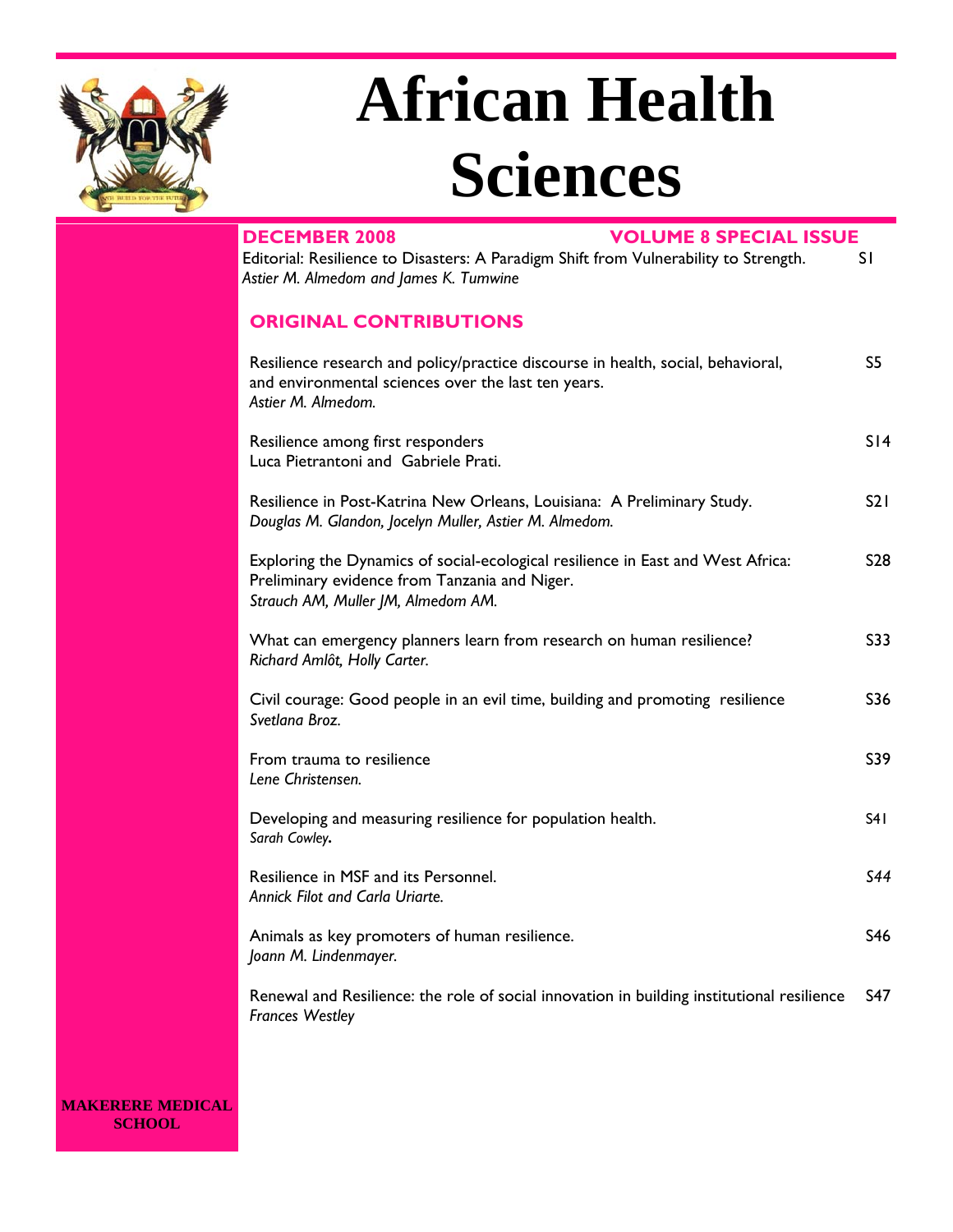### **EDITORIAL**

# **Resilience to Disasters: A Paradigm Shift from Vulnerability to Strength**

Astier M. Almedom (Guest Editor) and James K. Tumwine (Editor-in-Chief) African Health Sciences, Editorial Office, Makerere University College of Health Sciences, Kampala, Uganda *African Health Sciences* 2008; 8(S): 1-4

The idea of producing a special issue on the theme of resilience was first proposed in late 2006 as part of the plans to disseminate the deliberations of our first International Resilience Workshop held at Talloires, France, in July 2007. The workshop brought together a group of interested researchers, planners, practitioners and policy makers from the disaster response and health sectors, both academic researchers and practitioners to present and discuss the salient points of convergence in their work on human, ecosystem and/or institutional/ structural resilience. The abstracts submitted and presented for discussion at Talloires were then developed into the articles included in this volume. Graduate students made up over a third of the workshop participants, and the case studies and innovative ideas discussed included resilience of emergency responders (Pietrantoni and Prati, Italy), the role of civic courage and *Upstanders* during the war in Bosnia and Herzegovina (Broz), the role of social innovation in building institutional resilience (Westley), national emergency response planning in the UK (Amlôt), measures of resilience in the UK national health service (Cowley), the Federation of International Red Cross and Red Crescent Societies (IFRC) Psychosocial Support Centre's shift in policy from trauma counseling to resilience building (Christensen), a pilot study of resilience in New Orleans, Louisiana, post-Hurricane Katrina (Glandon *et al*.), a preliminary analysis of socialecological resilience with respect to traditional water resource management in rural Tanzania and traditional ecological knowledge concerning plant uses in rural Niger (Strauch *et al.*), the role of animals (pets and livestock) in promoting resilience (Lindenmayer), and resilience of international humanitarian workers operating in Africa (Filot and Uriarte, Belgium and Spain, respectively). Abstracts submitted to the workshop but not developed into articles have been included in this volume.

A wide range of conceptualizations and definitions of resilience with corresponding indicators and/or assessment/measurement scales were examined in small working group and plenary sessions. The workshop concluded with a consensus on the need for a programmatic applied research strategy to develop the envisioned multi-dimensional and cross-scale "*Resilience Index*" (RI) for the purposes of gauging sustained global public health and well-being encompassing human, institutional and social-ecological resilience. Subsequent international conference and seminar venues have provided avenues for further development of the interdisciplinary and cross-sector discussions initiated at Talloires, most notably Resilience 2008, convened in Stockholm by the Resilience Alliance (April 2008), and two panel discussions on building community resilience – one at the Institute of Health, Warwick University, UK (July 2008) and the other at the University of Massachusetts in Boston (November 2008) engaging the leadership of the guest editor as a key speaker and/ or discussion moderator/facilitator.

The International Resilience Workshop – Talloires 2007 tackled the following set of key questions:

- i. What is resilience, and how is it assessed and/or measured?
- ii. How are the questions "resilience of whom or what?" and "resilience to what?" being addressed in different disciplines and/or practice sectors?

### **i. What is resilience, and how is it assessed or measured?**

A multi-dimensional construct, resilience is defined as the capacity of individuals, families, communities, systems, and institutions to anticipate, withstand and/ or judiciously engage with catastrophic events and/or experiences; actively making meaning with the goal of maintaining normal function without fundamental loss of identity.<sup>1</sup> At the individual level, human resilience is a normal and common response to adversity.<sup>2-7</sup> At the level of family and/or community, the capacity to anticipate, withstand and maintain normal function following disasters is mediated by right *types, timing*, and *levels* of social support of which international humanitarian assistance is one form.8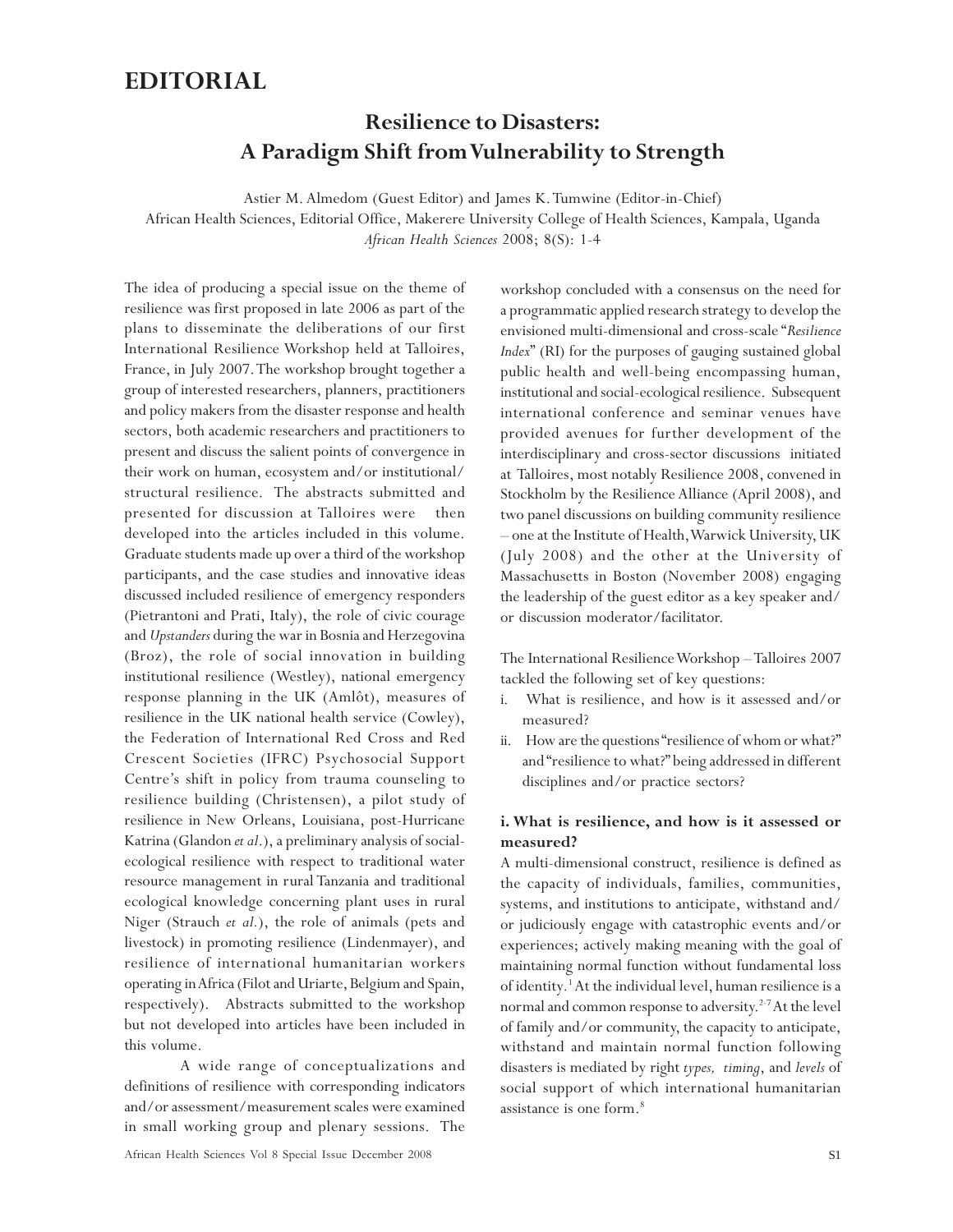Sixty-two years ago, the United Nations held its inaugural international health conference in New York where it adopted a holistic definition of health as "a state of complete physical, mental and social well-being and not merely the absence of disease or infirmity."9 Health is a dynamic steady state, a state of successful adaptation to the stresses and strains that may be chronic or acute, of ordinary or extraordinary magnitude. Health is a process, mediated by social and economic capital, also known as "resources for health". 10-12 The same may be true of resilience. As explained by the theory of Salutogenesis (origins of health)<sup>13</sup> the dynamics of health and ill health demonstrate a wide spectrum of levels of adaptation along the ease ⇔ dis-ease continuum (see Figure).

**Figure: The theory of** *Salutogenesis* **(Origins of Health)**



The assumption here is that good health reflects an adaptive state (a dynamic steady-state, and not a static state), while ill health/disease demonstrates the opposite, a maladaptive state of vulnerability. While systems of health care delivery have traditionally focused on curative measures of disease control, dwelling on vulnerability, health promotion through prevention of vulnerability to disease has increasingly been taking a more long-term view of removing the obstacles to health by focusing on the root causes of disease, most of which lie outside the mandate of health care services and in the domain of social, cultural, economic and geo-political situation of communities, countries, and/or regions. Hence the focus on resilience as a basis for sustainability, also with respect to the physical/natural environment and the inter-connected social-ecological systems which influence international humanitarian policy and public health practice are in turn impacted by them.

### **ii. How are the questions "resilience of whom or what?" and "resilience to what?" being addressed in different disciplines and/or practice sectors?**

Health in a broad sense of the term is thus not only the absence of disease, but also the presence of capacity, motivation and conditions that promote wellness. Health promotion is about creating and sustaining dynamic steady states of well-being. Human resilience depends on and also impacts institutional and environmental/ ecosystem sustainability.

Although it has in the past been studied from different disciplinary perspectives in the behavioral, clinical and social sciences, human resilience is closely linked to ecosystem resilience. While we as human scientists may examine the interplay of social cohesion,

social networks and support systems that contribute to the integrity of the emotional ecosystem in which human lives and livelihoods thrive, often in the face of adversity of different forms and levels of magnitude (including complex emergencies triggered by floods, droughts, and/or armed conflict); environmental scientists (including ecologists, economists, conservation biologists, anthropologists, and sociologists) have also advanced our understanding of resilience of the natural/ physical ecosystem as part and parcel of the coupled natural and social systems that contribute to the sustainability of our planet, and/or threaten it, as the case may be. It is important to note that humans are the dominant players in social-ecological interactions that have brought the planet to the state of imminent peril, loss of resilience and reduced sustainability of resources, including human resources. However, not all humans are equal: some are more equal than others in terms of their contributions to sustainability.

As articulated clearly by the Resilience Alliance, "Ecosystem resilience is the capacity of an ecosystem to tolerate disturbance without collapsing into a qualitatively different state that is controlled by a different set of processes. A resilient ecosystem can withstand shocks and rebuild itself when necessary. Resilience in social systems has the added capacity of humans to anticipate and plan for the future. Humans are part of the natural world. We depend on ecological systems for our survival and we continuously impact the ecosystems in which we live from the local to global scale. Resilience is a property of these linked socialecological systems (SES). "Resilience" as applied to ecosystems, or to integrated systems of people and the natural environment, has three defining characteristics: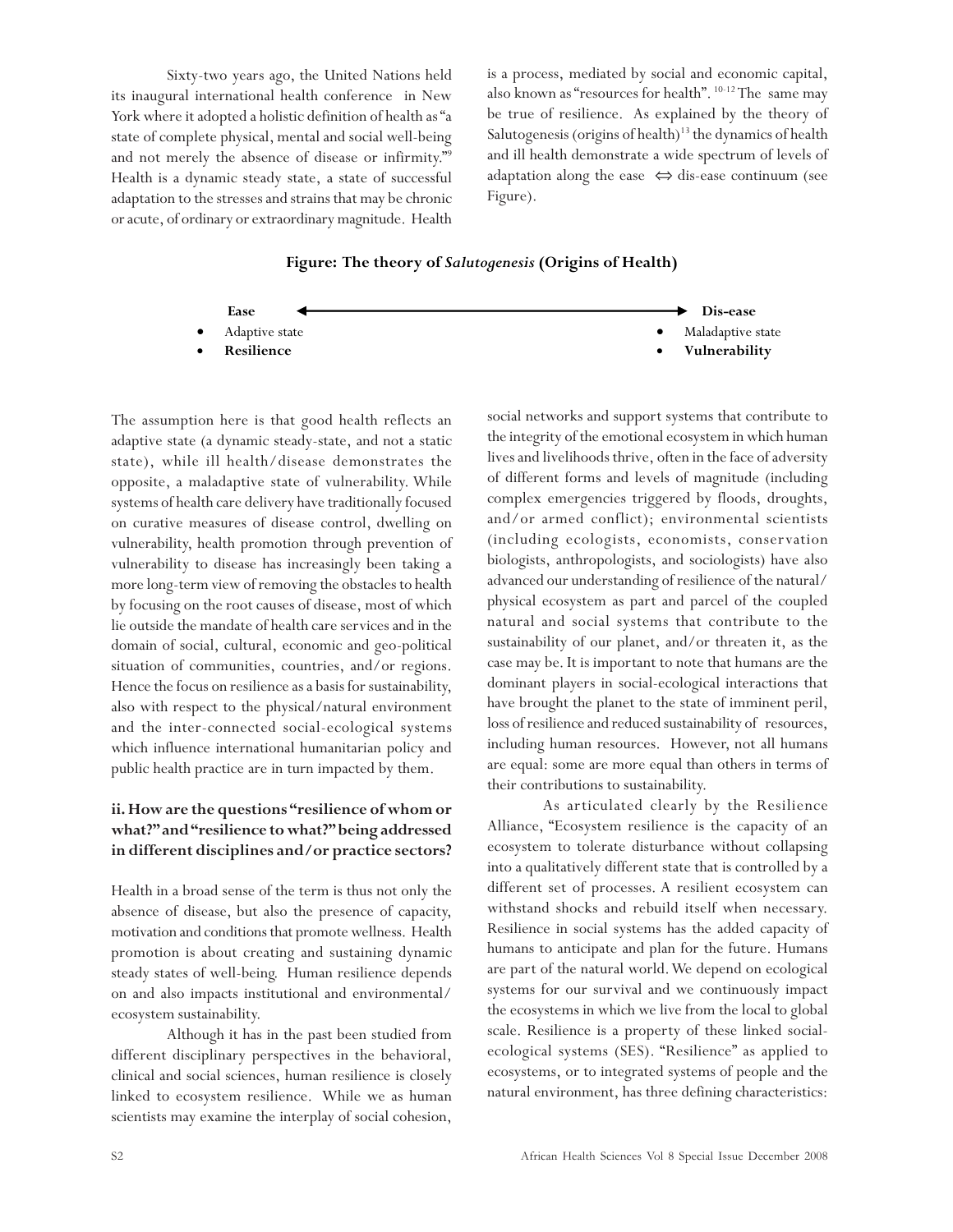- "The amount of change the system can undergo and still retain the same controls on function and structure
- "The degree to which the system is capable of selforganization
- "The ability to build and increase the capacity for learning and adaptation"<sup>14</sup>

The above three points have guided the multidisciplinary research and policy/practice analyses conducted by members of the Resilience Alliance following the leadership of Buzz Holling's (1973)<sup>15</sup> and Elinor Ostrom's  $(1990)^{16}$  seminal publications on today's researchers in the interdisciplinary fields of resilience theory and also cognitive sciences. Critical among the above three points is the question of learning and adaptation at all levels – individual, collective, and institutional – particularly with respect to local, regional, and international humanitarian policy and public health in Africa.

### **Resilience to disaster – myth or reality?**

The literal meaning of the word disaster is "dis-aster", the sudden misalignment of stars causing destruction. Thus the Tsunami (December 2004) and Gujarat earthquake (January 2001) would fit this simple definition of "natural disaster". Whether or not individuals and/or communities and their institutions can anticipate, recognize the warning signs of, and respond to disasters effectively may predict resilience. The United Nations definition of disaster: "*a serious disruption of the functioning of a society, causing widespread human, material, or environmental losses which exceed the capacity of the affected society to cope using only its own resources*" 17, is often interpreted as a call for external human and material resources without due acknowledgement of and/or respect for existing human resources and strengths. Such an observation compelled a Belgian veteran disaster response expert in public health to plead, "*Stop Propagating Disaster Myths*" at the turn of the millennium, pointing out that the resilience of those affected by disasters - who are not "too shocked and helpless to take responsibility for their own survival" - was often undermined by western disaster expert teams who lacked familiarity with local needs and priorities, and more importantly, the mindset and/or motivation to learn.18 Similarly, "humanitarian spins", akin to the seven deadly sins of medieval theology may erode both the resilience of disaster-affected communities and the integrity of international humanitarian assistance agencies.19 Valuable lessons learned from the significantly more effective disaster response of grass-root organizations with long range strategies of coping with

adversity, such as that of the Self Employed Women's Association (SEWA) of India has since served to model disaster response that delivers timely assistance to effectively restore human lives and livelihoods. 20

This special issue of *African Health Sciences* is well placed and timely in its attempt to explore the implications of resilience thinking for African systems of health care service policy and practice today. As African families, communities, countries and regions continue to face the seemingly intractable problems of conflict and political instability, systems of health care service provision have continued to be depleted. Many African Universities and Medical Schools find themselves drained of the most valuable human resources. Trained and qualified healthcare service professionals, nurses in particular, are actively recruited by western countries for higher wages. While this continues to erode the resilience of African systems of health care service provision by reducing institutional capacity for sustaining prevention-oriented public health over the long term, it is considered by many a necessary means of supporting family and community in the short term as remittances keep local economies alive.

### **Adaptive learning, a key component of the dynamics of resilience at all levels**

People and the formal and informal institutions that govern their lives and livelihoods actively learn from events and experiences including complex emergencies as and when they struggle to adapt and reorganize themselves with the goal of maintaining 'normal' function. In the context of systems of health care provision, emergency responders including fire fighters, ambulance drivers, para-medics, health center, clinic and/or hospital emergency doctors, nurses, and others are exposed to situations of extreme distress and suffering while assisting emergency victim-survivors. Some of these are humanitarian agency personnel, both local and international. Unless there are mechanisms for the "institutional memory" for them to tap, mistakes already made by their predecessors are likely to be repeated, threatening the emotional and social integrity of emergency response teams. This is why our International Resilience Workshop – Talloires 2007 sought to open up the discussion between emergency response practitioners, researchers, and policy makers from representative disciplinary and sector backgrounds. The IFRC's model of good practice in building community resilience $21$  had already provided grounds for optimism in this regard.

Similarly, efforts to galvanize the governments of United Nations members states to adopt resilience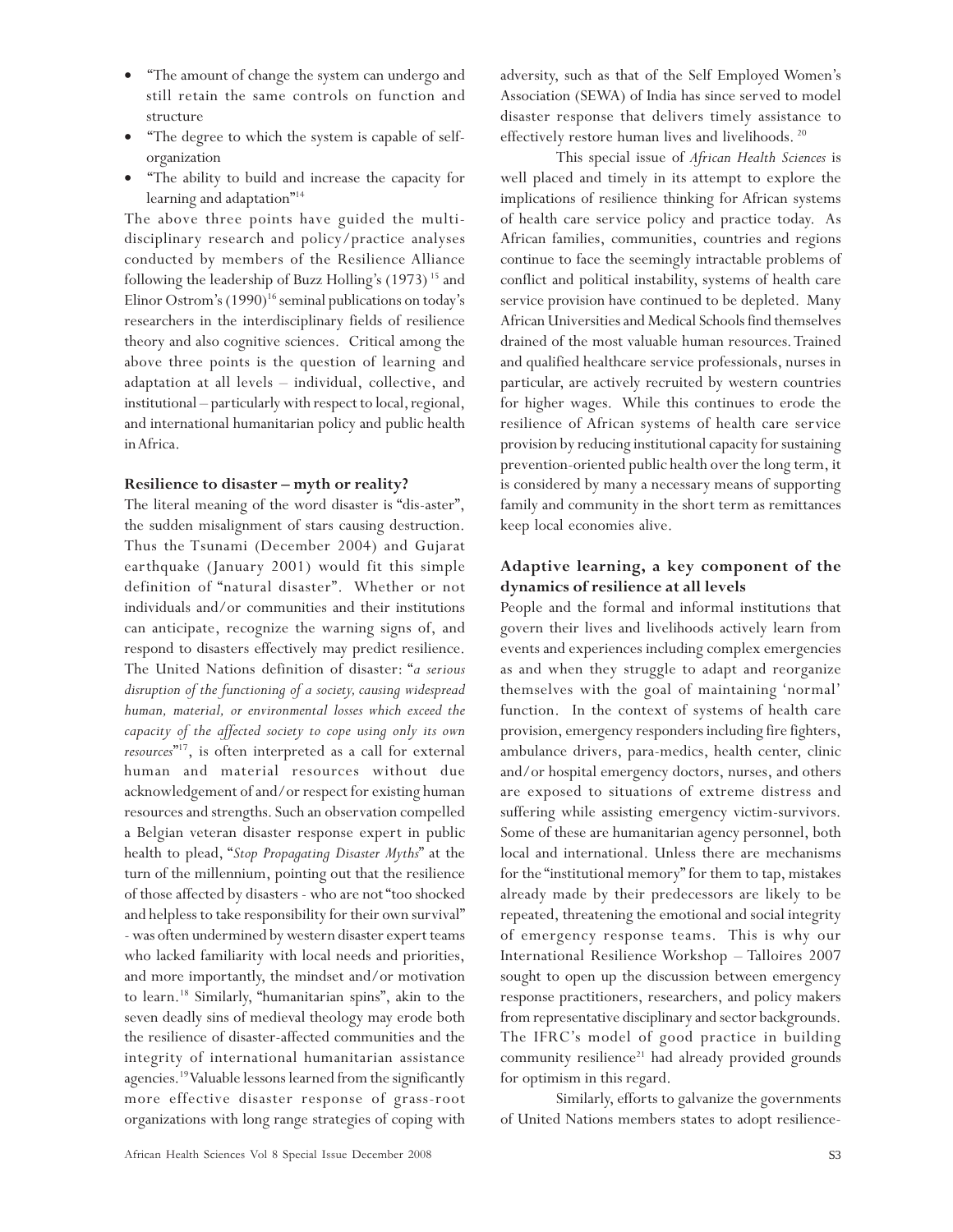building strategies of disaster mitigation and response have made some progress, starting with a focus on school-based training in disaster preparedness.<sup>22</sup> The Hyogo Framework of Action 2005-2015 is not widely known in African health systems where the focus needs to be on maintaining effective health care services with contingency plans for disaster/emergency response. So far, the number of governments who have adopted and/ or piloted education programs designed to inform and train children, youth, as well as adult citizens in practical disaster preparedness and response strategies at the local level is limited. However, the concept of disaster reduction by building human and institutional resilience resonates with the aim of this special issue, which examines the paradigm shift from vulnerability to strength as presented in the lead article (Almedom). We welcome our readers' participation in this ongoing discussion.

### **Acknowledgements**

The international Resilience Workshop – Talloires 2007 was convened and supported by Tufts University's Henry R. Luce Program in Science and Humanitarianism, the Merrin family grant of the Institute for Global Leadership, Tufts Institute for the Environment, the Graduate School of Arts & Sciences and the European Center. External support of the International Federation of Red Cross and Red Crescent Societies (IFRC) Psychosocial Support Centre (Copenhagen), Institute of Health (Warwick University, UK), the department of Education Science, University of Bologna (Italy), The Florence Nightingale School of Nursing and Midwifery, Kings College London (University of London), and the Health Protection Agency (UK) facilitated international participation and continued collaborations.

We are especially grateful to The Christensen Fund (TCF) for a generous grant support to facilitate this collaboration between the *African Health Sciences* editorial offices and Tufts University's Institute for Global Leadership over the timely production and distribution of this volume.

### **References**

- 1. An earlier version of this definition was presented at Talloires and later updated.
- 2. Masten, A. S. Ordinary Magic: Resilience Processes in Development. *American Psychologist* 2001, 56: 227-238.
- 3. Schneider, S. L. 2001 In search of Realistic Optimism: Meaning, Knowledge, and Warm Fuzziness. *American Psychologist* 56: 250-263.
- 4. Kelley, T. M. 2005 Natural Resilience and Innate Mental Health. *American Psychologist* 60**:** 265.
- 5. Wilkes, G. 2002 Abused child to Nonabusive Parent: Resilience and Conceptual Change. *Journal of Clinical Psychology* 58: 261-275.
- 6. Rak, C. F. 2002 Heroes in the Nursery: Three Case Studies in Resilience. *Journal of ClinicalPsychology* 58: 247-260.
- 7. Morrison, G. M. *et al*., 2002 Protective factors related to antisocial behavior trajectories. *Journal of Clinical Psychology* 58: 277-290.
- 8. Almedom, A. M. 2004 Factors that mitigate war-induced anxiety and mental distress. *Journal of Biosocial Science* 36: 445-461.
- 9. World Health Organization. Preamble to the Constitution of the World Health Organization as adopted by the International Health Conference, New York, 19-22 June 1946, and entered into force on 7 April 1948.
- 10. Cowley, S. Health-as-process: a health visiting perspective. *Journal of Advanced Nursing* 1995, 22, 433-441.
- 11. Cowley, S. Public health values in practice, the case of health visiting. *Critical Public Health* 1997, 7: 86.
- 12. Cowley, S., Billings, J.R. Resources revisited: salutogenesis from a lay perspective. *Journal of Advanced Nursing* 1999, 29: 994-1004.
- 13. Antonovsky, A. *Unravelling the Mystery of Health: How People manage Stress and stay Well* San Francisco: Jossey-Bass; 1987.
- 14. http://www.resalliance.org/576.php Last accessed on December 4 2008.
- 15. Holling, C. S. Resilience and stability of ecological systems. *Annual Review of Ecology and Systematics* 1973, 4: 1-23.
- 16. Ostrom, E. *Governing the Commons: The Evolution of Institutions for Collective Action* New York: Cambridge University Press; 1990.
- 17. As cited in Barron, R. A. 2004 International disaster mental health. *Psychiatric Clinics of North America* 2004, **27**: 505-519.
- 18. de Ville de Goyet, C. Stop propagating disaster myths. *Lancet* 2000, 356: 762-64.
- 19. Vaux, T. *The Selfish Altruist* London: Earthscan; 2001.
- 20. Vaux, T. *Women responding to disasters: The self-employed women's association (SEWA) of India.* Lecture given at Tufts University in the "Luce Seminar  $(a)$  Tufts" Series, October 2003.
- 21. International Federation of Red Cross and Red Crescent Societies *World Disasters Report: Focus on Community Resilience* Geneva: IFRC; 2004.
- 22. United Nations International Strategy for Disaster Reduction *Hyogo Framework of Action: 2005-2015* 2005, UNISDR, Geneva.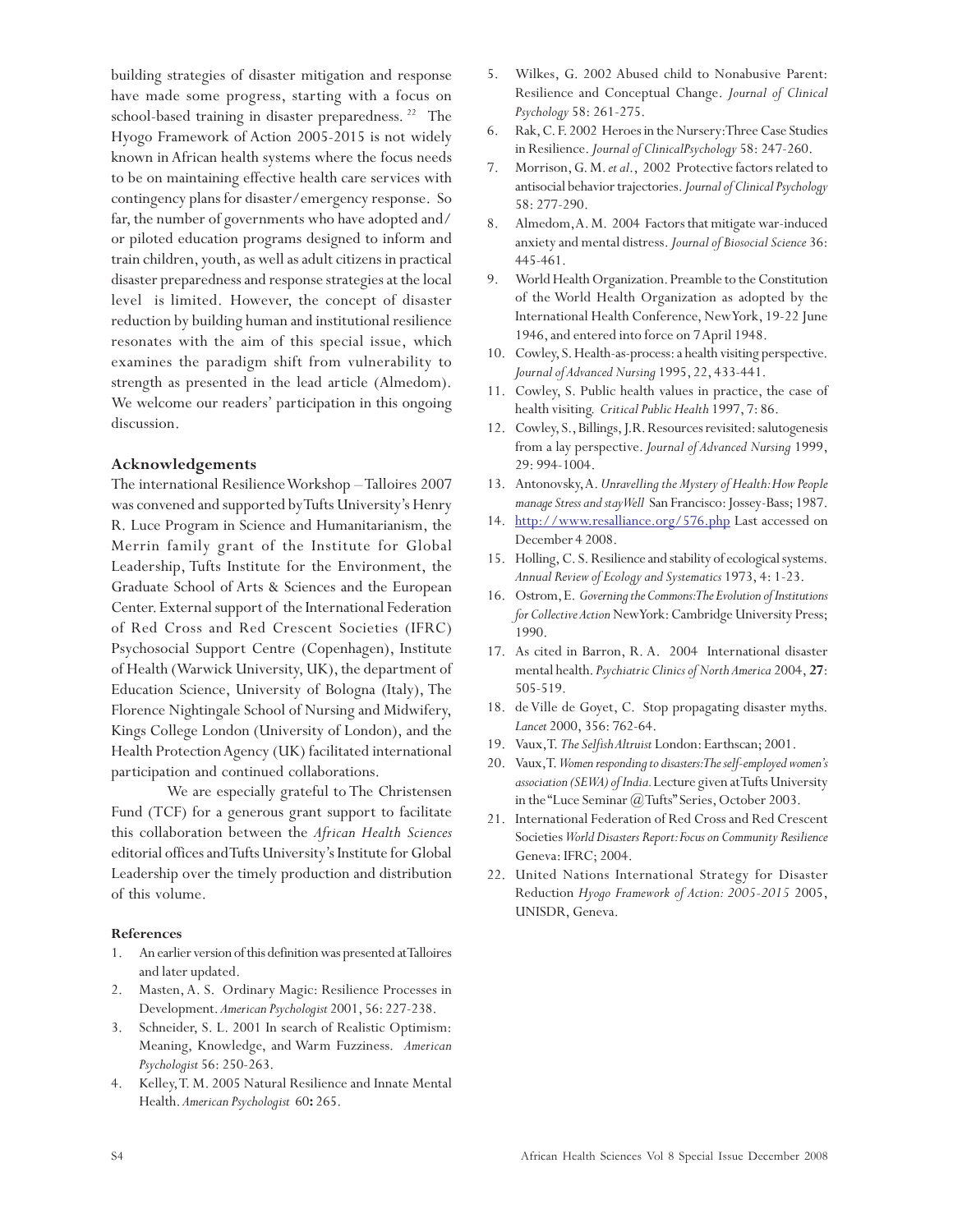# **Resilience research and policy/practice discourse in health, social, behavioral, and environmental sciences over the last ten years.**

### **Astier M. Almedom**

### Tufts University

#### **Abstract**

**Background:** Resilience research has gained increased scientific interest and political currency over the last ten years.

**Objective:** To set this volume in the wider context of scholarly debate conducted in previous special theme issue and/or special section publications of refereed journals on resilience and related concepts (1998-2008).

**Method:** Peer reviewed journals of health, social, behavioral, and environmental sciences were searched systematically for articles on resilience and/or related themes published as a set. Non-English language publications were included, while those involving nonhuman subjects were excluded.

**Results:** A total of fifteen journal special issues and/or special sections (including a debate and a roundtable discussion) on resilience and/or related themes were retrieved and examined with the aim of teasing out salient points of direct relevance to African social policy and health care systems. Viewed chronologically, this series of public discussions and debates charts a progressive paradigm shift from the pathogenic perspectives on risk and vulnerability to a clear turn of attention to health-centered approaches to building resilience to disasters and preventing vulnerability to disease, social dysfunction, human and environmental resource depletion. **Conclusion**: Resilience is a dynamic and multi-dimensional process of adaptation to adverse and/or turbulent changes in human, institutional, and ecological systems across scales, and thus requires a composite, multi-faceted *Resilience Index (RI),* in order to be meaningfully gauged. Collaborative links between interdisciplinary research institutions, policy makers and practitioners involved in promoting sustainable social and health care systems are called for, particularly in Africa.

**Key words**: Adaptive learning, Disaster mitigation, Human resilience, Resilience Index, Social-ecological resilience, sustainability of human and natural resource management systems.

African Health Sciences 2008; 8(S):5-13

### **Introduction**

An overview of recent developments and current direction of international research and policy discourse on resilience is presented here with the aim of setting this volume in the wider context of ongoing discussion and debate among scholars, policy makers, and practitioners.

### **Method**

Multiple systematic searches were conducted to identify peer-reviewed journal articles published as sets belonging to special theme issue volumes and/or special sections of journal volumes on resilience and related terms in the human, social, behavioral, and environmental sciences. No limits were set on languages or dates of publication, but those reporting on nonhuman subjects were excluded.

*Professor of Practice in Humanitarian Policy and Global Public Health*

*Director, International (interdisciplinary) Resilience (research and policy/practice) Program, Institute for Global Leadership 112 Packard Avenue, Medford, MA 02155, USA E-mail: astier-m.almedom@tufts.edu Skype: almedom*

### **Results and Discussion**

Fifteen journal special issues and/or special sections on resilience and/or related themes published over the last ten years were found and reviewed with a view to summarizing their salient points of direct relevance to African health care and social systems. All of these discussions and debates were conducted in the English language.<sup>1-15</sup> The analysis yielded a rich body of knowledge and shared insights among seemingly unrelated scholars and practitioners who have considered the concept of resilience from a wide range of perspectives, often with divergent aims and objectives stemming from their own individual/independent research and/or policy/practice priorities.

African Health Sciences Vol 8 Special Issue December 2008 S5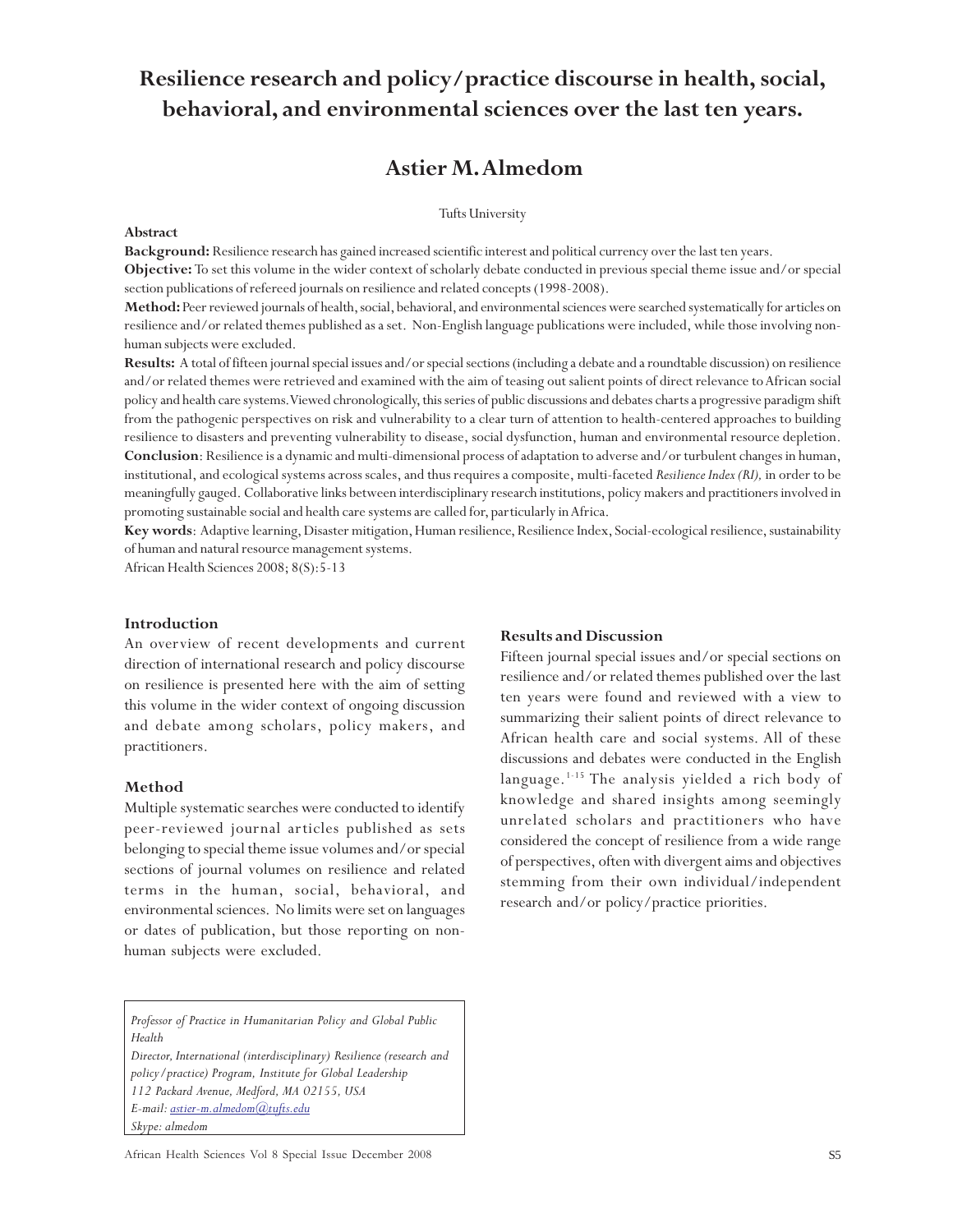**Table: Public discussion and debate in journal special issue volumes or sections on resilience and related themes (1998-2008)**

**Journal (year) Title, Volume (pages) – Editor/s and Salient points of direct relevance to current African health research, policy, and practice (Ref)**

- *1. Journal of Social Issues* (1998) Special Issue. Thriving: Broadening the Paradigm Beyond Illness to Health. Vol. 54 (237-425) – Issue Editors; Jeannette Ickovics and Crystal Park. Notes from the editors and 12 articles – three of which are most relevant.
- o Qualitative investigation and analysis enable researchers to hear and understand respondents' processes of meaningmaking in context (Massey *et al*.);
- o Posttraumatic growth may be accompanied by "increased well-being, but distress and growth may also coexist. Degree of change produced by clinical intervention may be limited in scope, but there clearly are some ways in which the clinician may make growth more likely for the client." Growth is beyond recovery from trauma; positive change occurring in several domains and may be largely "phenomenal" (Calhoun & Tedeschi);
- o Armenia (a small nation that survived against the odds) embodies resilience at the level of individual, nuclear and extended family, community and state on account of its unique cultural and geo-historical characteristics. Childrearing practices which foster pride in ethnic identity, social cohesion and social support promote and sustain resilience among Armenians at home and in the Diaspora (Karakashian).
- *2. Journal of Social and Clinical Psychology*·(2000) Special Issue. Classical Sources of Human Strength: Revisiting an old home and Building a New One. Vol. 19 (1-160) – Guest Editors: Michael McCullough and C. Rick Snyder. Editorial introductory and post-script pieces, and 8 articles – two of which are most relevant.
- o Hope goals, pathway and agency thoughts a measurably positive correlate of health in those with life-threatening disease (Snyder);
- o Self-control (the ability to alter the self's own states and responses) a strength (a limited, renewable resource) that operates like a muscle that is depleted after use but can be renewed by regular excercise and rest (Baumeister & Exline).
- *3. American Psychologist*·(2000) Special Issue. Positive Psychology. Vol. 55 (5-183) Guest Editors: Martin E.P. Seligman and Mihaly Csikszentmihalyi. Editorial and 15 articles - two of which are most relevant. 17 responses to this Volume were published a year later (2001), Vol. 56 (75-90) including the Editors' reply. More debate followed in 2005, sparked by one article.
- o 'Mature adaptive defenses', best investigated longitudinally as they develop cumulatively over the life course; and can be strengthened by increasing social support as well as health promoting behaviors (Vaillant);
- o 'Positive illusions' or 'unrealistic optimism' and finding meaning in life delay progress of life-threatening infection – e.g., HIV (Taylor *et al*).
- 4. (2001) Section on Positive Psychology. Vol. 56 (216-238) developed by Kennon M. Sheldon and Laura King. Editorial and 4 articles – two of which are most relevant.
- o Positive outcomes in spite of serious threats to adaptation or development. Resilience is ordinary and common, "Ordinary Magic" (Masten).
- o 'Realistic optimism' tendency to remain positive based on what is known and accepting what is unknown or unknowable about the (challenging) environment; leniency – adoption of modest thresholds/expectations; hope and aspiration for positive experiences (Schneider).
- 5. (2005) Debate in response to Bonanno's article (2004) presenting resilience as the absence of PTSD; and hardiness, self-enhancement, repressive coping, positive emotion and laughter as some of the pathways to resilient outcomes – 5 Comments and author's reply. Vol. 60 (261-265).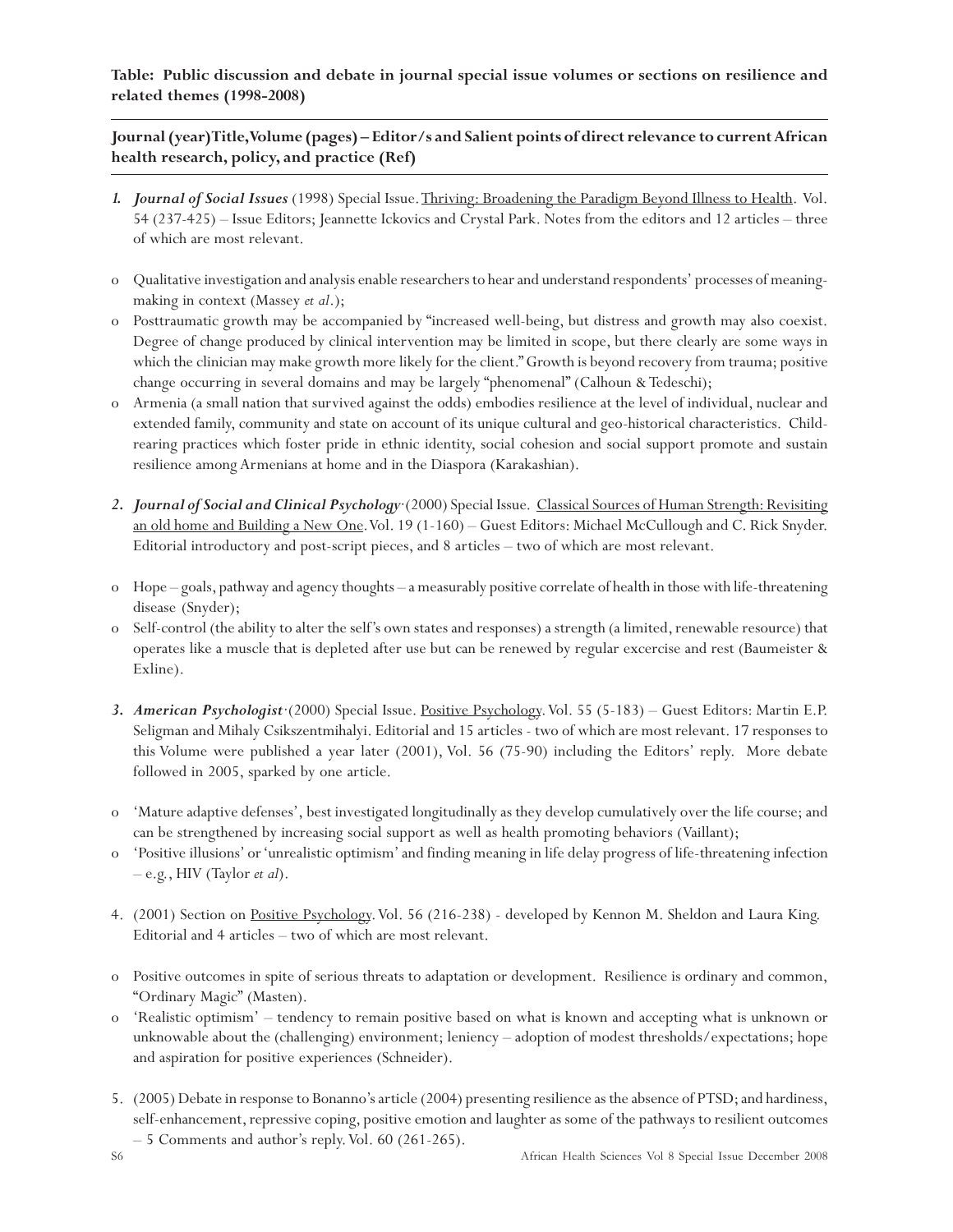- o Hardiness is a pattern of attitudes of commitment, control, and challenge to turn stressors into opportunities for growth; measured by the 65-item HardiSurvey III-R (Maddi);
- o PTSD symptoms should not be relied on for measuring risk and resilience subjective impact and internal distress are not synchronous with functional impact; functional resilience needs to be investigated longitudinally using multivariate qualitative and quantitative methods (Litz);
- o Equating resilience with absence of PTSD is flawed; Holistic studies including a wide spectrum of psychopathology, resilience and adversarial growth and optimal functioning (salutogenic models of health and well-being) are called for (Linley & Joseph);
- o Resilience includes a family of life course patterns and processes of successful adaptation despite adversity (Roisman);
- o Resilience is an innate human psychological immune capacity (Kelley);
- o Above points taken, but the formula resilience = absence of PTSD remained in use (see for instance Bonanno *et at*, 2006).
- *6. Journal of Clinical Psychology*·(2002) Special Issue. A Second Generation of Resilience Research. Vol. 58 (229- 321) – Guest Editor: Glenda Wilkes. Introduction and 7 articles – all relevant.
- o A resilient family is a social system with cohesiveness, flexibility, effective and protective communication and meaning-making processes in spite of risk (e.g., neighborhoods of poverty and violent crime); a call for social policies designed to reduce ecological risks and individual level clinical practice that believes in and facilitates family resilience (Patterson);
- o Resilience in children and youth is a continuum ranging from defensive, adaptive and resilient elements (Rak);
- o Resilience is the capacity to overcome exposure to identifiable risk such as child abuse. Abused children grew up to be non-abusive parents on their own - without any external intervention (Wilkes);
- o Resilience is a complex dynamic trajectory along a continuum; should be studied from the subjects' perspectives within which (within-group) variation is to be expected (Morrison *et al*.);
- o Resilient college students with learning disabilities acknowledged their disability and focused on positive events to create an "aura' of success for themselves (Miller);
- o School administrators (high school and middle school Principals and others) can be educated to foster and promote resilience (Bosworth & Earthman);
- o Resilience and resiliency inquiry metatheory charts the paradigm shift from pathogenic to salutogenic postmodern/spiritual – multidisciplinary thought in three waves: resilience as a phenomenon; a process; energy and motivation to reintegrate resiliently (Richardson).
- *7. Brief Treatment and Crisis Intervention* ·(2002) Special Issue. Crisis Response, Debriefing, and Intervention in the Aftermath of September 11, 2001. Vol. 2 (1- 104) – Editor: Albert Roberts. Editorial and 8 articles – three of which are most relevant.
- o Addition to the DSM-IV V code for uncomplicated post-traumatic stress responses would help to distinguish between normal human responses to traumatic events and PTSD (Roberts);
- o Educators and mental health service providers developed a participatory psychoeducational workshop including review and understanding of local resilience – adopted a competence-based instead of pathology-based approach to intervention (Underwood & Kalafat);
- o Post 9/11 mental health/debriefing services (in New York and Boston) tried to normalize reactions and promote social cohesion and support, resilience and self-empowerment (Miller).
- 8. (2004) Section on Disaster Mental Health. Vo. 6: 130-170 no editorial, 4 articles one of which is most relevant.
- o Evidence from Oklahoma city (post 1995 bombing and post 9/11) indicated optimism and community psychological resilience. This does not discount the need for mental health prevention and support systems (Pfefferbaum *et al.*).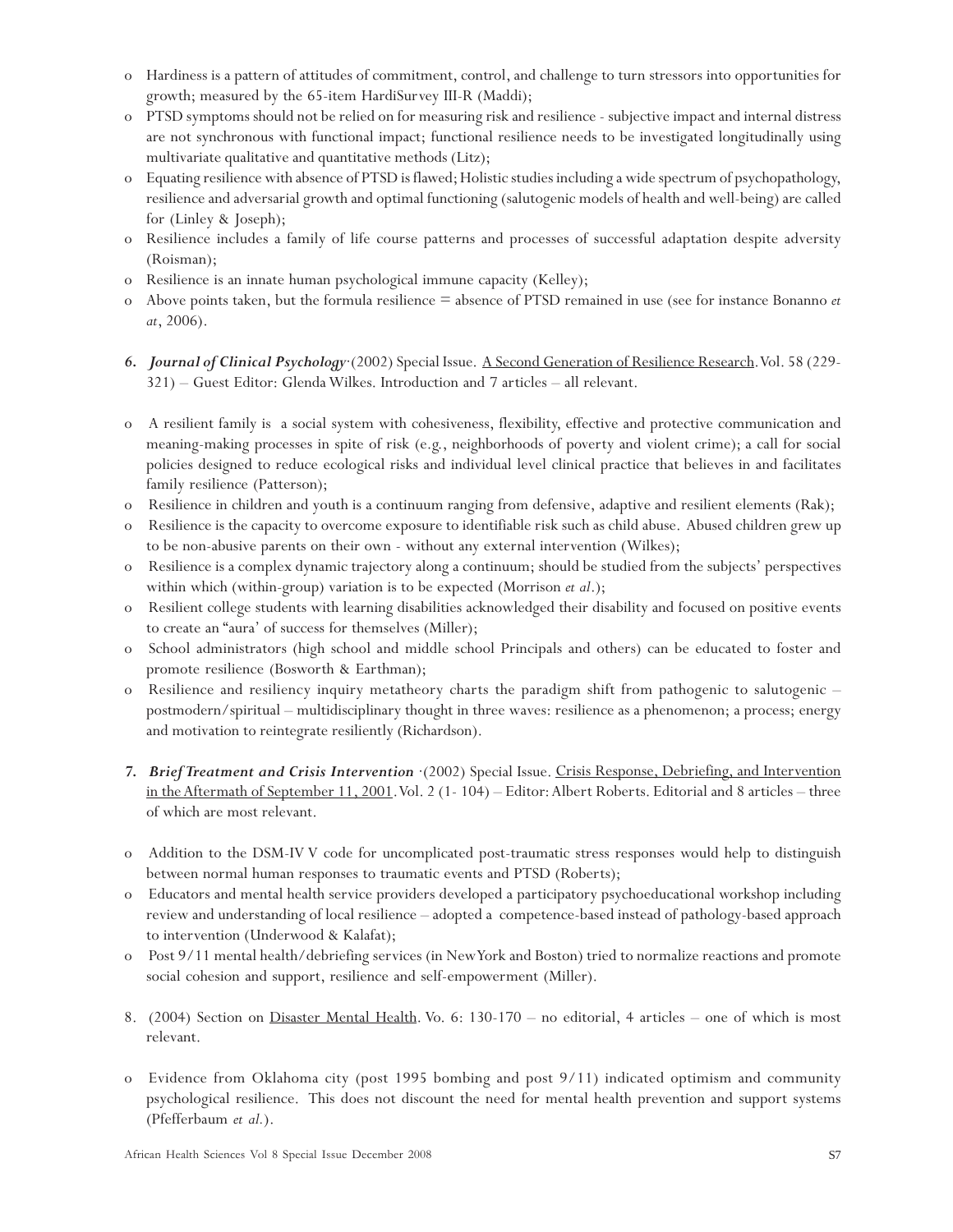- *9. Journal of Biosocial Science* · (2004) Special Issue. Mental Well-being in settings of "Complex Emergency". Vol. 36 (381-491) – Guest Editor: Astier Almedom. Overview and 8 articles – four of which are most relevant.
- o Participatory research involving local and international academic and practitioner teams had positive therapeutic effect for Andean village communities in Peru (Snider *et al*.);
- o Combining anthropological/qualitative data with psychometric instruments is essential for investigating youth mental well-being and coping in Palestine (Lewando Hundt *et al.*);
- o Multi-dimensional diagnostic and plural healing systems operate among Mozambican refugees and South African host communities, calling for both clinical and social diagnostics (SASPI Team);
- o Social support of the right type, timing and *level* mitigates war-induced anxiety and mental distress in Eritrea, an ideal site for the study of resilience (Almedom);
- 10. Journal of Loss and Trauma<sup>·</sup> (2004) Special Issue. Risk and Resiliency Following Trauma and Traumatic Loss. Vol. 9 (1-111) – Guest Editor: Matt J. Gray. No editorial, 7 articles.
- o This collection of papers focused more on psychopathology, risk/vulnerability, PTSD and social dysfunction including 'cultural trauma' in Rwanda than on resiliency.
- *11.Psychiatric Clinics of North America*· (2004) Special Issue. Disaster Psychiatry: A Closer Look. Vol. 27 (xi-602) – Guest Editors: Craig Katz and Anand Pandya. Preface and 12 articles – two of which are most relevant.
- o Controversy over PTSD diagnostics in international disaster settings acknowledged and culture-specific mental health service capacity building (e.g., *Conselho* model) advocated for (Barron);
- o Disaster-exposed populations including in New York post 9/11 are more resilient than imagined based on their low rates of PTSD and indicators of functional stability – therefore low participation rates in [trauma] research may be expected (North).
- *12.Substance Use& Misuse*·(2004) Special Issue. Resilience. Vol. 39 (657-854) Guest Editors: Jeannette Johnson and Shelly Wiechelt. Introduction/Editorial, 6 articles, Selected Resources, Internet Resources and International Abstracts – three articles are most relevant.
- o Resilience is a complex and dynamic process involving the individual, the event and the environment; listing universal 'resilience factors' is not that helpful because the factors are context-dependent and ordinary/common (Johnson & Wiechelt);
- o Children of alcoholic parents followed up in a 30-year longitudinal study (in Kauai, Hawaii) who became 'competent' adult benefited from significantly larger sources of sustained support of caring adults than those with coping difficulties (Werner & Johnson);
- o Ethnic pride promotes resilience among native Hawaiians (Austin).
- *13.Bulletin of the World Health Organization*·(2005) Round Table. Mental and social health during and after acute emergencies: emerging consensus? Vol. 83 (71-76) Lead article by WHO personnel with comments from two prominent social psychiatrists (academic-practitioners).
- o The lack of consensus on the public health value of the PTSD concept and the appropriateness of vertical traumafocused services was acknowledged, and, social interventions and integrated services called for (van Ommeren *et al.*); Best therapy for acute stress is social - safety, family reunification, justice, employment, re-establishing systems of meaning (Silove); caution against "category fallacy" and assumptions that western (universal) interpretations will apply (Summerfield).
- 14. Global Environmental Change<sup>·</sup> (2006) Special Issue. <u>Resilience, vulnerability, and adaptation: A cross-cutting</u> theme of the International Human Dimensions Programme on Global Environmental Change. Vol. 16 (235-316)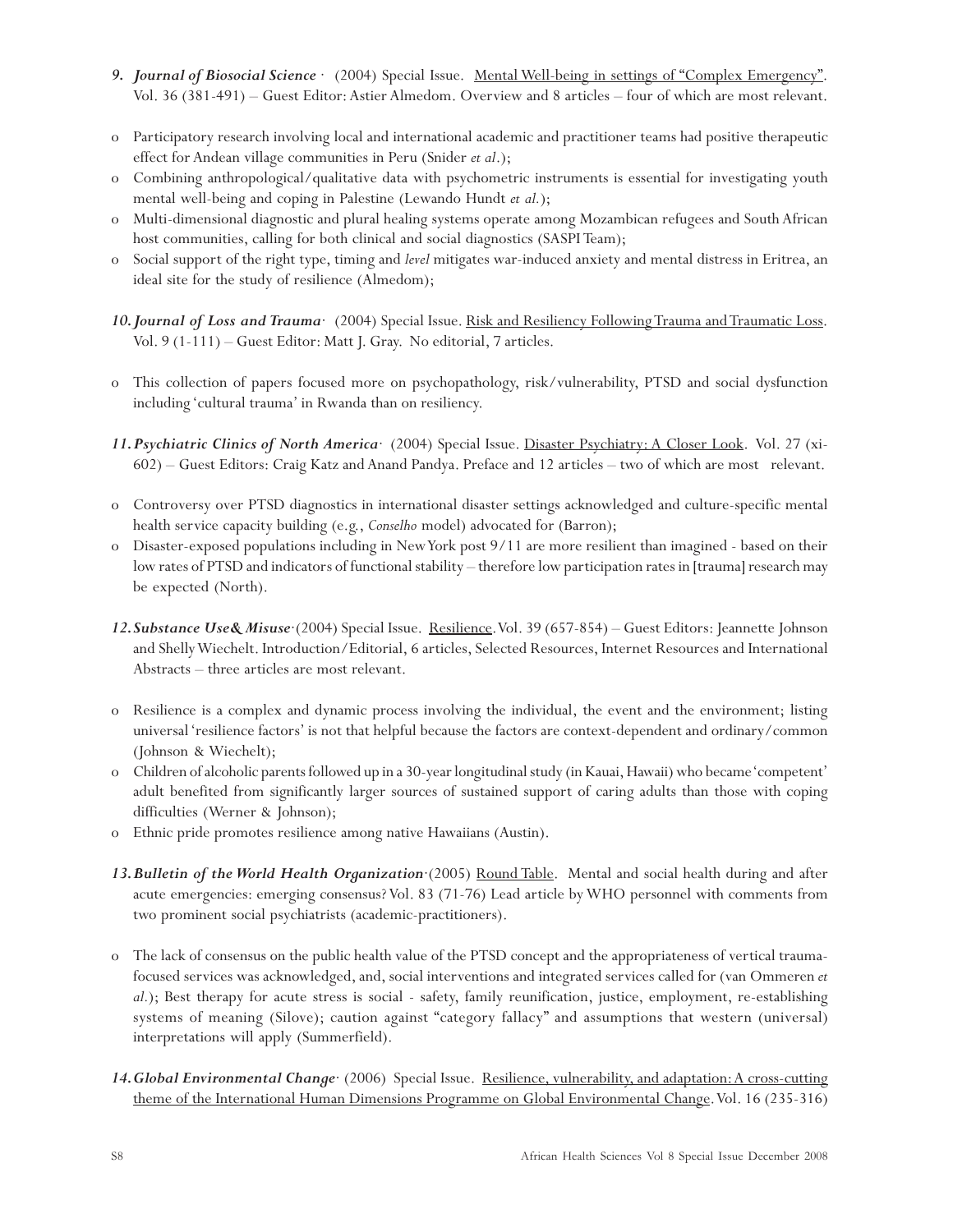– Guest Editors: Marco Janssen and Elinor Ostrom. Foreword, editorial, and 6 articles including one with a bibliometric analysis of the published literature by citation and author/co-authorship links; and another with a scientific research agenda on the above cross-cutting themes.

- o The links between the human and ecosystem dynamic capacity to adapt to turbulent changes, re-organize and/or transform to continue functioning (Folke); the need for research and policy to move from vulnerability to resilience through 'consilience' (Adger) are elucidated.
- o The impact of Holling's seminal work (1973) on current conservation and sustainability discourse has been phenomenal, along with Ostrom's (1990) in terms of subsequent resilience research of direct relevance to policy and practice implications for adaptive governance of the commons.
- *15.Ecology & Society*· (2008) Special Feature on Managing Surprises in Complex Systems: Multidisciplinary Perspectives on Resilience. Vol. Guest Editors: Lance Gunderson and Patricia Longstaff 4 articles, three of which are most relevant.
- o While trust plays an important role in the effectiveness of communication of information needed to prepare for and cope with unpleasant 'surprises' in health and human security systems (such as pandemic flu, bioterrorism, or other disasters), 'unwarranted confidence' in one's own institutional and/or human capacity may reduce institutional resilience (Longstaff and Yang).
- o Human resilience as studied in developmental psychology has much in common with resilience science in ecology with particular reference to environmental catastrophes (Masten and Obradoviæ).
- o Socially cohesive social networks that sustain community resilience need to be structurally linked to macro-level resources and mechanisms to respond effectively to health and other emergencies. (Roderick and Roderick)

The majority of these scholarly discussions and debates demonstrate a concerted move away from the usual emotional/mental distress and trauma-focused psychopathology to a positive psychology of human strengths, encapsulated by the term resilience in its multi-faceted forms (see Table). During the second half of the 1990s, galvanized by the imminent close of the  $20<sup>th</sup>$  century, psychologists and others had decided to take stoke and re-think prevailing assumptions and claims on the nature of the human capacity to adapt, and even thrive and/or grow in the face of adversity of different types and levels of magnitude. Viewed chronologically, this series of public discussions and debates charts a progressive paradigm shift from the disease-driven inquiries on risk and vulnerability to a clear turn of attention towards health-centered approaches to building resilience to disasters and preventing vulnerability to disease, social dysfunction, human and environmental resource depletion.

The *Journal of Social Issues* (1998, Vol. 54) put the topic of "Thriving" on the spotlight. At that time, the notion of post-traumatic growth (PTG) came as a refreshing change of subject from the then highly controversial diagnostic category of post-traumatic stress disorder (PTSD), particularly with respect to humanitarian policy and practice in non-western settings.<sup>16, 17</sup> Although the post-traumatic growth inventory, PTGI, was originally developed and tested among American college students, and not disasteraffected communities, it was later successfully employed in a study of displaced people in Sarajevo, exploring the dynamic process of transformation and growth following recovery from the trauma of the Balkan war.<sup>18</sup> Karakashian's interdisciplinary analysis of the historical, geo-political, social and cultural dimensions of human resilience in Armenia, a small nation that had experienced collective trauma of genocidal proportions was featured in this volume; presenting interesting parallels with Almedom *et al.*'s study of human resilience in Eritrea (featured in discussion  $# 9$ , Table), another small country for whom human and institutional resilience, particularly in the extraordinary levels of adaptive learning and transformations that took place within the self-organized systems health care, education, and social affairs under prolonged conditions of war and displacement.<sup>19</sup>

The new millennium was ushered in with the publication of special issues of both the *Journal of Social and Clinical Psychology* (2000, Vol. 19) and *American Psychologist* (2000, Vol. 55) focusing respectively on human strength and positive psychology. These took the discussion on the nature of resilience a step forward by arguing that it is in fact not the (rare) phenomenon it was assumed to be, but in fact resilience is quite common,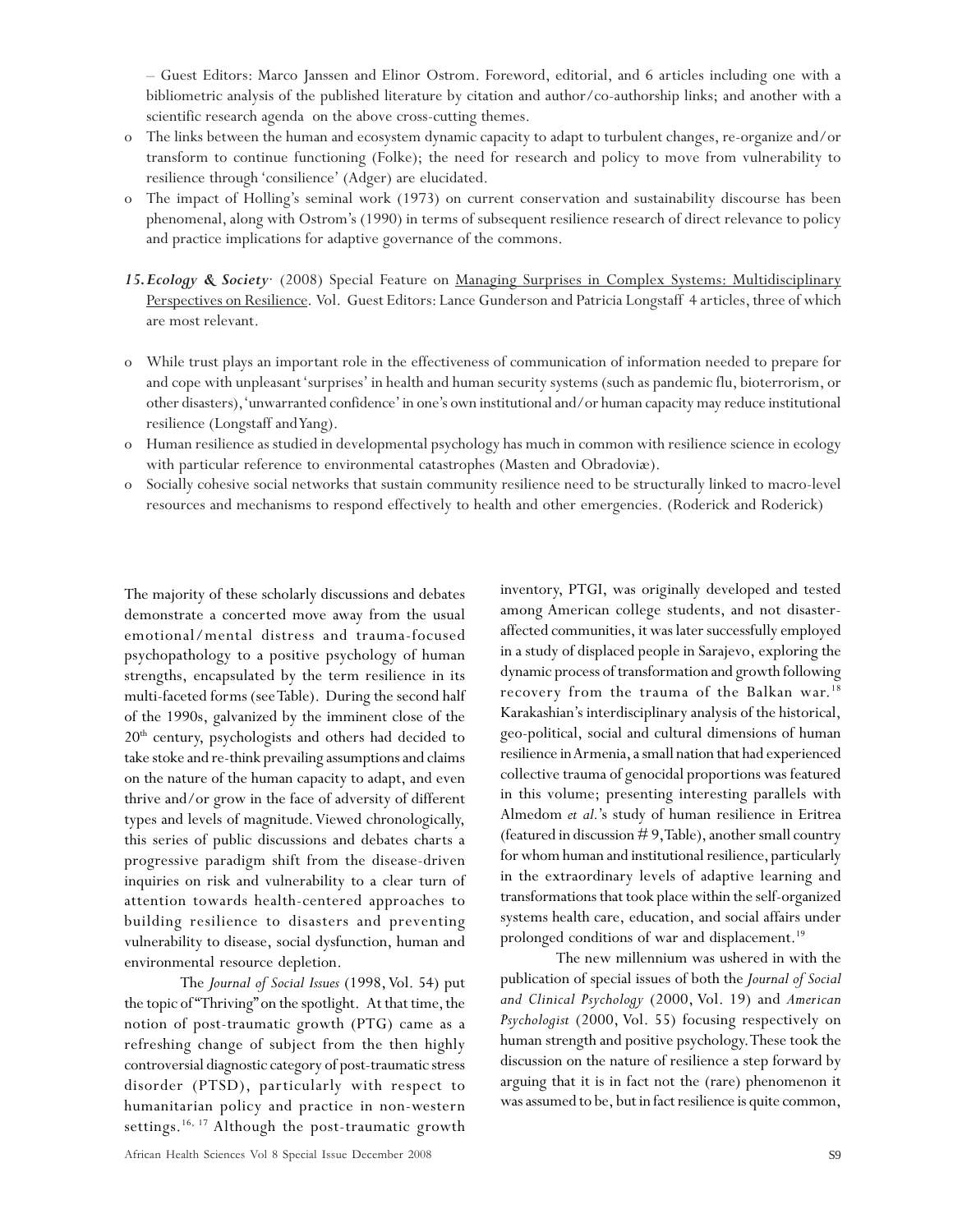an "Ordinary Magic". Between them, these two volumes explained the mechanisms whereby human resilience was demonstrated by self-control and mature adaptive defenses; and clarified the concept of hope as long-term goal-driven agency and pathways; a state of "realistic optimism" as perhaps more tangible than "positive illusions" or "unrealistic optimism" among those with life-threatening disease.

Views of resilience as an outcome identified by the absence of PTSD were challenged as simplistic and even misleading as the process of coping with trauma did not in fact preclude the experience of distress and narrative of trauma. As the debate continued in later issues of the *American Psychologist* (2001, Vol. 56; and 2005, Vol. 60), it became clearer that experiences of trauma and growth (vulnerability and resilience) were part and parcel of the same psychological dynamics of human adaptation to turbulent change, two sides of the same coin, as it were. Interestingly, the most recent systematic review, a meta-analysis of the question of acute distress and PTSD with reference to the response of Londoners to the bombings of July  $7<sup>th</sup>$  2005 came to the conclusion that "distress – a perfectly understandable reaction to a traumatic event – and posttraumatic stress disorder (PTSD)" should not be lumped together and medicalized… "Resilience is not about avoiding short-term distress – indeed resilient people include those who show their distress… "Resilient people may experience a period of distress and then recover with the support of their families and friends." 20

Most helpfully, The *Journal of Clinical Psychology* (2002, Vol. 58) provided the most comprehensive and clearly articulated set of articles on human (developmental) resilience with reference to children, youth, and families as social systems. As Richardson explained, the paradigm shift from pathogenic to salutogenic thinking had happened in three waves: Resilience as a phenomenon; resilience as a process; and resilience as the energy and motivation to re-integrate. These may conveniently be summed up as the three 'P's: a phenomenon, a process and the power (of reintegrating) that resilient children, youth, and families demonstrate. It is interesting to note that this third wave resonates with the resilience thinking in socialecological terms as well.<sup>21</sup>

These discussions and debates were clearly accelerated by recent international political, social and economic concerns and priorities to promote, build, and maintain resilience at all levels – as we are faced with global threats to the health, social, economic, environmental, and geo-political sustainability of human lives and livelihoods. The practice-oriented journal *Brief Treatment and Crisis Intervention* (2002, Vol. 2) focused on what happened after the terrorist attacks of September 11<sup>th</sup> 2001 in New York City and in Boston. It became evident that the traditional forms of mental health services had adapted to the changed climate of positive psychology to the extent that competence-based (rather than pathology-based) approaches were promoted. The argument for tailoring mental health services to prevent the worst outcomes by enhancing systems of social support was put forward.

Meanwhile, the *Journal of Biosocial Science* (2004, Vol. 36) published a special issue on mental well being in settings of 'complex emergency' following a panel discussion held at the Society for Applied Anthropology's Annual Meetings in Portland, Oregon, the previous year. As the panel discussion was held on the day after the Iraq war began (March 20, 2003) questions on the levels of PTSD to be expected and the relevance of mental health services with reference to counseling and talk therapy; the uses and limits of psychometric scales for the assessment of metal wellbeing in the context of protracted conflict and/or postconflict settings; the role of social support in promoting positive aftermath in the process of psychosocial transition in displaced families and communities were debated from the perspectives of anthropology, sociology, and medical/clinical practice. The theoretical and empirical (qualitative) ground work was laid for measuring resilience in settings of complex emergency using the sense of coherence scale short-form (SOC-13) adapted for use in nine African languages.<sup>22</sup>

In the same year, the practitioner-focused journal *Psychiatric Clinics of North America* (2004, Vol. 27), and *Substance Use & Misuse* (2004, Vol. 39) also dedicated special issues respectively on disaster psychiatry and resilience. Again, evidence of the global paradigm shift was growing in previously seemingly unrelated fields as researchers, practitioners and policy makers continued to take a fresh look with a long-term approach to solving problems in the new millennium. This development was echoed in the World Health Organization's Round Table discussion published the following year in the *Bulletin of the World Health Organization* (2005, Vol. 83). Since then, the Inter-Agency Standing Committee (IASC), a committee of executive heads of United Nations agencies, intergovernmental organizations, Red Cross and Red Crescent agencies and consortia of nongovernmental organizations responsible for global humanitarian policy established in response to United Nations General Assembly Resolution 46/182, has developed guidelines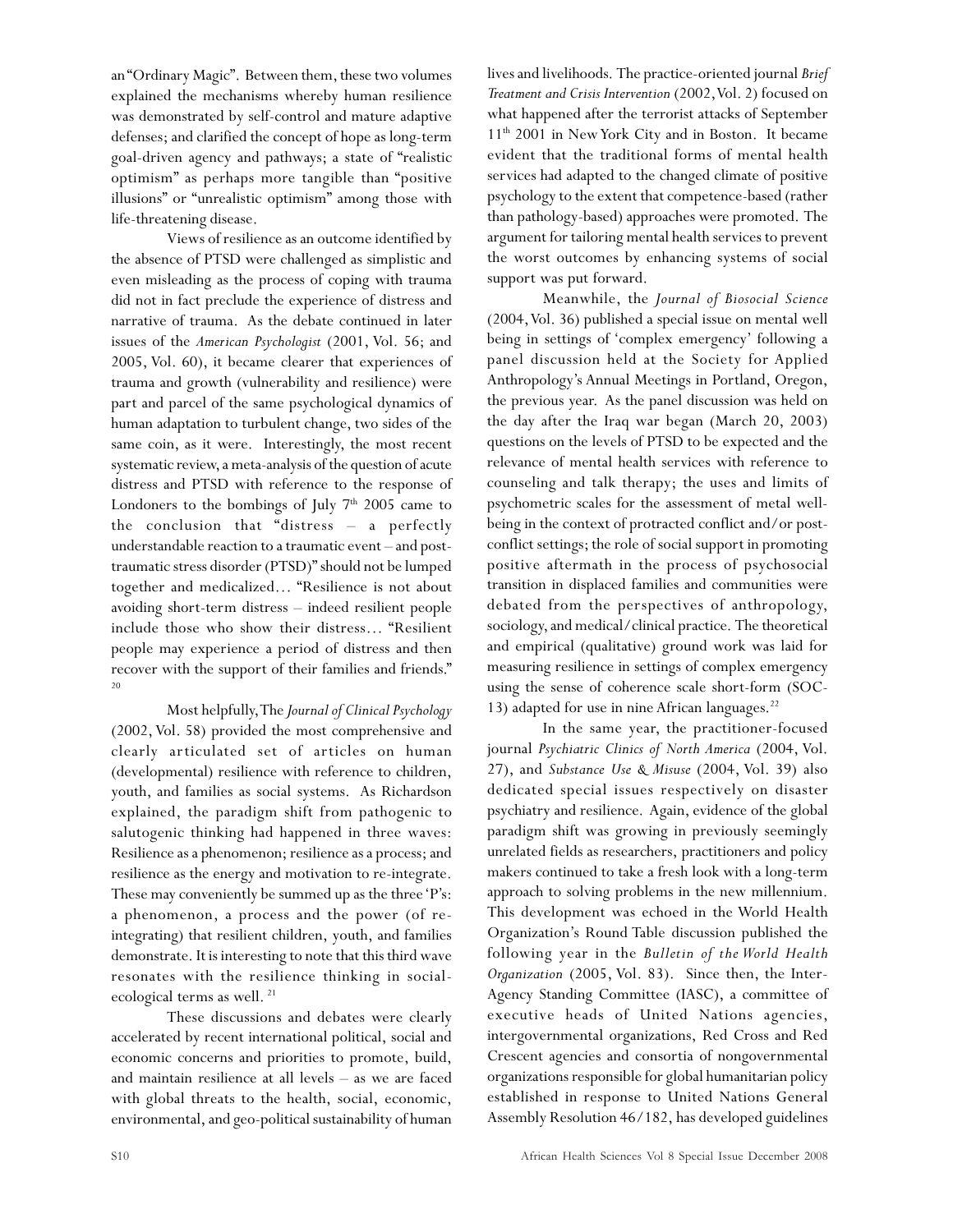for coordination of mental health and psychosocial support in emergencies. The guidelines were agreed and commended for adoption by all the parties concerned.<sup>23</sup>

Finally, the last two years have seen increased visibility of the Resilience Alliance's public scientific discourse on resilience documented in the form of a special issue and a special theme section of the two leading academic research journals, respectively *Global Environmental Change* (2006, Vol. 16) and *Ecology and Society* (2008, Vol. 13). The former has brought to the fore the equal relevance of human and natural systems in the dynamics of adaptation and social-ecological resilience as a basis for sustainability, while the latter has focused on disaster management with reference to 'surprises' of environmental and public health consequence, particularly with reference to human security.

The linkages forged between the interdisciplinary research undertaken by Almedom *et al*, and disaster mental health research and practice, as well as the core elements of developmental, positive, and existential sub-disciplines of psychology; medicine/ psychiatry; and last but not least resilience science founded in ecology and environmental studies are depicted in the above Figure. Some of these circles embrace more ambiguity and/or paucity of data than others. For example, while there is no shortage of studies in clinical psychology and community medicine/ psychiatry using PTSD or absence thereof as a measure of resilience, the development of psychotropic medication, "resilience drugs" designed to alleviate symptoms of acute distress in the aftermath of crises remains a cause for concern<sup>24</sup> and may continue to perpetuate ambiguity in international mental health policy and practice. While it may be justifiable for medical practitioners to prescribe pharmaceutical remedies for those experiencing what may be normal levels of acute distress in the immediate aftermath of crisis, such practice may inhibit normal processes of re-integration and growth. Dependence on medication may militate against resilience building sustainable solutions, particularly in African countries, which continue to face rapid depletion of their human and material resources, rendering their systems of health and social care less than viable.

Conversely, the multi-disciplinary fields of ecology, conservation biology and development economics and anthropology seem to have clear theoretical grounds on which to proceed with assessing social-ecological resilience, but there remains paucity of data. The Resilience Alliance's Resilience Assessment Work Books which are currently being field-tested may soon generate the data awaited by policy makers and practitioners seeking sustainable solutions to mitigate if not reverse the threats of climate change and rapid depletion of nonrenewable resources coupled with ill governance and lack of accountability in the management of human resources.25 This is painfully relevant to African communities, scholars, and health care practitioners whose trained and qualified young health workers continue to be attracted to jobs in western health care services upon graduation from highly respected African institutions such as Makerere University Medical School.

Resilience thinking would be expected to reverse this tide by first changing the mindset of both western governments as well as non-governmental institutions which are already undergoing economic and political transitions that present real opportunities for adaptive learning. Collaborative efforts of both western and African policy makers can result in mutual gains in the long term if active measures are taken now to retain African health professionals in African systems of social and health care. However, this cannot be done by individual countries' independent efforts, unless the "International Community" of leaders and policy makers also re-think the terms of engagement with African countries and their natural and human resources.

Finally, it is important to note here that an increasing number of popular books and agency reports have also advanced our understanding of resilience by generating public discussion and debate through mass media channels.26-30 These are also timely and relevant to African health and social care systems analysis in its global context and are examined in a forthcoming publication.

### **Conclusion**

Resilience is a dynamic and multi-dimensional process of adaptation to adverse and/or turbulent changes in human, institutional, and ecological systems across scales, and thus requires a composite, multi-faceted *Resilience Index (RI),* in order to be meaningfully gauged. Collaborative links between interdisciplinary research institutions, policy makers and practitioners involved in promoting sustainable social and health care systems are called for, particularly in Africa.

### **Acknowledgements**

The author wishes to thank Bob Sternberg (former President of the American Psychological Association) and Nick Stockton (Executive Director of Humanitarian Accountability Partnership-International) for their constructive comments and suggestions on earlier draft portions of her analyses. Thanks also to the Henry R.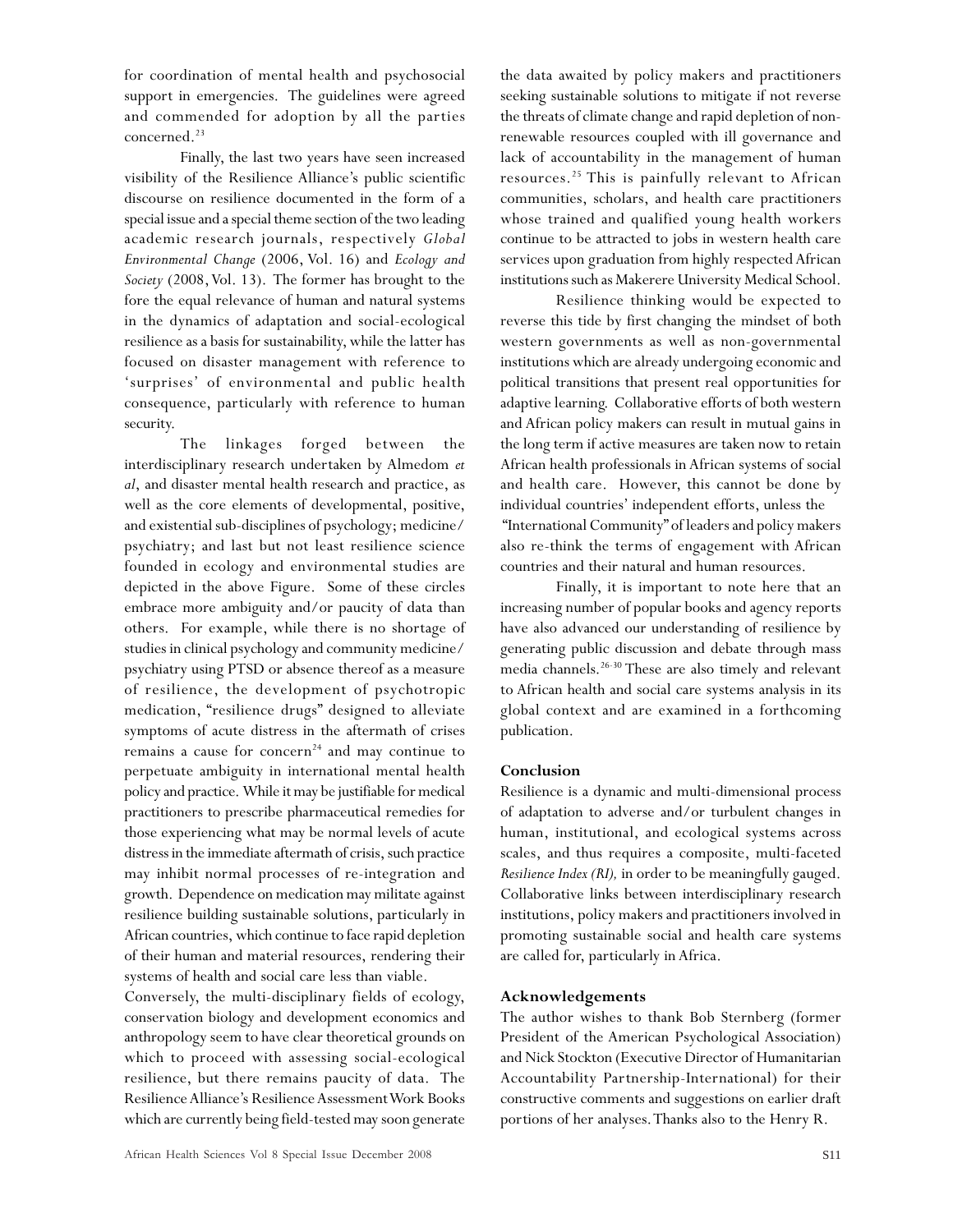Figure: An interdisciplinary overview of resilience research in the interface between disaster mitigation/response, human development, sustainability of social-ecological systems, and human security.



Luce Foundation (New York) for its support of Tufts University's Program in Science and Humanitarianism 2000-2007.

### **References**

- 1. Ickovics, J. and Park, C. Eds. Special Issue. Thriving: Broadening the Paradigm Beyond Illness to Health *Journal of Social Issues* 1998, 54: 237-425.
- 2. McCullough, M. and Snyder, C.R. Eds. Special Issue. Classical Sources of Human Strength: Revisiting an old home and Building a New One. *Journal of Social and Clinical Psychology* 2000, 19: 1-160.
- 3. Martin E.P. Seligman, M.E.P. and Csikszentmihalyi, M. Eds. Special Issue. Positive Psychology. *American Psychologist* 2000, 55: 5-183.
- 4. Sheldon, K. M. and King, L. Eds. Section on Positive Psychology. *American Psychologist* 2001, 56: 216-238.
- 5. Debate in the form of letters/commentaries on Bonanno's article (2004) including author's reply. *American Psychologist* 2005, 60: 261-265.
- 6. Wilkes, G. Ed. Special Issue. A Second Generation of Resilience Research. *Journal of Clinical Psychology* 2002, 58: 229-321.
- 7. Roberts, A. Ed. Special Issue. Crisis Response, Debriefing, and Intervention in the Aftermath of September 11, 2001. *Brief Treatment and Crisis Intervention* 2002, 2: 1-104.
- 8. Roberts, A. Ed. Section on Disaster Mental Health. *Brief Treatment and Crisis Intervention* 2004, 6: 130-170.
- 9. Almedom, A. Ed. Special Issue. Mental Well-being in settings of "Complex Emergency". *Journal of Biosocial Science* 2004, 36: 381-491.
- 10. Gray, M.J. Ed.Special Issue. Risk and Resiliency Following Trauma and Traumatic Loss. *Journal of Loss and Trauma* 2004, 9: 1-111.
- 11. Katz, C. and Pandya, A. Eds. Special Issue. Disaster Psychiatry: A Closer Look. *Psychiatric Clinics of North America* 2004, 27: xi-602.
- *12.* Johnson, J. and Wiechelt, S. Eds. Special Issue. Resilience. *Substance Use& Misuse* 2004, 39: 657-854.
- 13. WHO Headquarters, Geneva. Round Table. Mental and social health during and after acute emergencies: emerging consensus? *Bulletin of the World Health Organization* 2005, 83: 71-76.
- 14. Janssen, M. and Ostrom, E. Eds. Special Issue. Resilience, vulnerability, and adaptation: A cross-cutting theme of the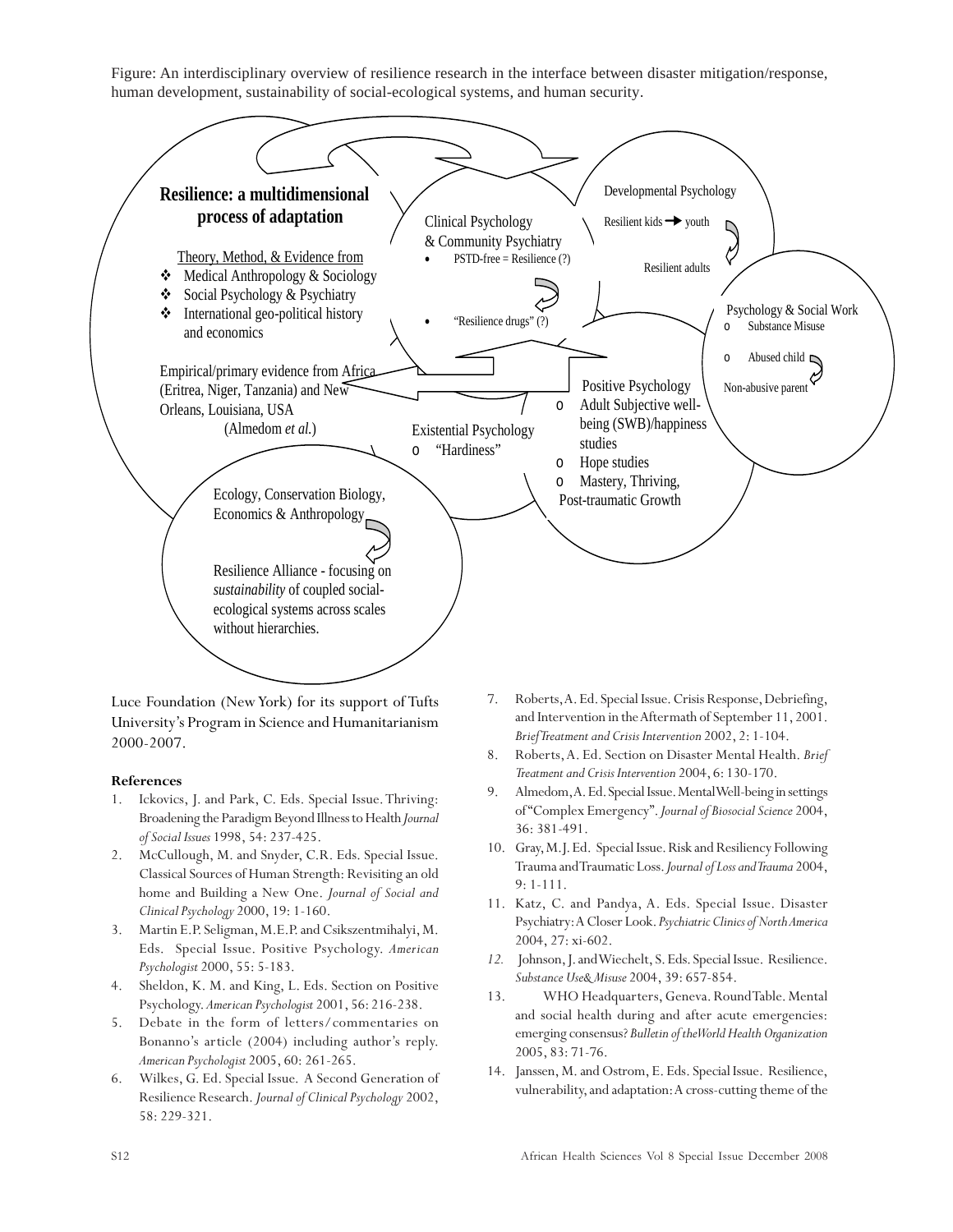International Human Dimensions Programme on Global Environmental Change. *Global Environmental Change* 2006, 16: 235-316.

- 15. Gunderson, L. and Longstaff, P. Eds. Special Feature on Managing Surprises in Complex Systems: Multidisciplinary Perspectives on Resilience. *Ecology & Society* 2008, 6.
- 16. Summerfield, D. A critique of seven assumptions behind psychosocial programmes in war-affected areas. *Social Science and Medicine* 1999, 48: 1449-1462.
- 17. de Vries, F. To make drama out of trauma is fully justified. *Lancet* 351: 1579-1580.
- 18. Powell, S., Rosner, R., Buttolo, W., *et al.,* Posttraumatic growth after war: A study of former refugees and displaced persons in Sarajevo. *Journal of Clinical Psychology* 2003, 59: 71-83.
- 19. Fekadu, Tekeste. *The Tenacity and Resilience of Eritrea: 1979- 1983* Asmara: Hidri; 2008.
- 20. Williams, R. Lecture given at the Annual Meeting of the Royal College of Psychiatrists, Imperial College, London, July 2008.
- 21. Richardson, G. E. The Metatheory of Resilience and Resiliency. *Journal of Clinical Psychology* 2002, 58: 307-321.
- 22. Almedom, A. M. Tesfamichael, B., Mohammed, Z., Mascie-Taylor, N., Alemu, Z. Use of 'Sense of Coherence (SOC)' scale to measure resilience in Eritrea: Interrogating both the data and the scale. *Journal of Biosocial Science* 2007, 39: 91-107.
- 23. van Ommeren, M. and Wessells, M. Inter-agency agreement on mental health and psychosocial support in emergency settings. *Bulletin of the World Health Organization* 2007, 85: 821.
- 24. Almedom, A. M. and Glandon, D. Resilience is not the absence of PTSD anymore than health is the absence of disease. *Journal of Loss and Trauma* 2007, 12: 127-143.
- 25. Resilience Alliance. Resilience Assessment Work Books 2008. http://resalliance.org/3871.php
- 26. Walker, B. and Salt, D. *Resilience Thinking: Sustaining Ecosystems and People in a Changing World* Washington, DC: Island Press; 2006.
- 27. Flynn, S. E. *America the Vulnerable: How our Government is Failing to Protect us from Terrorism* New York: HarperCollins; 2004.
- 28. Flynn, S. E. *On the Edge of Disaster: Rebuilding a Resilient Nation* New York: Random House; 2007.
- 29. Westley, F., Zimmerman, B., Patton, M. *Getting to Maybe: How the World is Changed* Toronto: Random House; 2006.
- 30. Homer-Dixon, T. *The Upside of Down: Catastrophe, Creativity, and the Renewal of Civilization* Toronto: Random House; 2006.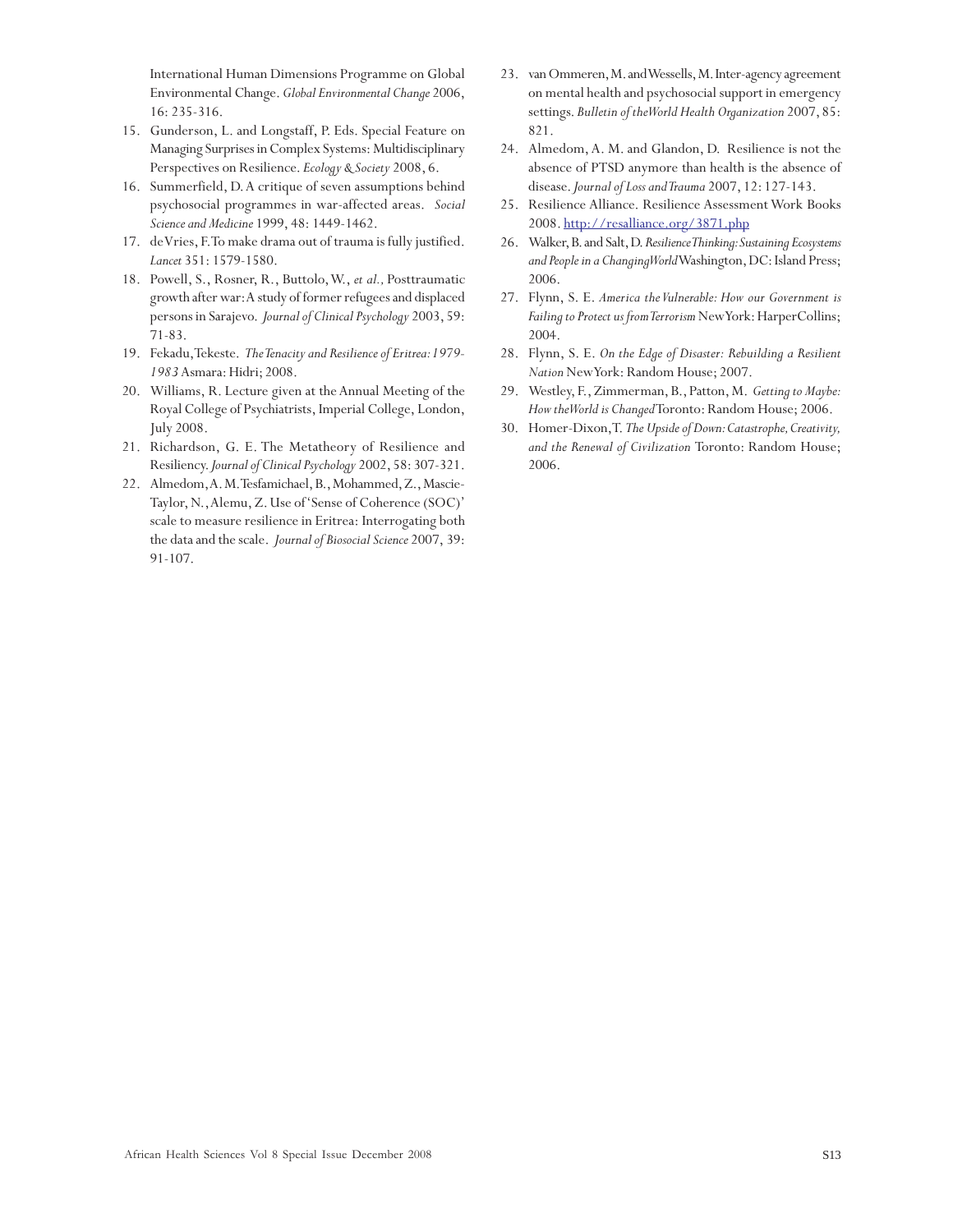### **Resilience among first responders**

### **Luca Pietrantoni and Gabriele Prati**

Department of Science of Education, University of Bologna (Italy).

### **Abstract**

**Background**. Emergency rescue personnel can be considered a ''high risk'' occupational group in that they could experience a broad range of health and mental health consequences as a result of work-related exposures to critical incidents.

**Objectives**. This study examined the resilience factors that protect mental health among first responders.

**Methods**. Nine hundred and sixty-one first responders filled out an on-line questionnaire, containing measure of sense of community, collective efficacy, self-efficacy and work-related mental health outcomes (compassion fatigue, burnout and compassion satisfaction). **Results**. First responders reported high level of compassion satisfaction and low level of burnout and compassion fatigue. Compassion fatigue was predicted by self-efficacy, burnout was predicted by self-efficacy, collective efficacy and sense of community, compassion satisfaction was predicted by self-efficacy and sense of community. **Conclusions.** Resilience following critical events is common among first responders. Self-efficacy, collective efficacy and sense of community could be considered resilience factors that preserve first responders' work-related mental health.

*African Health Sciences* 2008; 8(S): 14-20

### **Introduction**

There is considerable evidence on psychopathologic effects of trauma victims. In the last decades there has been a paradigm shift from pathogenesis (etiology of disease) to salutogenesis (origins of health) in the conceptualization of functioning following trauma<sup>1</sup>. The resilience literature best represents this paradigm shift. Traditionally resilience literature focused on childhood development and on adolescence development. However in the last years the resilience studies has considered the adulthood, mainly in the face of loss or potential trauma. Bonanno<sup>2</sup> defined resilience as the "ability of adults in otherwise normal circumstances who are exposed to an isolated and potentially highly disruptive event, such as the death of a close relation or a violent or life-threatening situation, to maintain relatively stable, healthy levels of psychological and physical functioning". On the other hand Almedom and Glandon<sup>3</sup> cast doubt upon the equivalence of absence of symptoms of post-traumatic stress disorder with evidence of resilience and proposed that sense of coherence construct "may give a fuller understanding of the complexity of resilience, a dynamic steady state that cannot be measured in isolation from its context of generalized resistance resources, including social

*Correspondence*

*Luca Pietrantoni Dipartimento di scienze dell'educazione Università di Bologna, via Filippo Re, 6 - 40126 Bologna, Italy Telephone: +3951 2091610 Fax:+39051 2091489; email: luca.pietrantoni@unibo.it* support". During the International Resilience Workshop - Talloires 2007, resilience was examined using a holistic approach that embrace both a pathogenic and a salutogenic (health-centered) perspective as two ends of a continuum.

The resilience research suggests two key points. First resilience had recently been recognized as a common human response to potentially traumatic events<sup>4</sup>. Second there are multiple resources, both at the individual and at the environmental level, which could foster adaptation in face of challenge<sup>5</sup>.

More recently, the concept of resilience has been applied to first responders: people whose job entails being the first on the scene of an emergency, such as firefighters, paramedics or police officers. First responders are exposed to potentially traumatic events as part of their duty such as accidents involving children, mass incidents, major fires, road traffic accidents, burns patients, violent incidents, and murder scenes. These events are named critical incidents in that may be any event that has a stressful impact sufficient enough to overwhelm an individual's sense of control, connection and meaning in his/her life. Evidences showed that proximity, duration, and intensity of exposure are the most significant predictors of first responders' physical and mental health symptoms<sup>6</sup>. The literature focused on negative outcomes such as traumatic stress symptoms<sup>7,8,9</sup>, secondary traumatic stress or compassion fatigue<sup>10,11</sup> and  $burnout<sup>12,13</sup>$ . Finally, research findings showed that critical incident exposure and rates of general psychopathology were higher among first responders in South Africa compared to the Sweden and the United States<sup>14</sup>.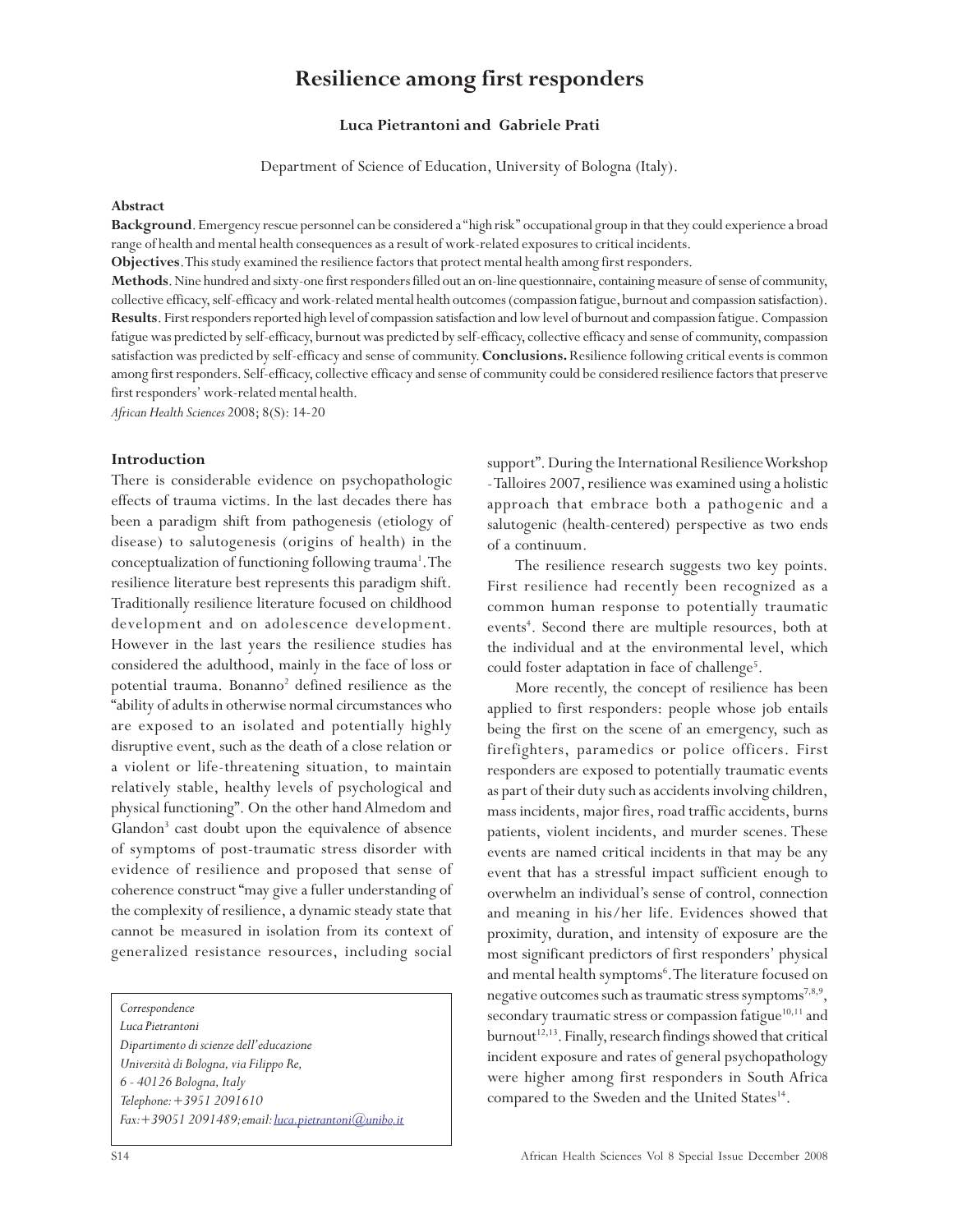In this research area the resilience concept has been useful for three reasons. First, exposure to critical incidents, involving death or life threatening injury, is potentially an integral part of the job for emergency services personnel. First responders can be considered a ''high risk'' occupational group in that they could experience a broad range of health and mental health consequences as a result of work-related exposures to critical incidents<sup>6</sup>. Thus, it is appropriate to investigate resilience in this population.

Second, traumatic stress, compassion fatigue and burnout are not the only possible emergency workrelated outcomes. For example, research findings evidenced that emergency ambulance personnel reported positive post-trauma changes (posttraumatic growth) as the result of the experience of occupational trauma<sup>15</sup>. Stamm<sup>16</sup> introduced the concept of Compassion satisfaction, defined as the benefits that individuals derive from working with traumatized or suffering persons. These benefits include positive feelings about helping others, finding meaning in one's effort and challenges, fulfilling one's potential, contributing to the work setting and even to the greater good of society, and the overall pleasure derived from being able to do one's work well. Thus, the psychological consequences of emergency work are not only negative but even positive. This is a very important point in the resilience literature since resilience is more than absence of negative mental health<sup>3</sup> and encompasses positive aspects and consequences of potentially traumatic events<sup>17</sup>. In fact, resilience could be considered "multifaceted construct are drawn from both the salutogenic and pathogenic camps as well as the interface between the two"<sup>3</sup>.

The third reason is related to the identification of the personal and environmental resources that promote positive adaptation in face of critical incidents. Scientific research has focused increasing attention on predictors of potential negative consequence of emergency work resulting from exposures to critical incidents<sup>6</sup>. However, much of the attention on predictors of psychological consequences of critical incidents has been focused mostly on risk factors such as degree of exposure, peritraumatic distress, peritraumatic dissociation, presence of subsequent stressful life events, identification with the victim and hostility7,<sup>18,19,20,21</sup>. By contrast, the resilience field address the role of protective factors in predicting positive adaptation in a risk population such as first responders.

Research findings evidenced that resilience factors are located on individual and contextual resources<sup>5</sup>.

Among individual factors, previous researches showed that self-efficacy is an important factor in reducing levels of distress $22,23$  and it is associated with lower levels of traumatic stress symptoms and depression in firefighters<sup>20,24,25</sup>. Cognitive mastery of an event has been found as frequently used by first reponders<sup>23</sup>. Efficacy beliefs pertain to the individual beliefs in one's own capability to exercise some measure of control over in one's own functioning and environmental events<sup>26</sup>.

Efficacy beliefs are not only related to the individual level but even at the collective level. Collective efficacy refers to what people choose to do as a group, the effort they put into it and the perception of the group's ability to accomplish its major tasks<sup>26</sup>. Emergency rescue work, owing to its characteristics, requires working collaboratively and in a coordinated way as a group: no first responder can be effective working alone without making reference to an organization. As a consequence, the expectation of success influences the outcome of the performance, as it shapes the way group members react to critical incidents. In this perspective, perceived collective efficacy predicts job satisfaction and well being $2^7$ .

Besides organizational level, we want to point out that first responders' occupation is aimed at protecting the local area, at alleviating suffering (and saving lives) of individuals and groups, which may belong to their own community. Thus, first responders' sense of community, which includes, according to McMillan and Chavis's model<sup>28</sup>, dimensions like feeling of belonging and emotional connection with the community, perceived influence over it and perceived opportunities for satisfying one's needs through such belonging, may be particularly important for rescue personnel, and may constitute a protective factor. The construct of sense of community has been investigated in this population (in particular, fire fighters)<sup>29</sup>. In their study sense of community was related to low level of distress and high level of satisfaction. However, in such research, the construct was examined at the organizational level as the perception of belonging to a community of coworkers.

This study aims at investigating first responders' resilience factors. We therefore expect that self-efficacy, collective efficacy and sense of community could be related to less negative outcomes and to more positive outcomes both related to rescue work.

Departing from previous research on resilience, in the assessment of health outcome a decision was taken to focus not only on posttraumatic symptoms and on negative outcomes in a wider sense but to introduce an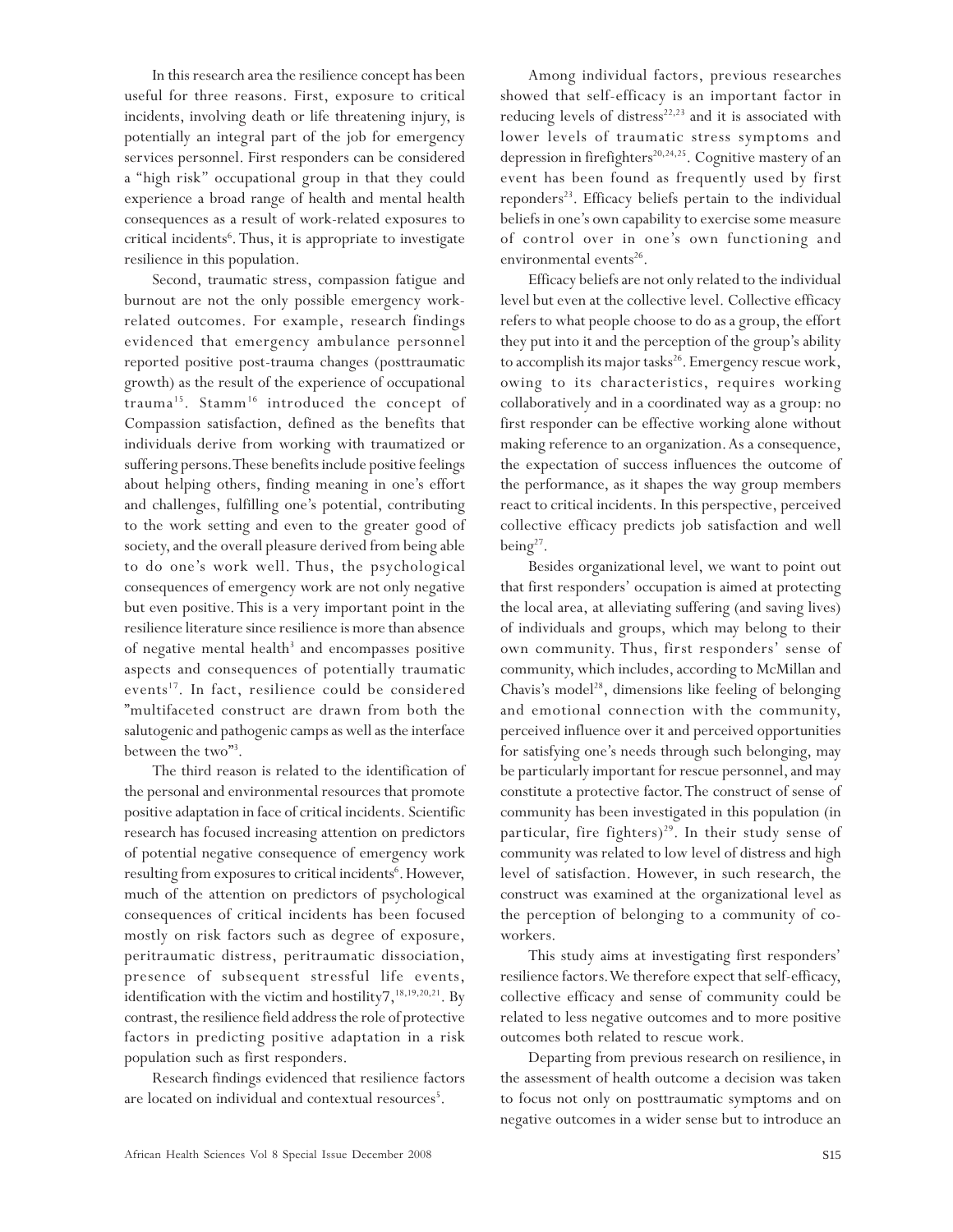additional assessment of positive consequences of rescue work.

Finally, given that the notions of sense of community and collective efficacy are widely discussed in the literature on mental health and social capital and/or social support, and there is evidence to show gender and age differentials, we assess the effect of age and gender.

### **Methods**

### *Procedure*

The present study employed a survey methodology, using a questionnaire. The instrument consisted an online questionnaire. To collect the data, the on-line questionnaire was posted on the webpage of the Emergency Psychology Group of the Faculty of Psychology of the University of Bologna (http:// emergenze.psice.unibo.it/ricerca.soccorritori.html). Included was also a general introduction on the purpose of the research and a consent form to be signed as a precondition to proceed with the completion of the questionnaire. In order to obtain a wide representation of the different typologies of emergency work personnel in the Italian context, prior to the beginning of the study, which was conducted in Spring 2007, an e-mail message was sent to the webmasters of the principal Italian organizations of first responders (Fire fighters, Civil Protection, Emergency Intervention Services, Red Cross), at a national, regional and local levels. The mail included a presentation of the study and a request for collaboration by linking the questionnaire web page to their official web site to encourage their members to fill it. We considered the questionnaires completed within five months from the posting of the questionnaire. *Instrument*

The questionnaire included the following areas:

*Demographics:* included were questions on gender, age and length of service.

*Work related health outcomes* were assessed by the ProQOL R-IV (Professional Quality of Life Scale. Compassion Satisfaction and Fatigue Subscales - Revision IV), including 30 items corresponding to three scales: Compassion Satisfaction Scale, Burnout Scale and Trauma/Compassion Fatigue Scale<sup>16</sup>. Participants were asked to specify how often, during the last month, they had experienced a series of emotional states. Responses were given on a five-point Likert scale, ranging from "never" (value 1) to "very often" (value 5).

The ProQOL was subjected to Factor Analysis procedures. A preliminary inspection of the descriptive statistics leads to discard seven items owing to unsatisfactory psychometric properties or cultural

inappropriateness for the Italian context. Factor analysis (method Principal axis factoring, Promax rotation, kappa  $=$  4) was conducted on the remaining items. Visual inspection of the scree plot, ease of interpretation, and theory indicated that the three-factor solution was the best fit. The first factor ("*Compassion Satisfaction*") includes the items from the Compassion Satisfaction Scale and two items from the Burnout Scale (Variance explained  $= 22.18\%$ ) ( $\pm = .86$ ); the second factor ("*Compassion fatigue*") includes six items of the Trauma/Compassion Fatigue scale and two items from the Burnout scale (Variance explained = 11.39%) ( $\pm$  = .80) and the last one ("*Burnout*") includes four items from the Burnout scale and two items from the Trauma/Compassion Fatigue Scale showing higher loadings on this factor than on the original scale (Variance explained  $=$  5.35%) ( $\pm$  $=$  . 77).

Subscale mean scores were calculated by averaging across the specific items included into the three factors (see Table 1).

*Sense of Community* was assessed by the "Italian Sense of Community Scale"30. Response alternatives were on a five point Likert scale from "strongly agree" (value 5) to "strongly disagree" (value 1). An overall score of Sense of Community was created, after reversing the negatively worded items, so that higher scores indicated higher Sense of Community. Cronbach's alpha is .81.

*Collective Efficacy* was measured by the "Perceived Collective Efficacy for members of volunteering associations"31, including five items. The instrument measures the extent to which members perceive their association or organization capable to face different situations and critical events occurring during their typical everyday activity. Response alternatives are provided on a five-point Likert scale from "completely agree" (value 5) to "completely disagree" (value 1). An overall score was calculated in such a way that higher scores correspond to higher Collective Self-Efficacy. Cronbach's alpha was .85.

*Self-efficacy* was assessed by the "Perceived Personal Efficacy for members of volunteering associations"<sup>31</sup>. The instrument includes 18 items, assessing the extent to which members of associations feel capable to face the challenges arising from their activity. Response alternatives are provided on a five-point Likert scale from "never" (value 1) to "very often" (value 5). An overall score was calculated so that higher scores correspond to higher personal Self-efficacy. Cronbach's alpha was .78.

### *Participants*

The final sample included 961 first responders, 71.9% male and 28.1% female. Age ranges from 18 to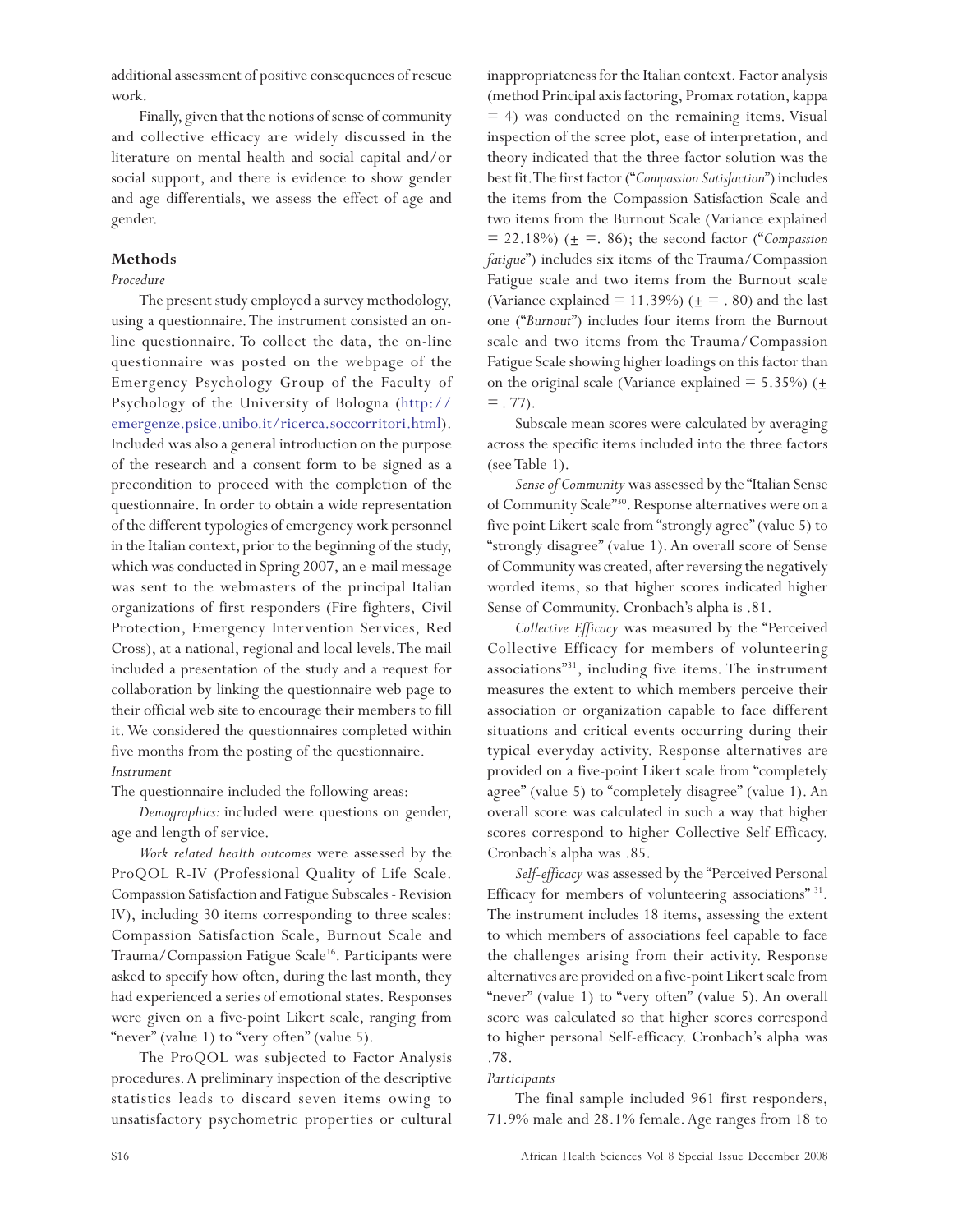66 years ( $M = 34.10$ ,  $SD = 9.72$ ). They include fire fighters, Civil Protection volunteers, different categories of emergency medical service personnel (medical first respondents, medical technicians, paramedics, nurses, ambulance personnel, ambulance drivers). Length of service ranged from 0 to 36 years ( $M = 9.36$ ;  $SD =$ 7.40).

### **Results**

Men tend to show higher scores on sense of community [men  $M = 3.66$ ,  $DS = 0.50$ ; women  $M =$ 3.56, *DS* = 0.49;  $t(933)$  = 2.75,  $p < .01$ ]. There are no gender differences on collective efficacy [men *M* = 3.72,

 $DS = 0.87$ ; women  $M = 3.74$ ,  $DS = 0.81$ ;  $t(915) = -$ 0.24,  $p > .05$ ] and self-efficacy [men  $M = 3.89$ ,  $DS =$ 0.39; women  $M = 3.86$ ,  $DS = 0.37$ ;  $t(928) = -1.04$ ,  $p >$ .05].

Table 1 summarizes mean values and standard deviations for each variable and reports correlation coefficients. On average, our sample reported mean scores above the mid-range of the scale for the variables sense of community, collective efficacy, self-efficacy and compassion satisfaction. The mean scores for burnout and compassion fatigue were below the mid-range of the scale.

**Table 1: Means, Standard Deviations and Zero-Order Correlates for Psychological Sense of Community, Collective efficacy, Self-efficacy, Burnout, Compassion Fatigue and Compassion Satisfaction.**

|                            | M     | <b>SD</b> | $\mathcal{P}$ |         | 4        |          | 6        |           |
|----------------------------|-------|-----------|---------------|---------|----------|----------|----------|-----------|
| 1 Age                      | 34.10 | 9.72      | .04           | $-.03$  | $.11***$ | $.08*$   | $.10**$  | .03       |
| 2. Sense of community      | 3.63  | .50       |               | $.24**$ | $.14**$  | $.17**$  | $-.04$   | $.22***$  |
| 3. Collective efficacy     | 3.73  | .85       |               |         | $.16***$ | $.18***$ | $-.06$   | $.15***$  |
| 4. Self-efficacy           | 3.88  | .38       |               |         |          | $.24***$ | $.11**$  | $.42***$  |
| 5. Burnout                 | 1.77  | .63       |               |         |          |          | $.57***$ | $-.15***$ |
| 6. Compassion fatigue      | 2.04  | .58       |               |         |          |          |          | $.08*$    |
| 7. Compassion satisfaction | 3.94  | .57       |               |         |          |          |          |           |

Note. *N* range from 895 to 935. \* *p* < .05, \*\* *p* < .01, \*\*\* *p* < .001.

Age is significantly related to self efficacy, burnout and compassion fatigue but not to sense of community, collective efficacy and compassion satisfaction. All the other correlations are statistically significant with the exception of the relation of compassion fatigue to sense of community and collective efficacy. The magnitude of the correlation coefficients is large for the relations between burnout and compassion fatigue and selfefficacy and compassion satisfaction.

In order to assess the predictive role of sense of community, collective efficacy and self-efficacy on the

three dimensions of work related health outcomes controlling for age and gender, three hierarchical multiple regression analyses were performed. According to Cohen<sup>32</sup>,  $f^2$  effect sizes of 0.02, 0.15, and 0.35 are considered small, medium, and large, respectively.

Table 2 shows the results of multiple regression analysis on compassion fatigue. The effect size for the second step multiple regression is small  $(f^2 = .01)$ . Selfefficacy is the only significant predictor variable. Female sex and higher age predict compassion fatigue.

**Table 2: Summary of Multiple Regression Analysis for Variables Predicting Compassion Fatigue (N = 899)**

| Variable            | B       | SE B |          |
|---------------------|---------|------|----------|
| Step 1              |         |      |          |
| Gender <sup>a</sup> |         |      |          |
| Age                 | 0.21    | .04  | $.18***$ |
| Step 2              | 0.01    | .00  | $.12***$ |
| Sense of community  | 0.00    | 0.04 | .00      |
| Collective efficacy | $-0.01$ | 0.02 | $-.02$   |
| Self-efficacy       | $-0.15$ | 0.05 | $-.10**$ |

Note. a male = 1, female = 2; Step 1 *R2* = .04, *p* < .001; Step 2 Ä*R2* = .01, *p* < .05; \* *p* < .05, \*\* *p* < .01, \*\*\* *p* < .001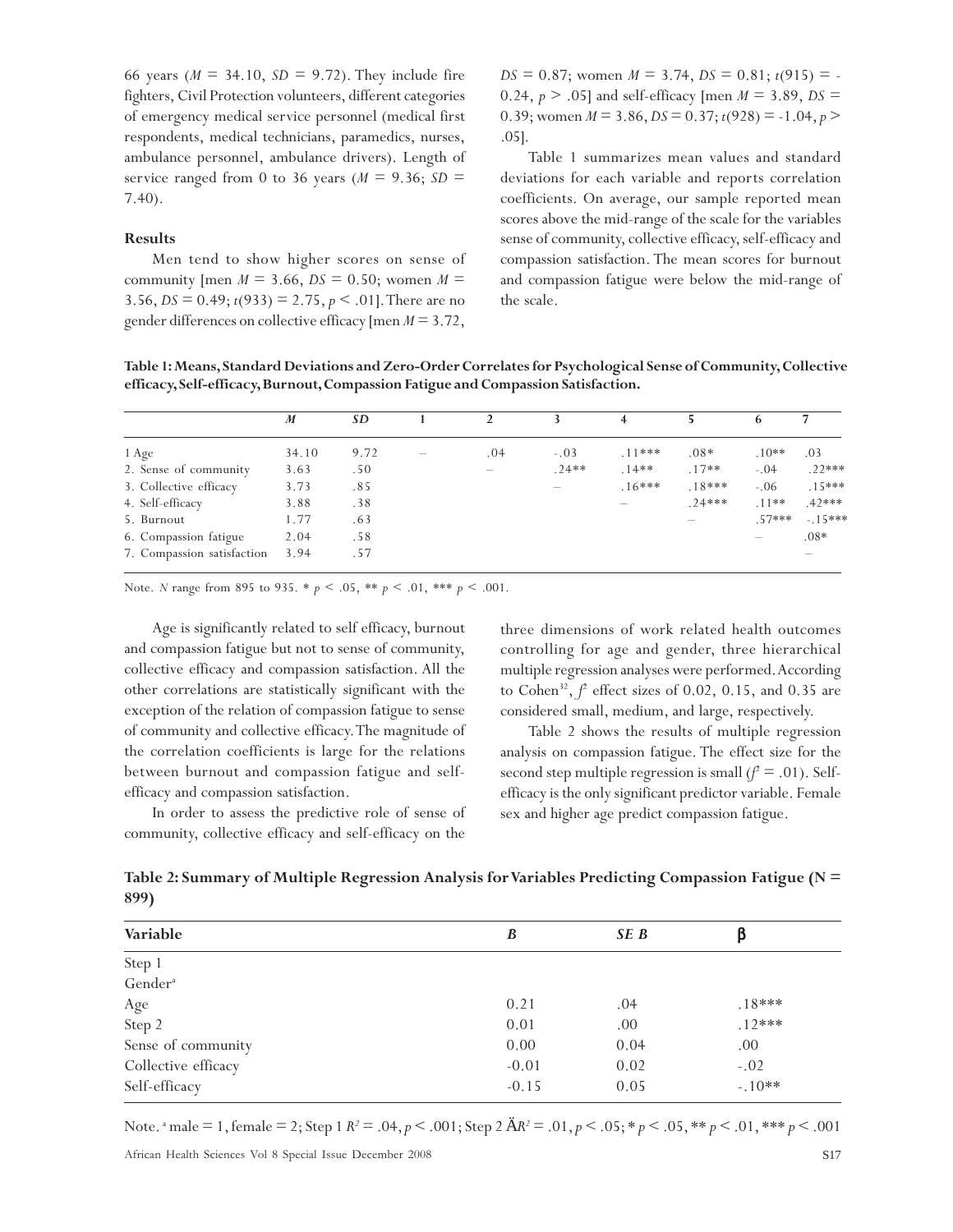Table 3 presents the results of multiple regression analysis on burnout. The effect size for the second step multiple regression is between medium and small  $f^2$  =

.09). All the variables significantly predicted burnout scores. Female sex and higher age predict burnout.

| <b>Variable</b>               |          | SE B   |            |  |
|-------------------------------|----------|--------|------------|--|
| Step 1Gender <sup>a</sup> Age | 0.100.01 | .05.00 | $.08*.09*$ |  |
| Step 2Sense of community      | $-0.13$  | 0.04   | $-.10**$   |  |
| Collective efficacy           | $-0.08$  | 0.03   | $-.14**$   |  |
| Self-efficacy                 | $-0.35$  | 0.06   | $-.21***$  |  |

**Table 3:** *Summary of Multiple Regression Analysis for Variables Predicting Burnout (N = 895)*

Note. a male = 1, female = 2; Step 1 *R2* = .01, *p* < .01; Step 2 Ä*R2* = .08, *p* < .001; \* *p* < .05, \*\* *p* < .01, \*\*\* *p* < .001

Table 4 shows the results of multiple regression analysis on compassion satisfaction. The effect size for the second step multiple regression could be considered

quite large  $(f^2 = .28)$ . Collective efficacy is the only non-significant predictor variable. Gender and age do not predict compassion satisfaction.

**Table 4:** *Summary of Multiple Regression Analysis for Variables Predicting Compassion Satisfaction (N = 897)*

| Variable                      |                | SE B   |            |
|-------------------------------|----------------|--------|------------|
| Step 1Gender <sup>a</sup> Age | $-0.06 - 0.00$ | .04.05 | $-.05-.04$ |
| Step 2Sense of community      | 0.19           | 0.04   | $.17***$   |
| Collective efficacy           | 0.02           | 0.02   | .03        |
| Self-efficacy                 | 0.62           | 0.05   | $.42***$   |

Note. <sup>a</sup> male = 1, female = 2; Step 1 *R*<sup>2</sup> = .00, *p* > .05; Step 2  $\mathring{A}R^2 = .23$ , *p* < .001; \* *p* < .05, \*\* *p* < .01, \*\*\* *p* < .001

### **Discussion**

The present study addressed the protective role of sense of community, collective efficacy and self-efficacy on rescue work. The literature has focused extensively on the risk factors for traumatic stress symptoms following exposure to critical incidents. According to Almedom and Glandon<sup>3</sup> resilience following traumatic events is more than the absence of traumatic stress symptoms. This study investigated the protective factors of a more holistic measure of rescue work related health outcomes ranging from negative to positive indicators. Results showed that first responders experience a good level of satisfaction and low level of burnout and compassion fatigue as results of their job. Thus, this study showed that most of first responders are not affected by traumatic stress or burnout syndrome despite their exposure to critical incidents. It is likely that first responders could rely on personal and social resources in order to cope with critical incident stress. This study showed that personal and social resources could protect first responders' health. Furthermore we discovered that personal and social resources have a different impact on different work related health outcomes.

Overall, results of the study are consistent with our hypotheses, and with previous findings in the literature. More importantly, they provide additional information on aspects that have been insufficiently investigated, such as the role of sense of community and of collective efficacy. First responders' feeling of belonging to the community where they live and work is an important contributor to satisfaction and reduces burnout outcomes. This finding adds to previous research showing the important role of sense of community referred to the "community" of co-workers<sup>29</sup>. The importance of organizational factors, as measured by collective self-efficacy as a group, is in line with these results. However, collective efficacy does not predict compassion satisfaction. We underline that compassion satisfaction and collective efficacy are significantly related but this relation is not anymore significant when controlling for sense of community and self-efficacy. It is likely that collective efficacy could be more important for collective satisfaction than for personal satisfaction. The role of collective efficacy remains to be fully clarified by future studies. Furthermore, either sense of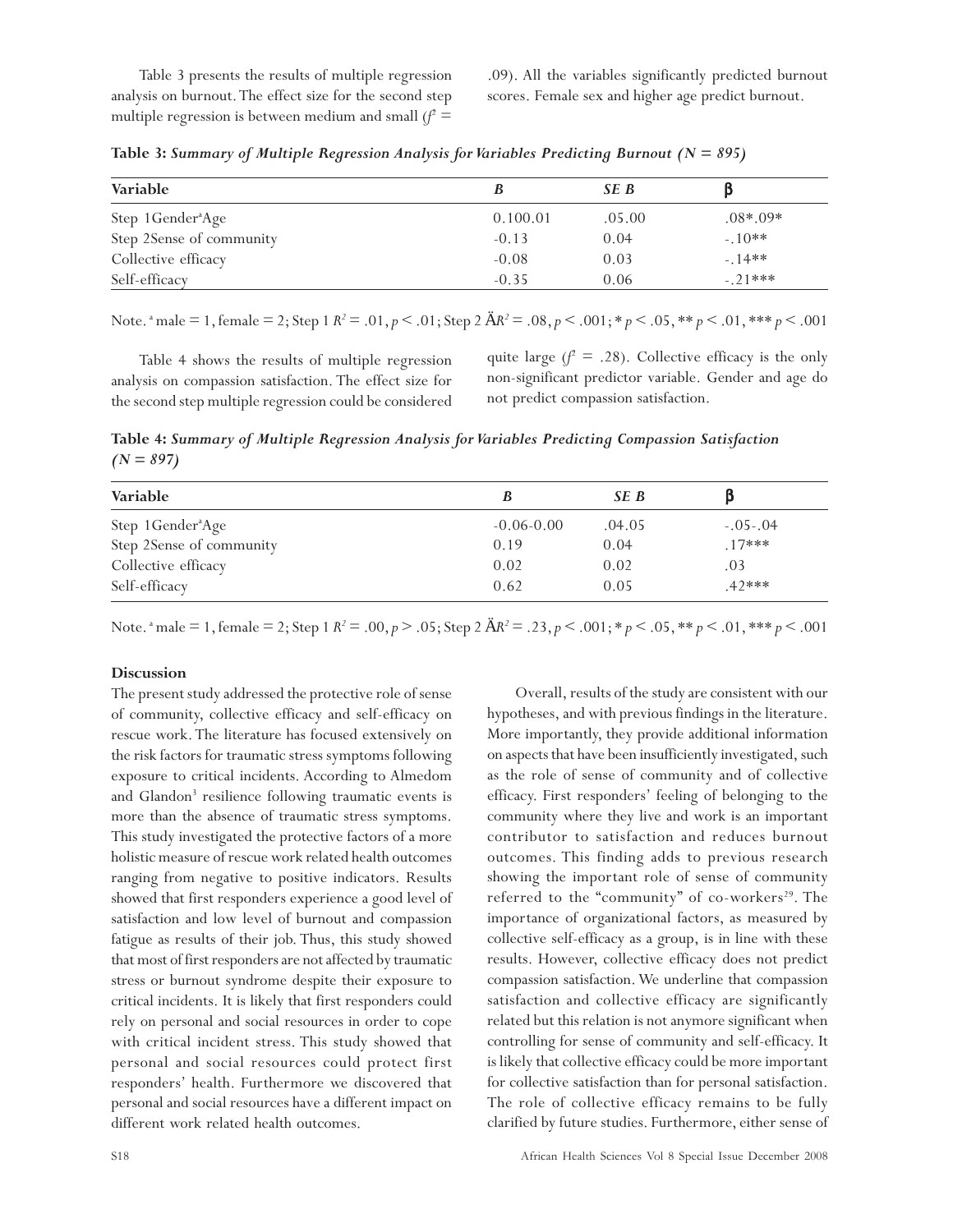community and collective efficacy are not related to compassion fatigue. Our interpretation is that organizational and community level variables could be considered as a distal variable that relates the more proximal determinants, such as self-efficacy, of compassion fatigue. The small effect size in predicting compassion fatigue indicates that there are other protective factors, such as hardiness, self-enhancement, coping strategies, social support and social network<sup>2,5</sup>, that could explain more variability.

Compassion satisfaction (including positive feelings about helping activity), is strongly influenced by sense of community and self-efficacy. In this study, efficacy beliefs pertain to the individual beliefs in one's own capability to exercise some measure of control in one's own job while sense of community involve the ties that link rescue worker to the place where they live and work.

A perception of confidence in their jobperformance abilities and a feeling of belongingness and attachment to a place could be beneficial in first responders in that they give a sense of control and of meaning in their job. Control and meaning are similar, respectively, to Manageability and Meaningfulness, two components of Sense of coherence<sup>1</sup>, a construct used to assess resilience in Eritrea<sup>33</sup>. The finding concerning the protective role of self efficacy in rescue work confirms the results of previous studies $20,22,24,25$ .

Women tend to score lower on sense of community. The difference is minimal albeit statistically significant. Older first responders are different in terms of self efficacy beliefs: it is likely that efficacy is related to work experience. Female gender and higher age are significant predictors of burnout and compassion fatigue. The flinging of gender is in line with the literature on reactions to potentially traumatic events<sup>4</sup>. Higher age is related to higher burnout and compassion fatigue probably because it is a proxy of critical incident exposure.

Some limitations of the study should be acknowledged. First, the cross-sectional methodology employed in this study precludes any inference of causality. Second, in this study we did not employ qualitative methodology. According to Almedom and Glandon<sup>3</sup> resilience is a multidimensional construct that requires a combination of both qualitative and quantitative techniques to be examined satisfactorily.

The results of this study outline the need of interventions aimed at the promotion of resilience factors rather than the treatment of negative health symptoms. The research field on the efficacy and effectiveness of interventions for psychological distress and post-traumatic stress disorder in emergency service personnel is still a controversial issue<sup>34</sup>. There is a need to take into account less formal strategies such as peer support or health promoting or preventing measures during the training programmes and throughout the course the professional life. In addition, our study reveals the need for increasing first responders' psychosocial competences (e.g., communication skills, decision making skills, team working, leadership competences, coordination, crowd management skills), besides technical skills. Such competences affect first responders' efficacy beliefs and, according to our results, might constitute important protective factors for their work related health outcomes. On this point, a model of non technical skills for members of at risk professions that is currently employed in training courses for emergency workers is NOTECHS model<sup>35</sup> including cognitive, behavioural and interpersonal/group skills that all emergency workers should have, in order to enhance the efficacy of rescue interventions, and by reflection, their resilience.

Given that prevalence of exposure and rates of mental health problems are higher in African first responders in comparison to European colleagues<sup>14</sup>, we hypothesize that interventions aimed at promoting sense of community and self-efficacy beliefs may be more relevant to African countries.

To conclude, the results of this paper evidence the protective role of self-efficacy, collective efficacy and sense of community in emergency rescue work. First responders face, as part of their job, critical incidents that pose a threat to their mental health. However the results evidenced low scores of burnout and compassion fatigue and high scores of compassion satisfaction. We suppose that the presence of resilience factors may compensate for the risks that exist in emergency rescue work. We discovered that efficacy beliefs and sense of community have an influence on work related health outcomes, especially compassion satisfaction.

### **References**

- 1 Antonovsky A. Unraveling the mystery of health: How people manage stress and stay well. San Francisco: Jossey-Bass; 1987.
- 2 Bonanno GA. Loss, trauma, and human resilience: Have we underestimated the human capacity to thrive after extremely aversive events? American Psychologist 2004;59:20–28.
- 3 Almedom AM, Glandon D. Resilience is not the absence of PTSD any more than health is the absence of disease. Joumal of Loss & Trauma 2007;12:127-143.
- 4 Bonanno GA, Galea S., Bucciarelli A, Vlahov D. Psychological resilience after disaster: New York City in the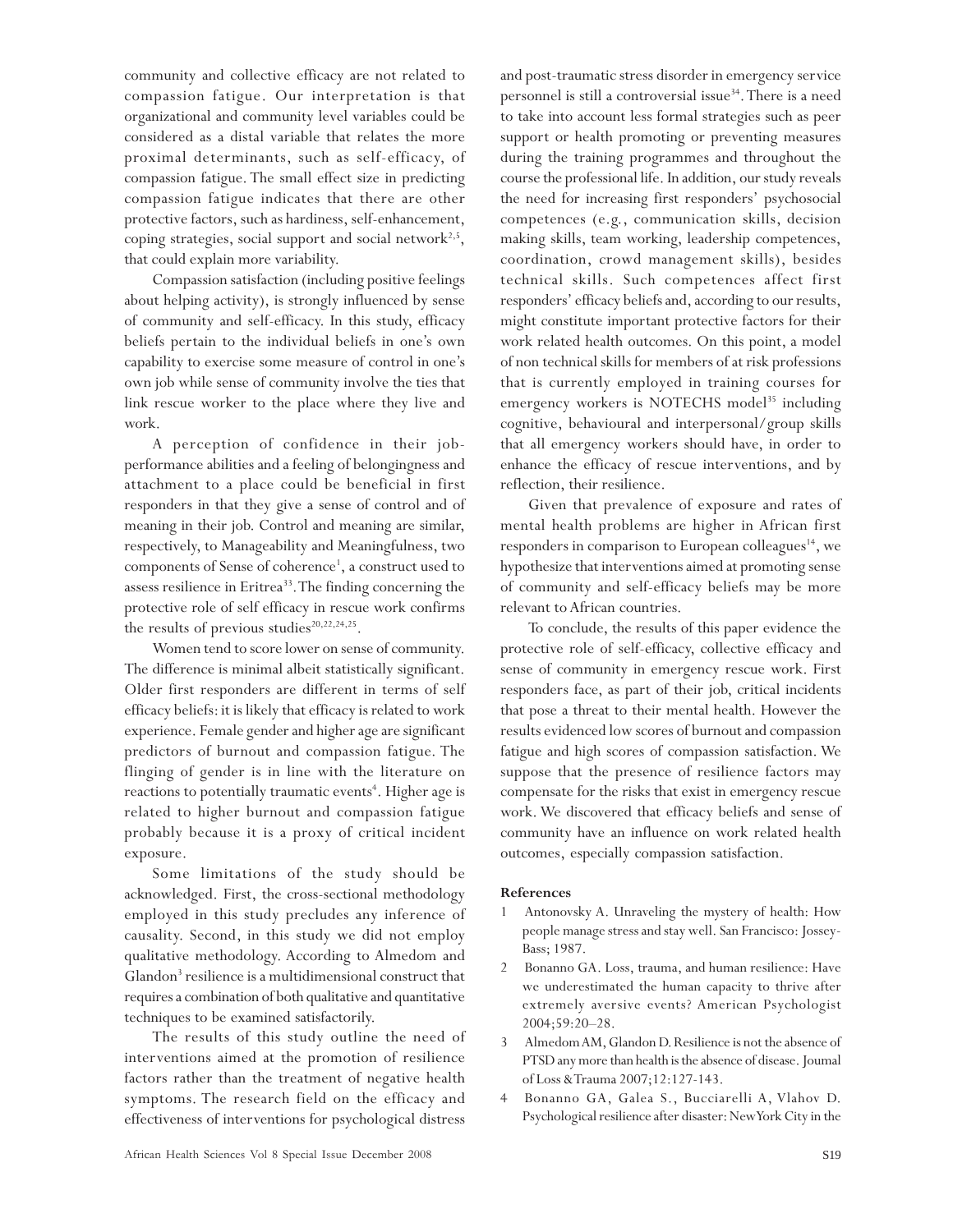aftermath or the September 11 terrorist attack. Psychological Science 2006;17:181-186.

- 5 Hobfoll S. Social and Psychological Resources and Adaptation. Review of General Psychology 2002;6(4):307– 324.
- 6 Benedek DM, Fullerton C, Ursano RJ. First Responders: Mental Health Consequences of Natural and Human-Made Disasters for Public Health and Public Safety Workers. Annual Review of Public Health 2007;28:55-68.
- 7 Marmar CR, Weiss DS, Metzler TJ, Delucchi KL, Best SR, Wentworth KA. Longitudinal course and predictors of continuing distress following critical incident exposure in emergency services personnel. The Journal of Nervous and Mental Disease 1999;187(1):15-22.
- 8 Ursano RJ, Fullerton CS, Tzu-Cheg K, Bhartiya VR. Longitudinal assessment of posttraumatic stress disorder and depression after exposure to traumatic death. Journal of Nervous and Mental Disease 1995;183:36-42.
- 9 Wagner D, Heinrichs M, Eklert U. Prevalence of symptoms of posttraumatic stress disorder in German professional firefighters*.* American Journal of Psychiatry 1998;155:1727- 1732.
- 10 Figley CR. Compassion fatigue as secondary traumatic stress disorder. An overview. In Figley CR, editor. Compassion fatigue. New York: Brunner Mazel; 1995. p. 1-20.
- 11 Figley CR. Compassion Fatigue. In Stamm BH, editor. Secondary traumatic stress: Self-care issues for clinicians, researchers and educators. 2nd ed. Lutherville, MD: Sidran Press; 1999. p. 3-28.
- 12 Figley CR. Burnout as systemic traumatic stress: a model for helping traumatized family members. In Figley CR, editor. Burnout in families: the systemic costs of caring. Boca Raton, Florida: CRC Press; 1998. p. 15-28.
- 13 Alexander DA, Klein S. Ambulance personnel and critical incidents: Impact of accident and emergency work on mental health and emotional well-being. British Journal of Psychiatry 2001;178:76-81.
- 14 Ward CL, Lombard CJ, Gwebushe N. Critical incident exposure in South African emergency services personnel: prevalence and associated mental health issues. Emergency Medicine Journal 2006;23:226-231.
- 15 Shakespeare-Finch J. The Prevalence of Post-Traumatic Growth in Emergency Ambulance Personnel. Traumatology 2003;9(1):58-71.
- 16 Stamm BH. The professional quality of life scale: compassion satisfaction, burnout, and compassion fatigue/secondary trauma scales. Latherville, MD: Sidran Press; 2005.
- 17 Almedom AM. Resilience, hardiness, sense or coherence, and posttraumatic growth: All paths leading to "light at the end or the tunnel"? Journal of Loss & Trauma 2005;10:253- 265.
- 18 Bryant RA, Harvey AG. Posttraumatic stress in volunteer firefighters: predictors of distress. Journal of Nervous and Mental Disease 1995;183(4):267–71.
- 19 Cetin M, Kose S, Ebrinc S, Yigit S, Elhai J, Basoglu C. Identification and posttraumatic stress disorder symptoms

in rescue workers in the Marmara, Turkey Earthquake. Journal of Traumatic Stress 2005;18(5):485–89.

- 20 Heinrichs M, Wagner D, SchochW, Soravia L, Hellhammer D, Ehlert U. Predicting posttraumatic stress symptoms from pretraumatic risk factors: a 2-year prospective follow up study in firefighters. American Journal of Psychiatry 2005;162:2276–86.
- 21 Weiss DS, Marmar CR, Metzler TJ, Ronfeldt HM. Predicting symptomatic distress in emergency services personnel. Journal of Consulting and Clinical Psychology 1995;63:361- 368.
- 22 Gibbs MS. Factors in the victim that mediate between disaster and psychopathology: A review. Journal of Traumatic Stress 1989;2:489-514.
- 23 McCammon S, Durham T, Jackson Allison E, Williamson J. Emergency workers' cognitive appraisal and coping with traumatic events. Journal of Traumatic Stress 1988;1:353- 372.
- 24 Regehr C, Hill J, Glancy GD. Individual predictors of traumatic reactions in firefighters. The Journal of Nervous and Mental Disease 2000;188:333-339.
- 25 Regehr C, Hill J, Knott T, Sault B. Social support, selfefficacy and trauma in new recruits and experienced firefighters. Stress and Health 2003;19:189–193.
- 26 Bandura A. Self-Efficacy: The Exercise of Control. New York: Freeman; 1997.
- 27 Jex SM, Thomas JL. Relations between stressors and group perceptions: main and mediating effects. Work & Stress 2003;17:158-169.
- 28 McMillan DW, Chavis DM. Sense of Community: a definition and theory. Journal of Community Psychology 1986;14:6-23.
- 29 Cowman SE, Ferrari JB, Liao-Troth M. Mediating effects of social support on fire fighters' Sense of Community and perceptions of care. Journal of Community Psychology 2004;32 (2):121-126.
- 30 Tartaglia S. A preliminary study for a new model of sense of community. Journal of Community Psychology  $2006;34(1):25-36.$
- 31 Barbaranelli C, Capanna C. Efficacia personale e collettiva nelle associazioni di volontariato socio-assistenziale. In: Caprara GV, editor. La valutazione dell'autoefficacia. Trento: Erickson; 2001. p. 147-156.
- 32 Cohen J. Statistical power analysis for the behavioral sciences. 2nd ed. Hillsdale, NJ: Erlbaum; 1988.
- 33 Almedom AM, Tesfamichael B, Saeed Mohammed Z, Mascie-Taylor CG, Alemu Z. Use of 'Sense of coherence (SOC)' scale to measure resilience in Eritrea: interrogating both the data and the scale. Journal of Biosocial Science 2007;39:91- 107.
- 34 Smith A, Roberts K. Interventions for post-traumatic stress disorder and psychological distress in emergency ambulance personnel: a review of the literature. Emergency Medicine Journal 2003;20:75–78.
- 35 Flin R, Maran N. Identifying and training non-technical skills for teams in acute medicine. Quality and Safety in Health Care 2004;13:80-84.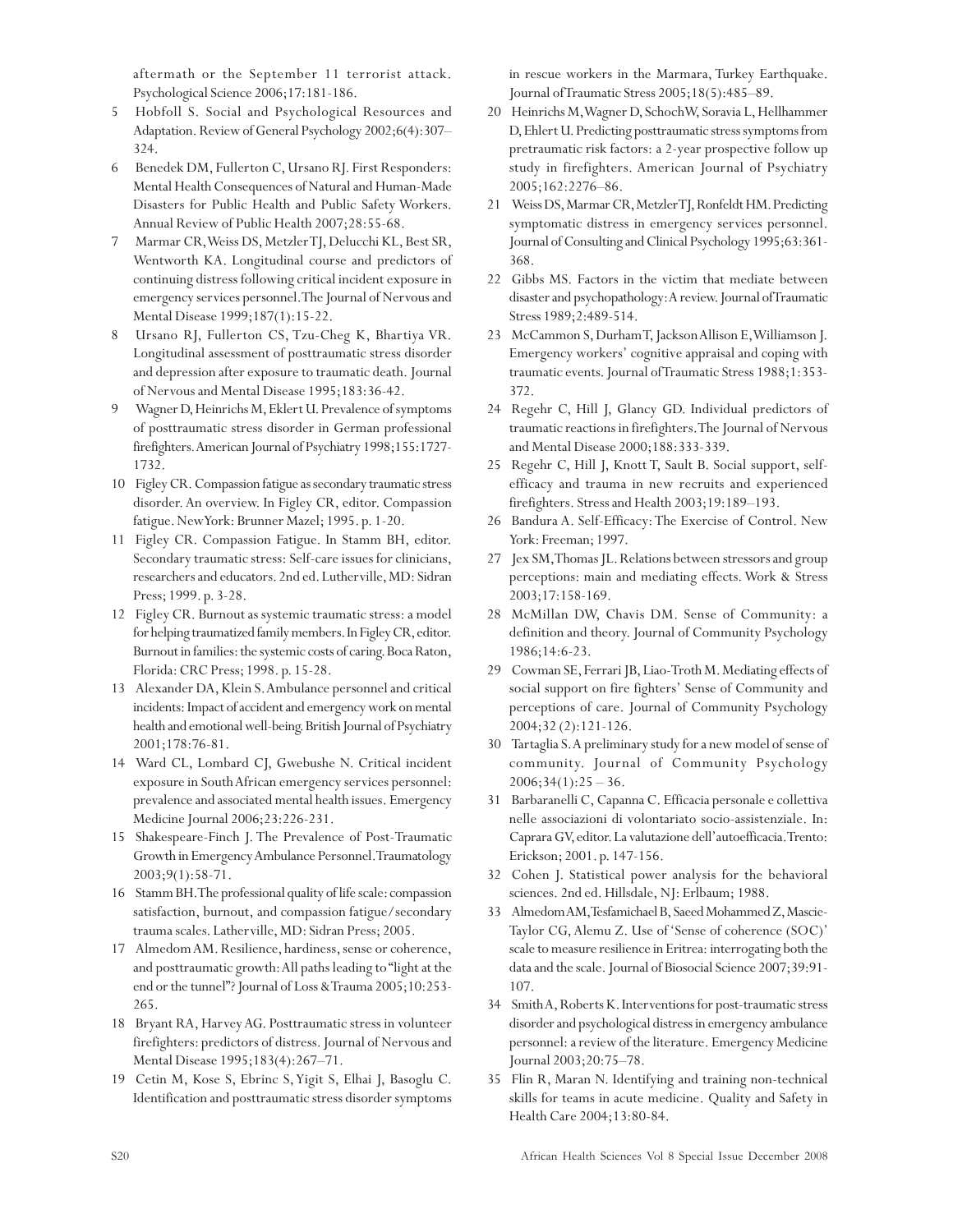# **Resilience in Post-Katrina New Orleans, Louisiana: A Preliminary Study**

### **Douglas M. Glandon, Jocelyn Muller2 , Astier M. Almedom3**

<sup>1</sup> MPH, Tufts University, <sup>2</sup> PhD candidate, Tufts University, 3 D.Phil, Institute of Global Leadership, Tufts University

#### **Abstract**

**Background:** Much scholarly and practitioner attention to the impact of Hurricane Katrina on the city of New Orleans, Louisiana has focused on the failures of government disaster prevention and management at all levels, often overlooking the human strength and resourcefulness observed in individuals and groups among the worst-affected communities.

**Objectives:** This preliminary study sought to investigate human resilience in the city of New Orleans, State of Louisiana, eighteen months after Hurricane Katrina struck the Mississippi delta region.

**Methods:** The Sense of Coherence scale, short form (SOC-13) was administered to a sample of 41 residents of Lower Ninth Ward and adjacent Wards who had been displaced by Hurricane Katrina but were either living in or visiting their home area during March 2007. Study participants were recruited through the local branch of the Association of Community Organizations for Reform Now (ACORN), a nation-wide grassroots organization whose mission is to promote the housing rights of low and moderate-income individuals and families across the USA and in several other countries.

**Results:** Those who had returned to their homes had significantly higher SOC scores compared to those who were still displaced (p<0.001). Among the latter, those who were members of ACORN scored significantly higher than non-members (p<0.005), and their SOC-13 scores were not significantly different from the scores of study participants who had returned home (including both members and non-members of ACORN).

**Conclusions:** The findings of this preliminary study concur with previous reports in the literature on the deleterious impact of displacement on individual and collective resilience to disasters. Relevant insight gleaned from the qualitative data gathered during the course of administering the SOC-13 scale compensate for the limitations of the small sample size as they draw attention to the importance of the study participants' sources of social support. Possible avenues for further research are outlined.

**Key words:** Hurricane Katrina, New Orleans - Louisiana, Resilience, Sense of Coherence.

*African Health Sciences* 2008; 8(S): 21-27

### **Introduction**

The government response to the Hurricane Katrina disaster which hit the Mississippi delta claiming many lives and destroying the city of New Orleans, Louisiana in August 2005 has become an ongoing story of delay and neglect which continues to generate both public and professional concern.<sup>1-3</sup> Yet for hundreds thousands of survivors whose lives were affected by the hurricane, the story is one of survival against the odds, as the displaced struggle to get by, and in many cases return to their original homes, neighborhood, and city.<sup>2</sup> As of August 2006, the had storm claimed 1,464 lives in Louisiana and left 135 missing.<sup>3</sup> During the brief period of August-September 2005, Hurricanes Katrina and Rita had caused an estimated \$70-125 billion in property losses,<sup>4</sup> hence the emphasis on the economic consequences of these disasters, especially Katrina's.

*Correspondence to:*

*A.M. Almedom Director, International interdisciplinary Resilience research and Policy/practice (IRP), Institute for Global Leadership, Tufts University. E-mail:* < astier-m.almedom@tufts.edu>

Naturally, after the initial post-hurricane mayhem and struggle to meet residents' basic needs, public and professional attention focused on the mental health concerns of the affected communities.

Researchers and practitioners flocked to New Orleans to investigate the psychosocial aftermath of the disaster; many identifying symptoms of post-traumatic stress disorder (PTSD), depression, and other conditions that called for expanded mental health care services. Understandably, the discourse on the mental and emotional needs of the residents of New Orleans took a pathology-focused approach. As one observer put it, the difficulties arising out of Hurricane Katrina's aftermath constituted a "recipe for suicide."5 Clearly, the magnitude of devastation wrought by Hurricane Katrina had caused untold distress for hundreds of thousands of the inhabitants of the Mississippi delta region, and the city of New Orleans still remains the most visible justification for the need to develop and/or improve appropriate mental health care services, especially for the severely and chronically incapacitated. However, it is equally important to recognize that many of the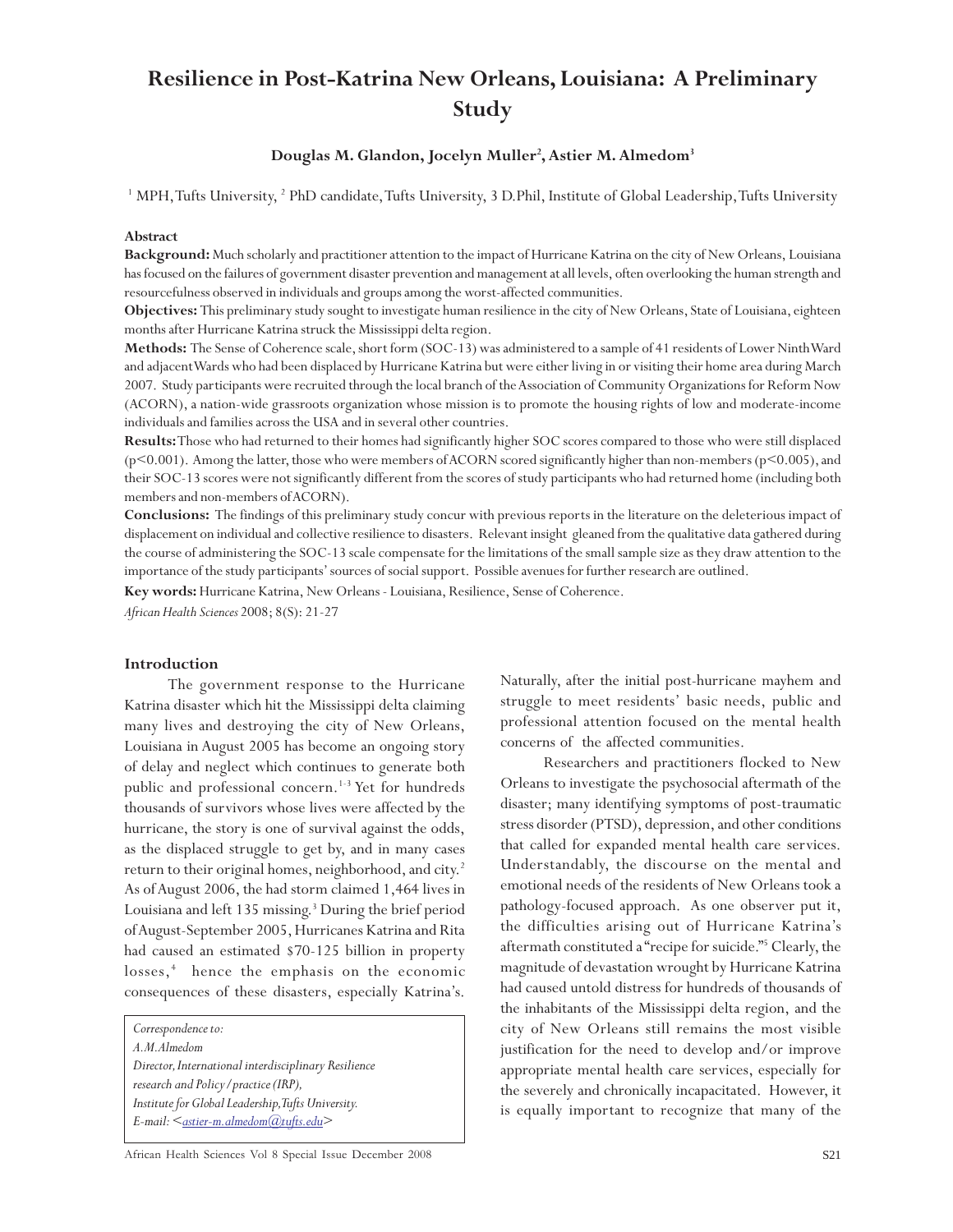symptoms of anxiety and emotional distress reported in the wake of such disasters are part of the normal human response to the inordinate levels of stress that is often exacerbated by the loss of home and subsequent displacement. There is a need to pay equal if not more attention to the social and cultural, health-centered mechanisms that mitigate the worst effects of disasterinduced emotional and mental distress $^6$  in order to prevent chronic pathology, disability and dysfunction in individuals and their families and communities. Indeed, in the case of New Orleans, Lower Ninth Ward, the worst-hit, predominantly African-American parish, increased levels of both mild-moderate and severe mental illness were reported in the first few months after the disaster, but suicidal ideation had decreased significantly and there was evidence of resilience and recovery as measured by the post-traumatic growth inventory.7

The concept of resilience has been widely used across many disciplines in the social and bio-medical sciences, engendering numerous definitions of the term, often with corresponding methods and tools for its measurement/assessment, and it is clear that resilience is more than the absence of PTSD.<sup>8</sup> Moreover, resilience is more widespread than pathology and chronic trauma in the wake of disasters as the survival instinct drives positive adaptation.<sup>9</sup> This paper defines resilience as "the capacity of individuals, families, communities, systems and institutions to anticipate, withstand and/or judiciously engage with catastrophic events and/or experiences; actively making meaning out of adversity, with the goal of maintaining normal function" as presented by Almedom to the International Resilience Workshop – Talloires 2007.10

Stemming from Antonovsky's theory of "Salutogenesis" (origins of health) the "Sense of Coherence" scale short form (SOC-13) has been tested and validated in at least 33 languages in 32 countries.<sup>11, 12</sup> With respect to its application in Africa, the concept and corresponding scale have both been examined and adapted for assessing/measuring resilience in nine different African languages spoken in Eritrea.<sup>13-16</sup> This preliminary study of New Orleans is the first one to apply the SOC-13 scale in a post-disaster American setting.

This study was planned and executed in consultation and collaboration with the local branch of the Association of Community Organizations for Reform Now (ACORN). ACORN is a nationwide American grassroots organization whose mission is to promote the rights of low- and moderate-income individuals and families across the United States of America and in several other countries. ACORN national and local staff led by Mr Wade Rathke advised and actively collaborated with the third and first authors through telephone and e-mail discussions lasting several weeks in early 2007; and facilitated the first author's fieldwork during March 2007.

 As its operational headquarters of ACORN happened to be in the city of New Orleans anyway, ACORN was prompt to help local homeowners (both members and non-members) in the wake of Hurricane Katrina. ACORN's disaster response efforts in New Orleans were and continue to be extensive and comprehensive, including for example, mobilizing 15,000 volunteers to help preserve over 2,500 homes; providing lawn maintenance for displaced residents so that they can avoid city fines; launching a lead paint remediation program; organizing a "human levee" along the Monticello Canal to demand fair flood protection for city residents; redeveloping nearly 150 homes in low- and moderate-income neighborhoods and assisting with small, short-term home rehabilitation projects; and advocating for various legal and policy measures to protect homeowner rights and increase financial assistance to displaced residents.<sup>17</sup>

The data analysis and interpretation phase of this study was strengthened by the deliberations of the "International Resilience Workshop – Talloires 2007" convened at Tufts University European Center in Talloires, France. The workshop participants' interdisciplinary and cross-sector discussions of definitions, determinants, and indicators of human, ecological, and institutional resilience helped the first author develop his thinking on the capacity of local community organizations to adapt their normal functions to respond to disasters of Hurricane Katrina's magnitude, and their role in promoting individual and community resilience. Indeed, the ACORN website had featured a *Los Angeles Times* staff writer's article about the Lower Ninth Ward in March 2007 in which the writer quotes Nilima Mwendo, a former resident, researcher, and community activist's analysis and observes that "resilience and a particular community closeness" grew out of isolation and neglect [of the Lower Ninth Ward].<sup>19</sup>

### **Participants and methods**

The SOC-13 scale was administered to 41 residents of the city of New Orleans who were displaced by Hurricane Katrina and had either returned and were permanently living in, or only visiting New Orleans during March 2007. About half of the study participants were approached when they came in to the ACORN office on Elysian Fields Avenue in New Orleans for their own reasons – ranging from attending meetings to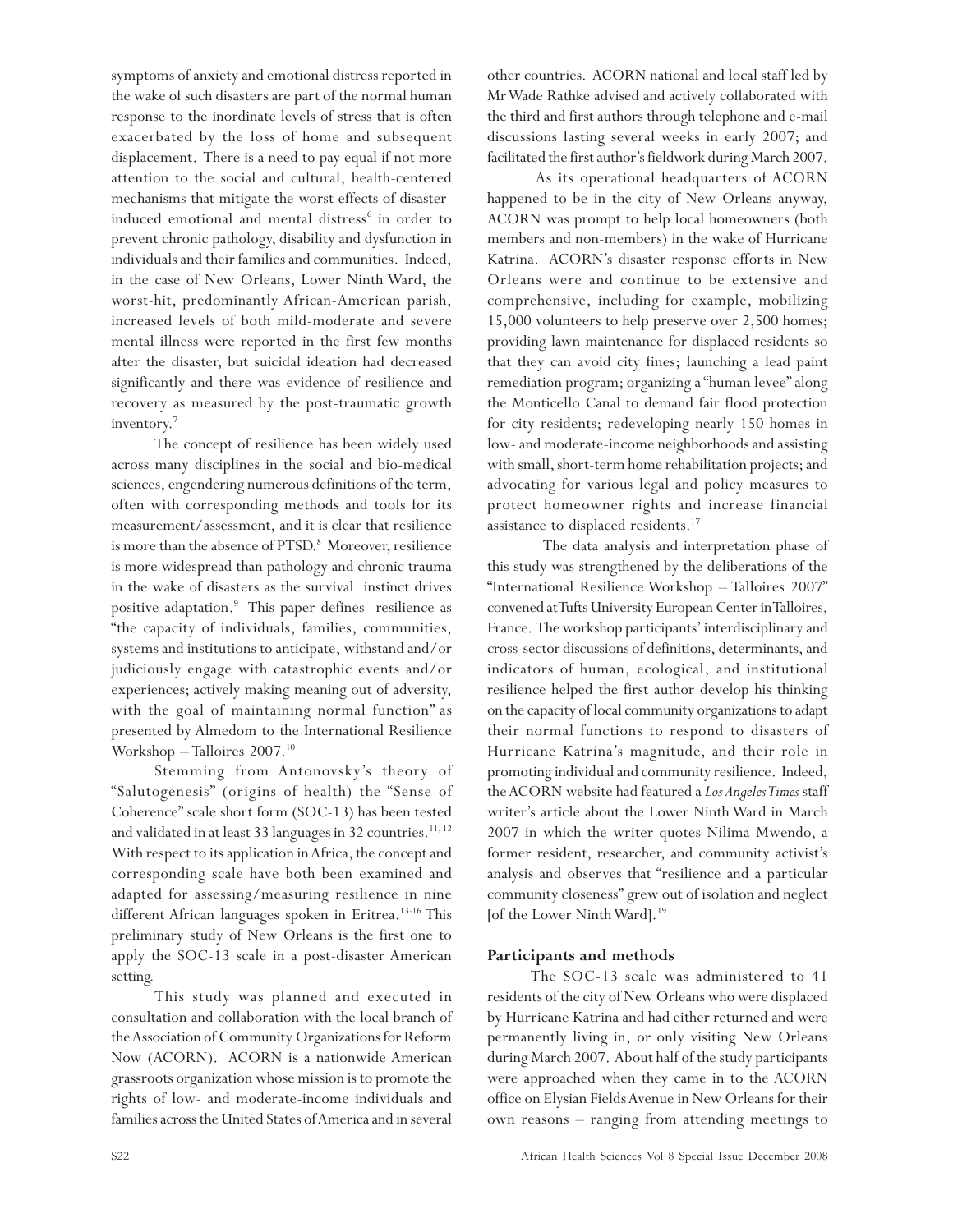seeking information or help. The rest of the study participants were visited at their place of residence by first author accompanied by an ACORN staff member.

Twenty of the participants were residents of Lower Ninth Ward and the rest had lived in the 8<sup>th</sup> Ward (6), the  $7^{\text{th}}$  Ward (5), the Upper  $9^{\text{th}}$  Ward (3), the  $3^{\text{rd}}$ ,  $6^{\text{th}}$ ,  $12<sup>th</sup>$ , Bywater, Algiers, and Gentilly wards (6). The age range of study participants is 24-85, averaging 53.34  $\pm$ 12.98 (Mean  $\pm$  SD) years. Over half of the respondents are female, and the majority of those who responded to the SOC-13 scale in their home locality were men, as they were more frequently outside working on construction and/or repair of their houses, or talking with neighbors. All of the respondents reported being displaced from their homes as a result of Hurricane Katrina. Seventeen respondents (41.5%) reported that they had returned to their homes permanently, while twenty-four (58.5%) said they were still displaced, housed in temporary accommodation either in Federal Emergency Management Agency (FEMA) trailers (mobile homes), in the homes of family or friends, or some other dwelling. Of the twenty respondents from the Lower  $9<sup>th</sup>$  ward, sixteen (80%) were still displaced. Nineteen of the participants were active members of ACORN.

The SOC-13 was administered in the English language by the first author who described the study as outlined in the Informed Consent Form (ICF) for participants to sign following the approval of the ICF and SOC-13 by Tufts University's Institutional Review Board (IRB) for research involving human subjects. Out of a total of 57 people invited to participate in the study, 16 declined. Additional participant comments, questions and observations were recorded in a separate notebook as the first author engaged with the study participants before, during and after the administration of the SOC-13 scale. The adapted SOC-13 scale used in this study has already been included in earlier published articles for interested readers' reference.<sup>15, 16</sup>

### **Data analysis**

The SOC-13 data were analyzed using the SPSS statistical software package, version 14.0 (Chicago, 2005). Independent samples two-tailed t-tests were used to test for equality of means to compare SOC scores by gender, ACORN membership, pre-Katrina residence in the Lower  $9<sup>th</sup>$  ward compared to other wards included in the study, and whether respondents had returned home or remained displaced as a result of the Hurricane Katrina disaster. Potential associations between age and SOC scores were assessed using Pearson's correlation. Oneway analysis of variance (ANOVA) was used to compare

SOC scores by respondent age category (below 49, 50- 59, and 60+ years), pre-Katrina ward residence, and to examine effect of confounding variables. The second author participated in the statistical data analysis and interpretation.

### **Results**

Sense of Coherence scores ranged from 24 to 64 (65 being the highest possible score), with an average score of  $47.76 \pm 1.56$  (mean  $\pm$  SE). On average, respondents who had returned home, however fragile their homes scored significantly higher than those who remained displaced: 53.41  $\pm$  1.34 (mean  $\pm$  SE) and 43.75  $\pm$  2.16 (mean  $\pm$  SE) respectively (p <0.001). ACORN members scored significantly higher when compared to non-members:  $50.74 \pm 1.84$  (M  $\pm$  SE) and  $45.18 \pm 2.34$  (M  $\pm$  SE), respectively. One-way analysis of variance (ANOVA) revealed a significant coeffect between membership in ACORN and extended displacement (F = 7.171,  $p < 0.011$ , df = 1). Post-hoc analysis showed that participants who were still displaced at the time of the study but who were members of ACORN scored significantly higher than displaced nonmembers on the SOC-13 scale ( $F = 5.165$ ,  $p \le 0.005$ ,  $df = 2$  - see Figure 1). There were no significant differences in average SOC scores by age category, gender, or pre-Katrina residence in the Lower 9<sup>th</sup> ward compared to the other wards represented in the study.

**Figure 1: Comparisons of mean SOC-13 scores for two nested social variables.**

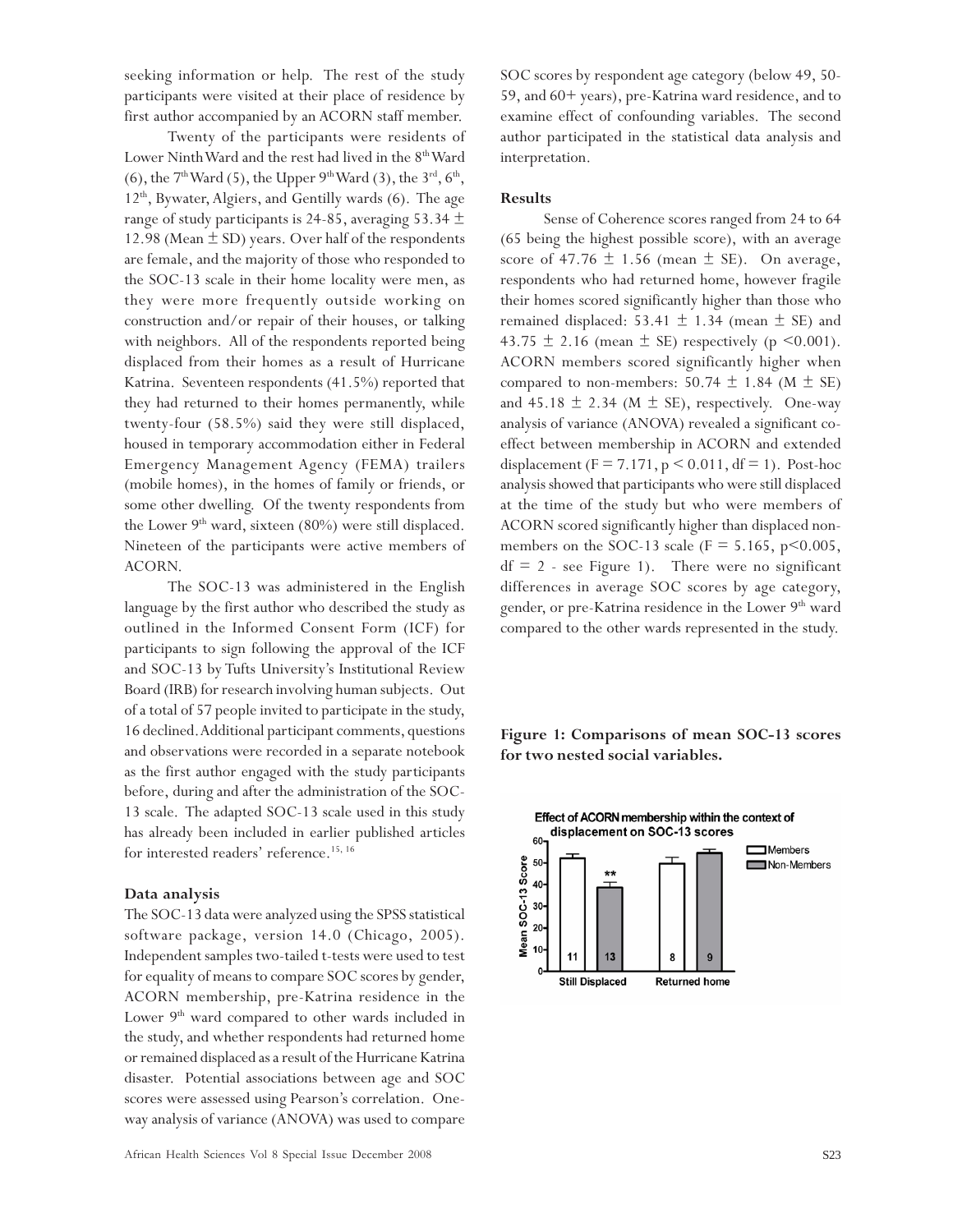Analysis of SOC scores by sub-scale revealed that respondents scored significantly higher on "meaningfulness" (ANOVA followed by Tukey's pairwise comparison,  $F= 11.121$ , all  $p < 0.002$ , df= 2 – see Figure 2). "Meaningfulness" sub-scale scores of ACORN members averaged  $4.42 \pm 0.167$  (mean  $\pm$  SD) out of 5, which was significantly higher than the average of 3.95  $\pm$  0.166 (mean  $\pm$  SD) for non-members (two-tailed independent samples t-test,  $t=2.024$ ,  $p<0.05$ , df =38.7). Participants who had returned home permanently had significantly higher "comprehensibility" and "manageability" scores than those participants who remained displaced/in temporary accommodation (two-tailed independent samples t-tests,  $t > 3.214$ , p $< 0.003$ , df = 39 – Figure 2).

The three items of the SOC-13 on which respondents scored highest related to: i) whether they care about what is going on around them (item 1); ii) the clarity of their life goals and purpose (item 4); and iii) the level of meaning in their daily activities (item 12). The items receiving the lowest average scores across the sample were related to the feeling of being treated unfairly (item 5), being surprised by the behavior of people the respondent thought he or she knew well (item 2) especially during the evacuation from their homes when people were looking for places to stay, and having feelings inside they would rather not feel (item 9).

Respondents often mentioned the people, institutions, beliefs, or attitudes that helped them cope with the myriad stressors they faced when Hurricane Katrina hit in August 2005 and in its aftermath. The most commonly mentioned sources of strength and support were: religion, church, or faith; having a job, whether volunteer or paid; the act of helping others; family and friends; and relying on themselves.

Half of the respondents reported that faith in God was critical for helping them cope with the hurricane and its aftermath. Many people said that when things become aggravating, confusing, or depressing, they found solace in believing that there is, in fact, some greater design behind all the disruption and turmoil in their lives as a result of Hurricane Katrina. People commented that when they do not know what to do and cannot see a resolution to some of their problems, they just believe that God will help them find it. One woman commented on how her faith helped her cope with the problems generated by the Katrina disaster: "I prayed. I put it in God's hands, and I left it there…"

In many cases, families in New Orleans left the city and moved in temporarily with relatives elsewhere in the country while they tried to get back into a home **Figure 2: Comparisons of mean SOC-13 sub scores for all participants (A) and for the two significant social variables: B) ACORN membership status among participants; C) participants who had versus had not returned home at the time of the study (extended displacement).**

### Sub-score analysis



Meaningfulness Manageability Comprehensibility

of their own. Family and friends were described as both a source of comfort and a source of surprise and distress. Particularly right after the storm, many participants were relieved when they found out their relatives and friends were safe and appreciated having them around to share resources or simply to commiserate. However, when discussing how they have been coping with the myriad snafus left in Katrina's wake, respondents commonly stated that they ultimately had to rely on themselves to deal with their problems. While most people appreciated having family members around, many echoed one woman's comment that "you can't always look to other

S24 African Health Sciences Vol 8 Special Issue December 2008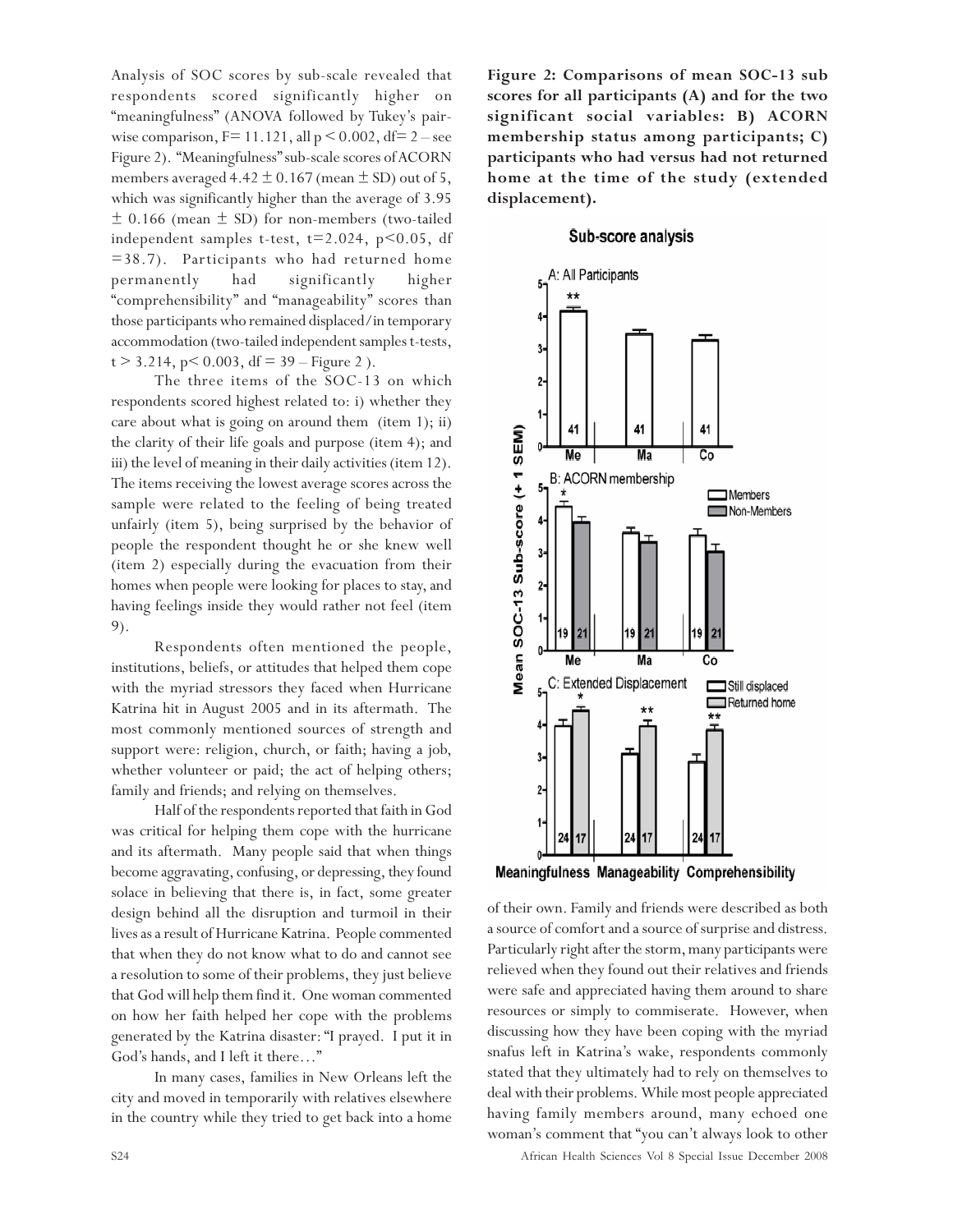people to do things. You have to take initiative and do things on your own." Although these statements were sometimes delivered with a hint of bitterness, they usually conveyed a sense of pride and determination. Few participants provided specifics about their experiences living with their extended family but many offered simply, "you don't really know someone until you live with them."

### **Discussion**

Reference to hurricane Katrina is still very much a mainstay of daily conversation in the city of New Orleans and the wider Mississippi delta region. While for many Americans "Katrina" has become a one-word expression of frustration with governmental ineptitude at disaster response and a reminder of the nation's persistent race/class divide, the term has a much more immediate and personal meaning for those whose lives and livelihoods were directly affected by the disaster. Many New Orleanians continue to struggle to find jobs, fulfill basic human needs for themselves and their families, rebuild their homes or find a new home, and seek hope and emotional solace despite a governmentfunded reconstruction effort that seems to view recovery more in economic than social/human terms.

While this is a preliminary exploratory study involving a small sample of respondents, it has yielded two important findings. Firstly, that long-term displacement has a deleterious effect on human resilience (Figure 1), which is consistent with previous research results from a different country.<sup>15</sup> These findings suggest that the home is an important asset for coping with adversity, as it is at the core of individuals', families, and communities, rootedness. Fillilove *et al* of the "Root Shock Institute" have argued that in the aftermath of Hurricane Katrina, "the need to reknit social connections at the level of the family, the neighborhood, the city and the region" is critical for the purposes of "mindful rerooting" which involves "connecting every organization to every organization, ensuring that every citizen has the means to return home, engaging every citizen in envisioning the future", and making holidays and festivals an active part of recovery/healing.<sup>20</sup> With respect to New Orleans, the human cost of maintaining large displaced populations in temporary accommodation such as FEMA trailers should also be taken into serious consideration as government and non-government officials and city planners calculate the purely economic costs of rebuilding vulnerable neighborhoods.

For those participants who continue to be displaced the data presented above suggest that grassroot organizations like ACORN play a very important

role in building and promoting community resilience. ACORN members had higher Sense of Coherence scores than non-members even when they were still displaced and in temporary accommodation eighteen months after the disaster. It should be noted here that ACORN extended its original mission in order to help the worst affected local communities recover from the disaster regardless of individual ACORN memberships. Further analysis of the social/interpersonal versus material benefits gained by ACORN membership is beyond the scope of this study, but the results presented do raise important questions for further investigation: What are the mechanisms whereby civic participation through ACORN membership increase individual and collective resilience mediated through increased social capital? How do those mechanisms build individual and collective capacity to anticipate, prepare for, manage, and recover from complex (natural and man-made) disasters like Hurricane Katrina?

The four most commonly mentioned factors that helped people cope were: faith in God; having a job, whether volunteer or paid; helping others cope; and having family and friends around. Association between these factors and psychosocial resilience has been documented elsewhere. Existing research documents the association between religion/spirituality and resilience to various adverse events such as stressinduced depression,<sup>21</sup> the death of a parent,<sup>22</sup> and coping with Hurricane Katrina specifically.<sup>23</sup> Consistent with the qualitative findings presented here on the participants' reports that having a job helped them cope with the aftermath of the hurricane, Almedom *et al*. (2005b) observed that women in Eritrea experienced satisfaction from their daily work caring for their children, possibly relating to the inherent sense of agency arising from that role.<sup>16</sup> Greenfield and Marks observed positive associations between psychological well-being and formal volunteering in a study of older adults experiencing role-identity absences (i.e. vis-à-vis a partner, job, or parenting). $^{23}$  Social support has also been documented as a source of resilience for various groups, including adult men and women,<sup>24</sup> adolescents, $25$  and low-income families. $26$ 

The importance of faith for many participants may not be surprising given the historic prominence of the church in African-American communities<sup>27</sup> and the observed efficacy of "religious coping" in other studies.<sup>28</sup> This observation suggests that, for disaster-stricken communities with strong religious ties, providing access to places of worship or spiritual reflection may promote resilience. However, as the vast majority of respondents who mentioned faith as a coping mechanism described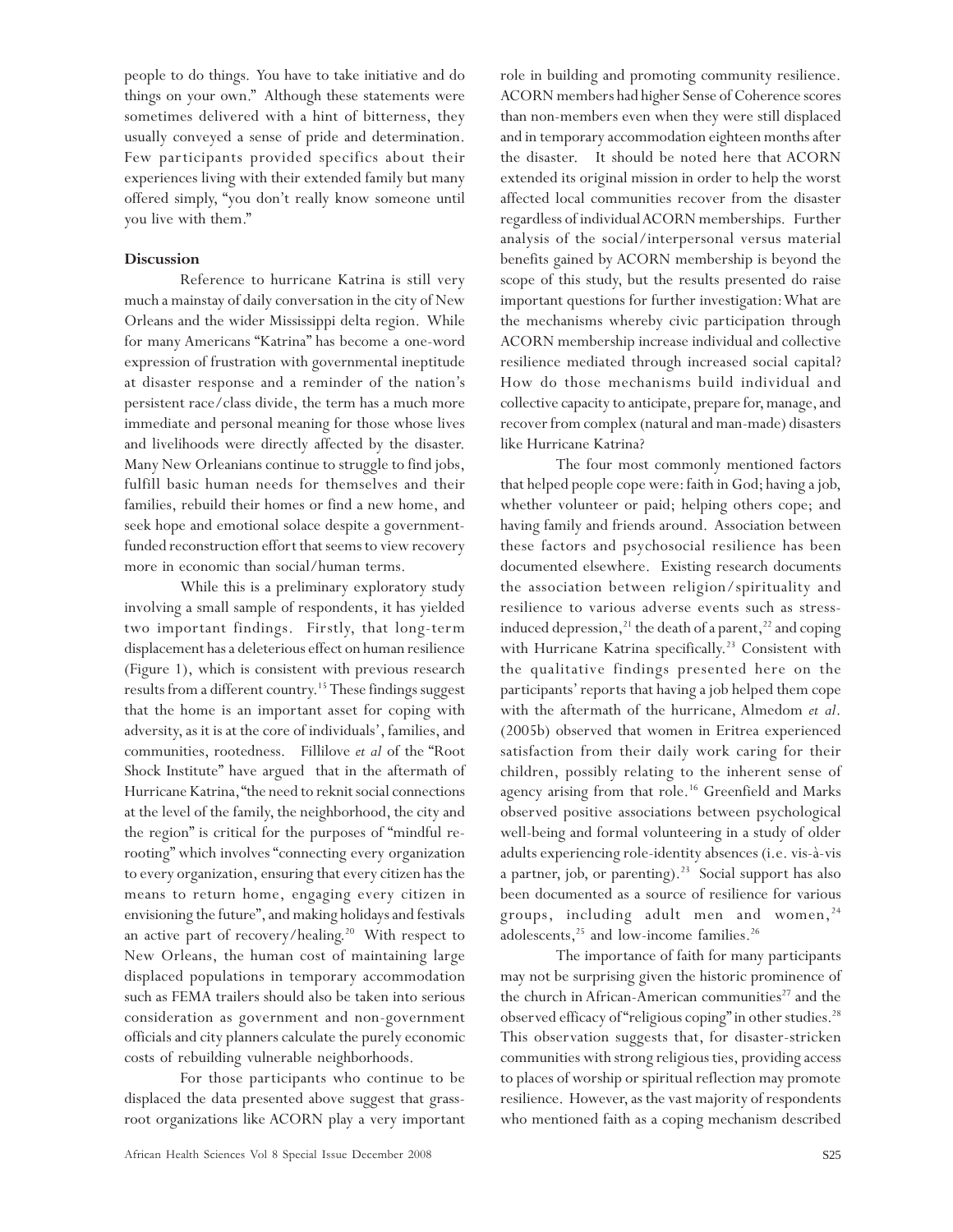their personal relationship or understanding with God and not their church or religion, per se, it may not be necessary to have a facility for each branch or sect of a religion practiced in the community. This reliance on spirituality, although not necessarily church membership, as a source of resilience has been documented previously amongst older low-income black Hurricane Katrina survivors.<sup>22</sup> In places where religious facilities have been damaged or destroyed, local officials should consider the provision of temporary interdenominational places of worship with local residents and religious organizations.

According to the accounts of the participants,

the mechanisms by which having a job and helping others supported their resilience were similar. For each activity, respondents described a feeling of self-worth and meaningfulness that arose from having activities to do each day. Carrying out a specific task – paid or volunteer, for an employer or someone else – provided the doer with a sense of purpose and completing the task conferred a feeling of accomplishment. The individual's perceived agency in effectively responding to a disaster has been described elsewhere as one of the most important determinants of post-disaster mental health – more important than the type of coping strategies used.7,29 Furthermore, many respondents stated that staying busy kept their mind off their own problems, thus averting some negative thoughts. This indicated the benefits of supporting local volunteer organizations, engaging members from the affected community in disaster relief efforts and finding employment for displaced community members. If affected residents can receive financial or in-kind compensation for their work in the rebuilding effort, they may gain the doublebenefit of material and emotional support through such a program. Greater integration of local organizations into disaster relief efforts may also contribute to a heightened sense of agency, and thus more effective

### coping, within the affected population.

Another key finding from this study is that money is still important. Those who seemed to be coping the best tended to be the ones who were able to begin rebuilding without having to wait for money from the *Road Home* program, which provides up to \$150,000 in compensation to Louisiana homeowners whose homes were damaged by Hurricanes Katrina or Rita. The program also provides loans and grants to rental property owners who offer affordable rates to home renters and various support resources for building professionals.<sup>30</sup> Although a variety of other sources of funding and assistance were available to hurricane survivors, the *Road Home* program was the only one mentioned by participants. Those who reported having sufficient savings before the storm to cover costs of most of the repairs upfront seemed more optimistic about recovering from the disaster. Many said they were hoping for government reimbursement but that ultimately they were going to get it done with or without support. Interestingly, these people tended not to make as many critical comments about the government or state that they had been treated unfairly. Ostensibly, having a little extra money and a lower perceived dependence on the government helped these people regain a sense of control and normalcy in their lives. As we seek ways to promote resilience in communities, we cannot forget the reality that disasters are often less painful for those with some extra cash.

### **Acknowledgements**

Our thanks go to the study participants and to ACORN personnel on the ground who generously shared their time and knowledge. Special thanks are due to Wade Rathke, Chief Organizer of ACORN International for his responsive and insightful contributions to the third author's initial investigation, and to Tanya, Gwen, Gina, and the rest of the staff for their hospitality and fieldwork guidance/support to the first author. Fieldwork for this study was funded by the Henry R. Luce Program in Science and Humanitarianism at Tufts University, with additional support from Tufts University's Institute for Global Leadership (IGL) for data analysis and writing up. Our heartfelt thanks to Sherman Teichman, IGL Director for his constant support and encouragement.

### **References**

- 1. Rosenbaum SJD. US health policy in the aftermath of Hurricane Katrina. *JAMA.* 2006;295(4):437-440.
- 2. Dewan S. Road to new life after Katrina is closed to many. New York Times. 12 July 2007. http:// www.nytimes.com/2007/07/12/us/nationalspecial/ 12exile.html?ref=nationalspecial - accessed on 19 July 2007.
- 3. Louisiana Department of Health and Hospitals. Baton Rouge, LA: Louisiana Department of Health and Hospitals, 2006 Hurricane Katrina – accessed 16 July 2008. http:// www .dhh.louisiana.go v/offices/ page.asp?ID=192&FromSearch=1&Detail=5248
- 4. Wildason D. (2006) Disasters: issues for state and federal government finances. Working paper No. 2006-2007, Institute for Federalism and Intergovernmental Relations, University of Kentucky, Lexington, KY.
- 5. Katrina's aftermath tough on mental health. Associated Press. MSNBC. 14 Jan 2007. http://www.msnbc.msn.com/ id/11061910/ - accessed 19 July 2007.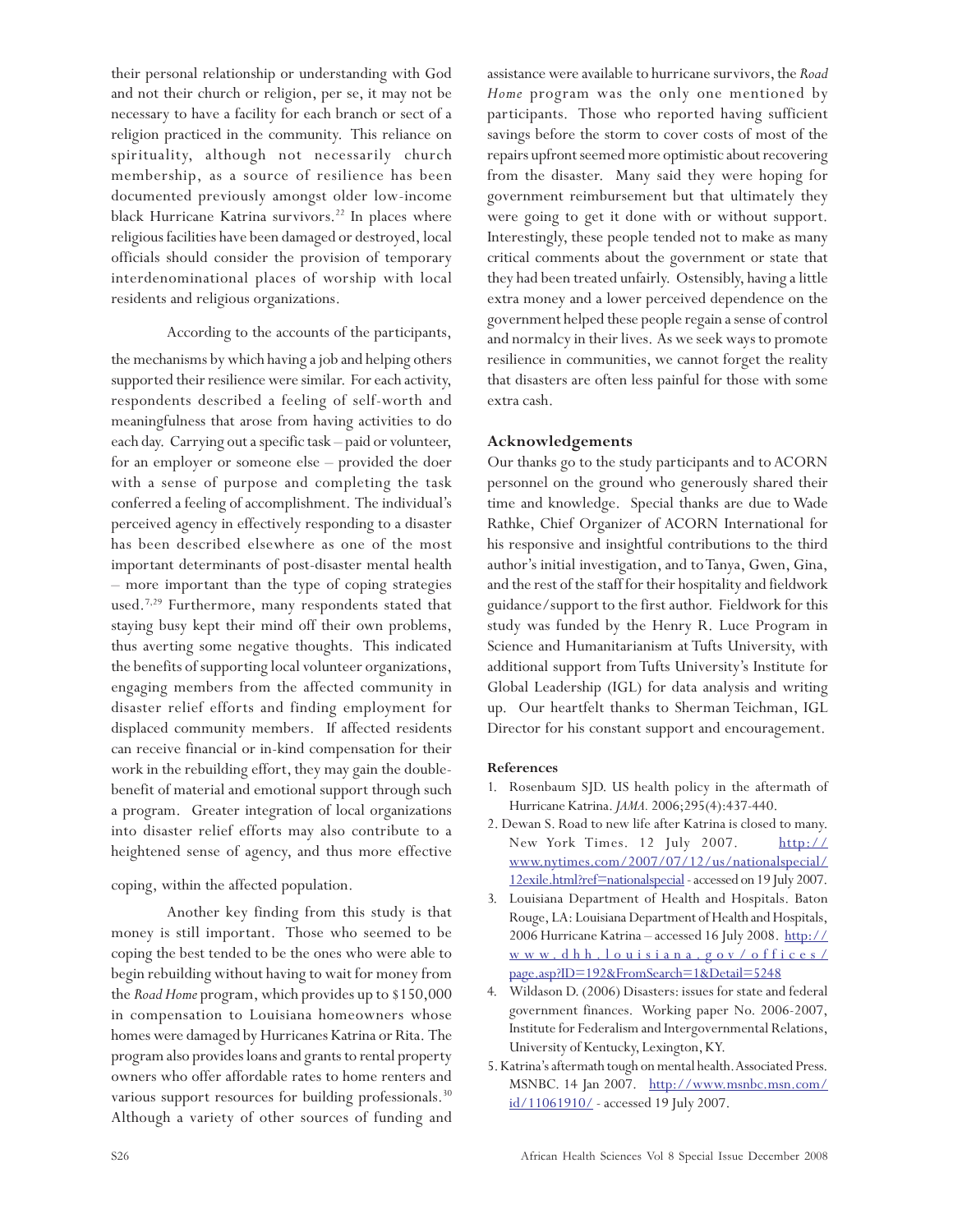- 6. Almedom, A.M. Factors that Mitigate the effects of warinduced anxiety and mental distress. *J Biosoc Sci.* 2004.
- 7. Kessler RC, Galea S, Jones RT, Parker HA. Mental illness and suicidality after Hurricane Katrina. *Bull World Health Organ.* 2006;84:930-939.
- 8. Almedom AM, Glandon D. Resilience is not the absence of PTSD any more than health is the absence of disease. *J Loss Trauma.* 2007;12:127-143.
- 9. Prati G. (in stampa). Adattamento positivo ad eventi critici: Una rassegna sulla resilienza nell'età adulta. *Rassegna di psicologia*.
- 10. See Almedom's Editorial (this volume) for an updated definition of resilience (2008).
- 11. Antonovsky A. The structure and properties of the Sense of Coherence scale. *Soc Sci Med.* 1995;36(6):725-733.
- 12. Eriksson M, Lindstrom B. Validity of Antonovsky's sense of coherence scale: a systematic review. *J Epidemiol Community Health.* 2005;59:(460-466).
- 13. Almedom, AM. Resilience, hardiness, sense of coherence, and posttraumatic growth: all paths leading to "light at the end of the tunnel"? *J Loss Trauma.* 2005;10(3):253-265.
- 14. Almedom AM, Tesfamichael B, Mohammed ZS, Mascie-Taylor CGN, Alemu Z. Use of "Sense of Coherence (SOC)" scale to measure resilience in Eritrea: Interrogating both the data and the scale. *J Biosoc Sci.* 2007;39(1):91-107.
- 15. Almedom AM, Tesfamichael B, Mohammed Z, Mascie-Taylor N, Muller J, Alemu Z. Prolonged displacement may compromise resilience in Eritrean mothers. *Afr Health Sci.* 2005;5(4):310-314.
- 16. Almedom AM, Tesfamichael B, Mohammed ZS, Muller J, Mascie-Taylor N, Alemu Z. "Hope" makes sense in Eritrean Sense of Coherence, but "loser" does not. *J Loss Trauma.* 2005;10:433-451.
- 17. Association of Community Organizations for Reform Now (ACORN) New Orleans, LA ACORN: Two years after Katrina, still fighting and winning. http://acorn.org/?9703 Updated 2007; accessed on 15 July 2008.
- 18. Southwick SM, Vythilingam M, Charney DS. The psychobiology of depression and resilience to stress: Implications for prevention and treatment. *Annu Rev Clin Psychol.* 2005;1:255-291.
- 19. Simmons, A. M. "Bringing back home in New Orleans" Los Angeles Times, 28 March 2007. http://www .acor n.org/ inberthat=8628mo\_cate=18tx\_ethp?6Bpointer%5D=08tx\_ethp?6BshowUil%5D=416 accessed 22 July 2008.
- 20. Fullilove, M *et al.,* Assisting Cities During Post-Hurricane Diaspora. Gulf Coast Recovers. www.rootshock.org/ html/gulf\_coast\_recovers.html accessed 22 July 2008.
- 21. Greeff AP. Spirituality and resilience in families in which a parent has died. *Psychol Rep.* 2007;100(3):897-900.
- 22. Lawson EJ, Thomas C. Wading in the water: spirituality and older black Katrina survivors. *J Health Care Poor Underserved.* 2007;18(2):341-354.
- 23. Greenfield EA, Marks NF. Formal volunteering as a protective factor for older adults' psychological well-being. *J Gerontol B Psychol Sci Soc Sci.* 2004;59(5):S258-S264.
- 24. Volanen S, Lahelma E, Silventoinen K, Suominen S. Factors contributing to sense of coherence among men and women. *Eur J Public Health.* 2004;14(3):322-330.
- 25. Marsh SC, Clinkinbeard SS, Thomas RM, Evans WP. Risk and protective factors predictive of Sense of Coherence during adolescence. *J Health Psychol.* 2007;12:281-284.
- 26. Orthner DK, Jones-Sanpel H, Williamson S. The resilience and strengths of low-income families. *Fam Relat.* 2004;53(2):159-167.
- 27. Taylor RJ, Thornton MC, Chatters LM. Black Americans' perceptions of the sociohistorical role of the Church. *J Black Stud.* 1987;18(2):123-138.
- 28. Prati G. Fattori che promuovono il processo di crescita post-traumatica: una meta-analisi. *Psicoterapia Cognitiva e Comportamentale.* 2007;13(1).
- 29. Norris FH. Psychosocial consequences of major hurricanes and floods: range, duration, and magnitude of effects and risk factors for adverse outcomes. National Center for PTSD, Dartmouth University.
- 30. The Road Home Program. The Road Home [homepage on the Internet]. Baton Rouge, LA: The Road Home Program; [updated 2007; cited 2008 Jul 16]. Available from: http:// www.road2la.org/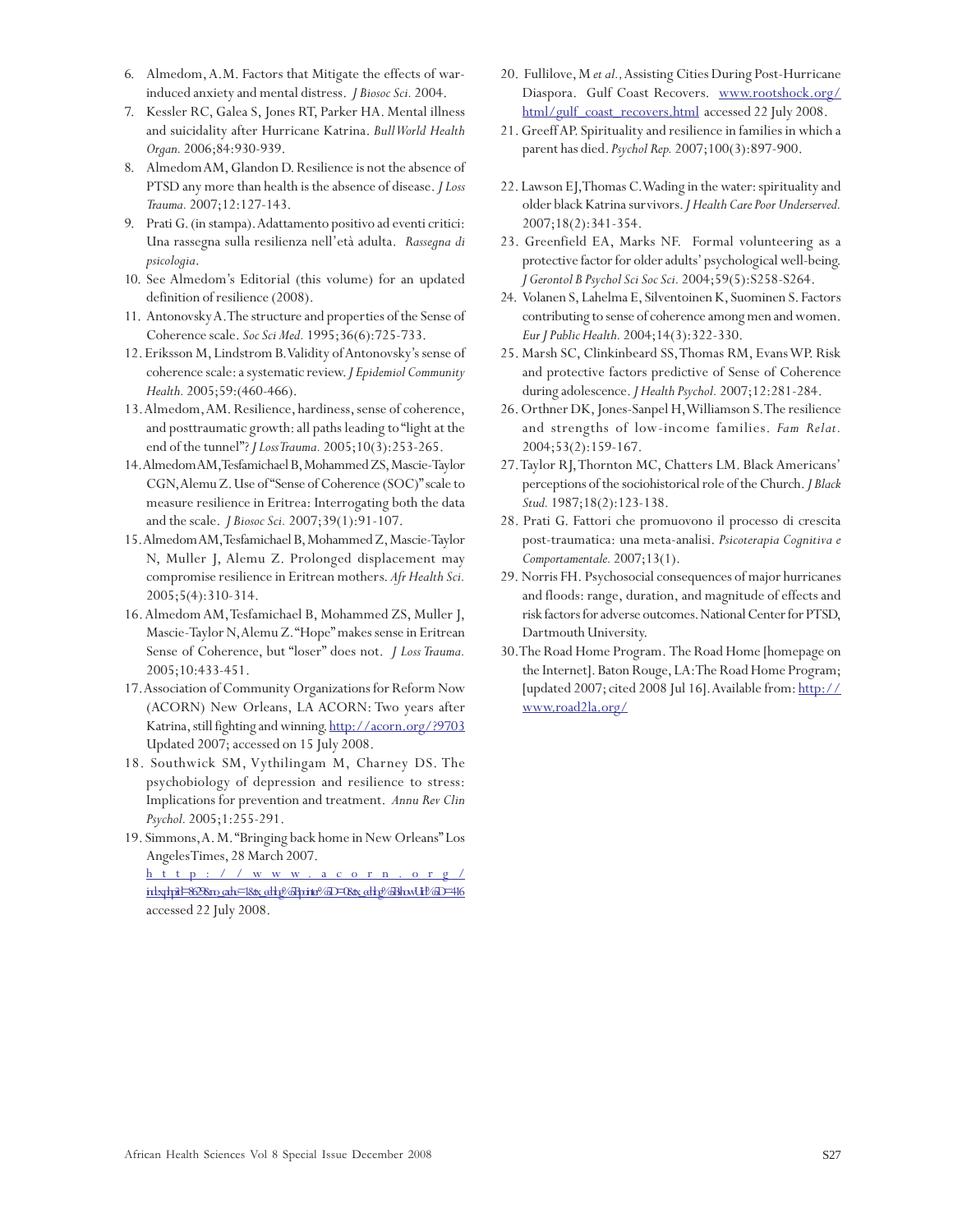# **Exploring the Dynamics of social-ecological resilience in East and West Africa:Preliminary evidence from Tanzania and Niger**

### **Strauch AM, Muller JM, Almedom AM**

### **Abstract**

**Background:** Social-ecological resilience refers to the dynamic process of adaptive learning, reorganization and meaning-making demonstrated in linked human, animal, and plant ecosystems often organized in formal and/or informal social institutions, as they anticipate, withstand and/or judiciously engage with adversity while maintaining function without fundamentally losing their identity.

**Objective:** To present two sets of examples that illustrate the complex ways in which *transformation* and *persistence*, two key aspects of the adaptive cycle may work together to preserve established patterns of human and/or animal uses of water resources and food plant species, in rural East and West Africa, respectively around the Serengeti National Park (Tanzania), and "Park W" (Niger), with the aim of identifying possible indicators of social-ecological resilience.

**Methods:** Selective combinations of ecological and anthropological, quantitative and qualitative methods, including participatory tools of investigation and analysis.

**Results and Discussion:** Our preliminary results are presented with minimal commentary and discussion in order to avoid hasty and/or unwarranted interpretation of the ongoing purposely iterative processes of investigation and analysis in the two study sites. Nevertheless we have identified a number of possible indicators of social-ecological resilience that may be tested in other localities in Africa and elsewhere.

**Key words:** Social-ecological resilience, Traditional Ecological Knowledge (TEK), Traditional Resource Management (TRM), interdisciplinary research, Sonjo, Zarma, Serengeti, Park W.

*African Health Sciences* 2008; 8(S): 28-35

### **Introduction**

This paper explores the notion of social-ecological resilience around two internationally designated conservation parks: the Serengeti National Park in Tanzania, East Africa, and Park W in Niger, West Africa. It was both instigated and informed by the deliberations of the participants of the International Resilience Workshop held at Tufts University's European Center, Talloires, France, during 2-6 July 2007. [insert link to IRW website here].

Interdisciplinary natural resource and economic ecologists use the term 'social-ecological system' in order to draw scientific scholarly research and public policy attention to the interdependence of human and non-human ecosystems in the context of rethinking 'sustainable development'1 . There are practical implications of the arbitrary and often conceptually problematic delineation between social and ecological systems that limits researchers' and policy makers' understanding of "sustainability". Alternative systems of traditional ecological knowledge (TEK) and traditional resource management (TRM) warrant serious consideration and that interdisciplinary studies of linked

*Ayron Strauch Biology Department, Tufts University 163 Packard Ave, Medford, MA, 02155, USA Email: ayronmstrauch@yahoo.com*

social-ecological systems hold the key to unraveling their resilience: the capacity to absorb turbulence and continue to function without fundamental loss of identity<sup>1</sup>. In 1999, the "Resilience Alliance" was formed by a group of scientists and practitioners representing several disciplines and relevant sectors with the express aim of collaborating to explore the dynamics of socialecological systems in order to examine key concepts of resilience (adaptability through transformation and persistence). Exploring social-ecological systems through the "resilience lens" is an innovative development in contemporary international scientific and policy discourse on the sustainability of human and non-human ecosystems – see http:// www.resalliance.org/1.php for more detail.

Elsewhere, the study of human (psychosocial) resilience in the face of adversity wrought by conflict and displacement has been the focus of attention of a growing number of researchers and practitioners – see for example Almedom and Glandon<sup>2</sup> as well as Almedom3 for an overview and analysis of the meaning/ s and measurement/s of the construct. While recognizing the differences in meaning and purpose, the above-mentioned International Resilience Workshop sought to bring together diverse perspectives on resilience. This paper seeks to present preliminary findings on the possible indicators of the adaptive capacity of communities—the ability to learn flexibility under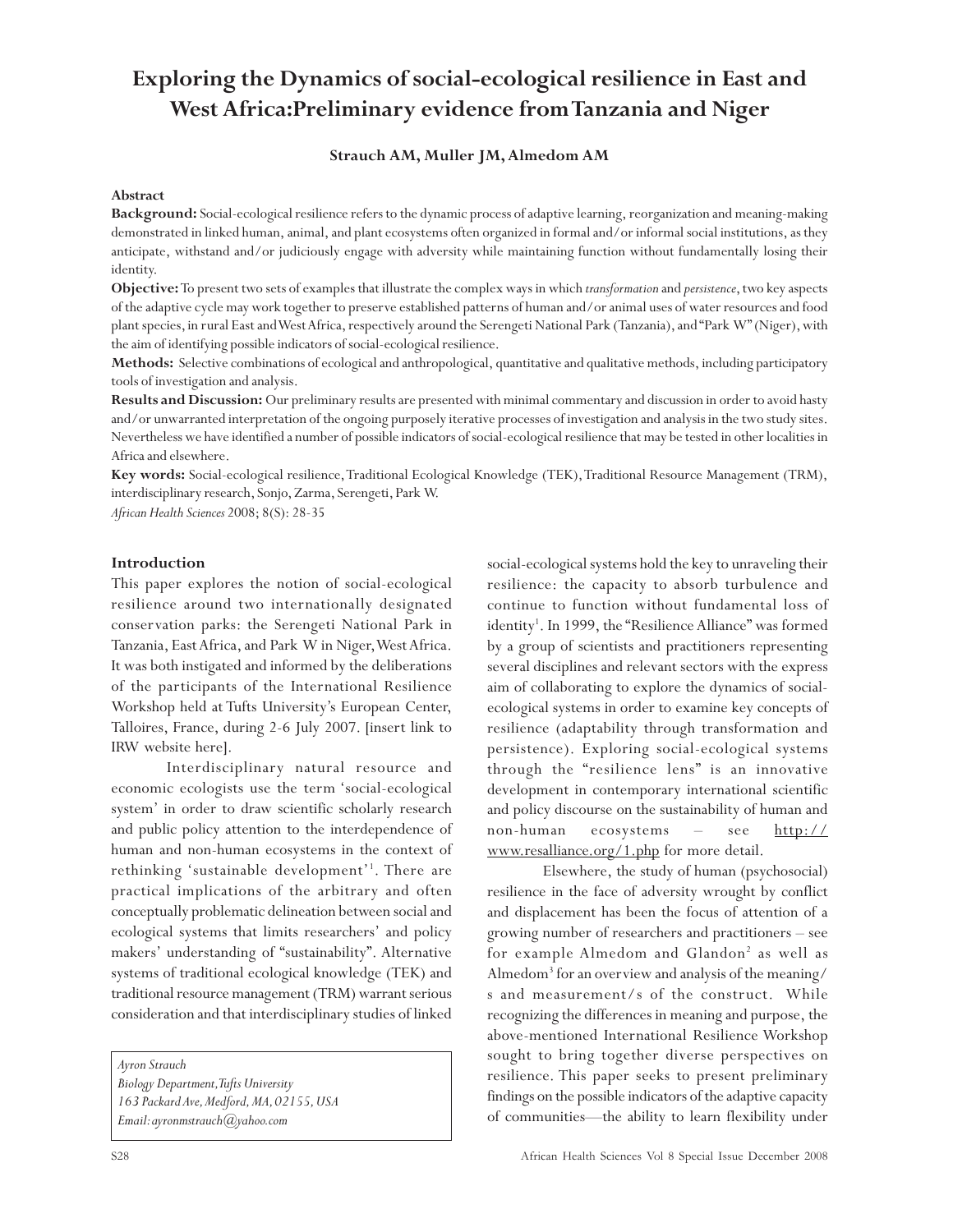different conditions—that support their socialecological resilience in sub-Saharan Africa<sup>4</sup>. Our first data set (Example 1) comes from the first author's field research that aims to:

- Understand traditional water resource management and its impacts on health (including the physical, economic and social components) in a semi-arid environment bordering the Serengeti National Park
- To survey water resource quality using qualitative and qualitative methods.
- To Spatially analyze the social institutions affecting water use, water resource quality for improving water resource development strategies.

The second data set (Example 2) is part of an ongoing field research undertaken by the second author with the following objectives:

- To survey local knowledge within the village of Boumba, Niger and document the indigenous use and conservation of wild resources;
- To verify the conservation status and representation of locally valuable plant species, gain knowledge of the effects of local harvesting on the border regions of Park W and evaluate current park management goals; and
- To determine maximum harvest levels and help guide sustainable land use policies for the park and its border regions.

Both of these ongoing field studies involve local stakeholders who are involved in the process of data gathering and on-site analysis at different levels, and are expected to use the study findings for the purposes of informing public health and conservation policy and practice at local, regional, as well as national levels.

### **Example 1: Samunge,Tanzania**

The first author set out to determine if one socialecological community, the Sonjo in rural Northern Tanzania, demonstrated some of these attributes. The Sonjo and the Maasai are the two dominant tribes that inhabit the region East of the Serengeti National Park one of the principal tourism highlights in East Africa and the focus of intense ecological study. Previous work in the Serengeti-Mara Ecosystem has examined the potential vegetation regime shifts as related to elephants and fire that are both influenced by human-wildlife interactions5 . However there is little information related to the usage of water resources in the surrounding communities and the potential interplay between water management and water-related diseases.

We used participatory techniques, including group discussions, seasonal calendars, household interviews, questionnaires, observations, and keyinformant interviews to assess the utilization, management and influence of water resources on the largest and oldest of the Sonjo villages: Samunge<sup>6</sup>. This village is geographically varied, lying at the base of a valley and largely isolated from neighboring villages, external water sources, and communication. Water availability is confined to a few springs that feed seasonal rivers critical for sustaining communities and wildlife. Water resource quality in this region varies seasonally and geographically due to local geology and patterns of utilization by wildlife, livestock and humans. Water quality was determined by bacterial analysis using the QunatiTray® Colilert-18 method (IDEXX laboratories, Westbrook, ME, USA) to enumerate *E. coli* colonies<sup>7</sup>. The Sonjo were originally agriculturalists and have more recently adopted a number of pastoralist customs from their Maasai neighbors—in part due to the pressing need to diversify their resource use<sup>8</sup>. The initial settlement of Samunge, in the upper elevations, permitted year-round irrigation for all residents. Samunge was then resettled into the lower portions of the valley according to landredistribution policies following Tanzania's independence. The Sonjo use a combination of traditional resource management practices and formal institutions to manage the environment that they so heavily depend upon for ecosystem services; including the protection of micro-catchment forests, equitable use of grazing lands and water resources<sup>8,9</sup>. Furthermore, they have developed various mechanisms that buffer the community against environmental variability, including livestock redistribution, water resource management, a pasture management system with seasonal communal and private grazing lands, strong social networks built around accepted norms of resource use, agricultural diversification and a forest management system that protects watersheds.

The adaptive capacity to adjust to changing environmental conditions has become ever more useful as increased population growth has forced the Sonjo to settle on lands beyond the original village and their traditional methods of management. To extend local protection of water resources, the Sonjo have developed social, spiritual, political and physical mechanisms based on TEK developed over generations that purport to reduce potentially contaminating behaviors and limit the consumption of and contact with poor quality water $10$ . The *benamiji* (*mwenamjie* singular) are the original traditional water rulers that govern the protection of watersheds, water withdrawals for irrigation, and water use. However, the expansion of Sonjo into regions utilizing non-traditional water sources that are beyond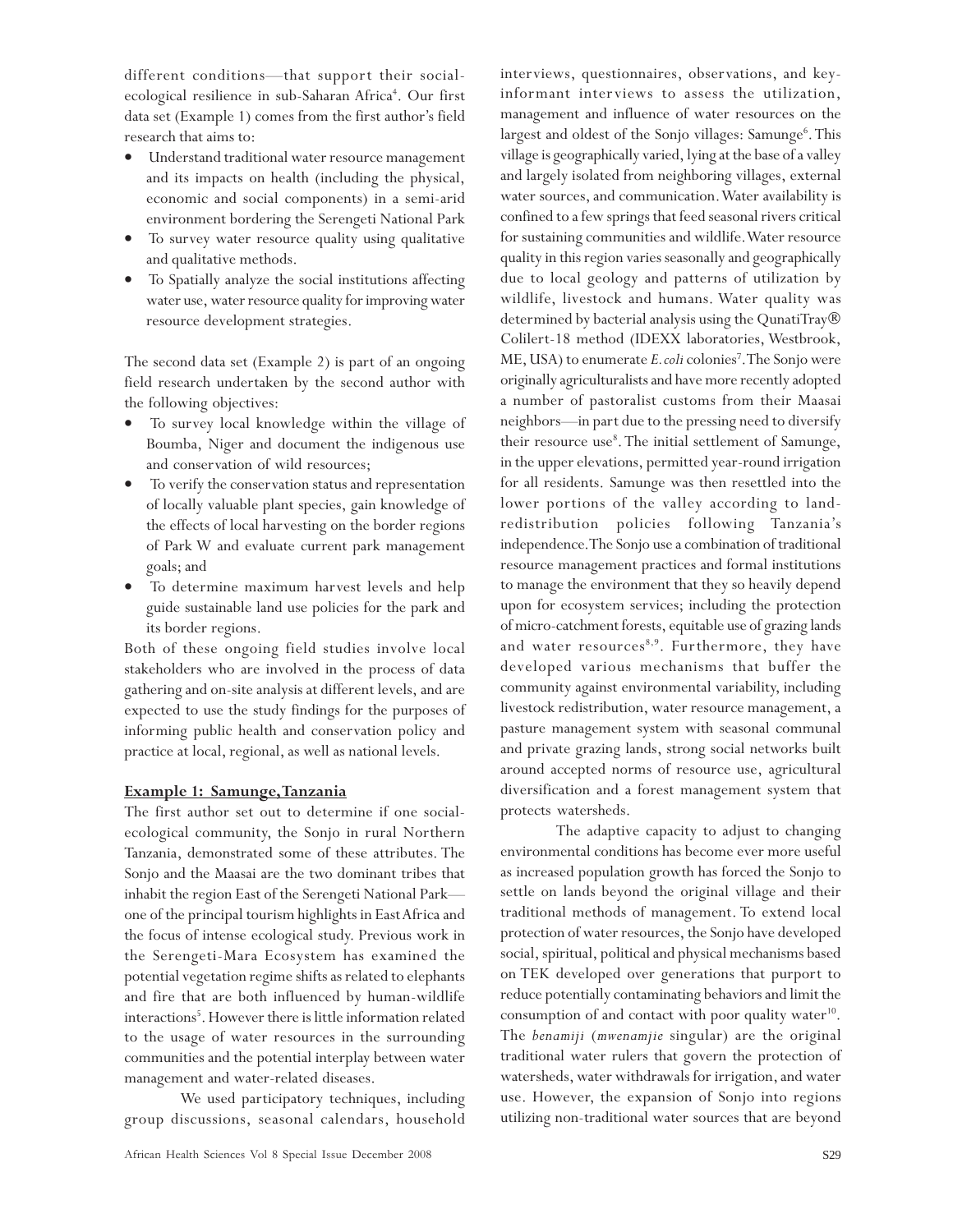the control of *benamiji* has required the village council to establish a second set of water managers. Animals are perceived as the primary source of water contamination and it is customary to water livestock in the early afternoon—after water is withdrawn for consumption and used for laundry and bathing. Water users at each of the resources in the village also attempt to physically separate withdrawals along the stream based on their potential to contaminate the resource. The most benign uses, such as withdrawing water for household consumption, are furthest upstream (see Box 1). Social capital plays an important role in preserving these norms of use.10 For this reason, livestock are watered as far downstream as possible before water is diverted for irrigation. Such a system reinforces the local concept of spoiled water. Women form strong relationships with each other while gathering water for the family, washing clothes and watering livestock. Relationships are also strong between long-time neighbors within sub-villages, clan members that share ancestry and age-cohorts from school. These relationships help to reinforce the temporal partitioning of water resources (see Figure 1) and are believed to reduce disease transmission by limiting activities that spoil water sources to downstream reaches (see Figure 2).

### **Example 2: Boumba, Niger**

To understand how local botanical and ecological knowledge can inform global discourse on issues such as conservation and natural resource use, this study uses a participatory research framework in the context of the socio-ecological system surrounding the village of Boumba, Niger. This study aimed to examine how residents of the Boumba village conceptualize, value, use, and manage the plant resources that are found in the surrounding fields, woodland, gardens and the bordering Park W (see Figure 3).

The study site, Boumba, is located along the Niger River near where it is adjoined by the Mékrou, on the edge of the Park W boundary. The second author spent considerable time in this village and got to know the local healers, environmental agents, and village chief.

We defined the limits and the members of this socioecological system using participatory community analysis techniques. Based on the maps created during a community mapping exercise (Figure 3) the study area extended beyond political boundaries of the village to areas the community can access on foot or by local means of transportation and therefore view as a part of their resource base. Recognizing the contested nature of the term community<sup>11</sup> Boumba community members for the purposes of this study we re defined as self-identified long term residents and therefore represented a mix of ethnicities, histories, and demographics. For this paper, we will focus predominately on the village ethnic majority, the Zarma, as they figure most importantly in the discussion and identification of edible plant resources. As Almedom et al<sup>6</sup> advocate for a triangulation of methods in order to obtain complete and reliable information, a variety of methods including, key informant interviews, free-listing exercises, history line, seasonal charts and systematic walks, were employed to explore local concepts of plant resources.

Often called leaf eaters, Zarmas have a longlived asset of  $TEK^{12}$ , which they use in their strategies for supplementing their diet to survive times of scarcity<sup>13</sup> and increase their income. Children supplement their diet with foraged nuts and seeds, mothers create meals out of weeds, and fathers build houses out of grass<sup>14</sup>. Although this sort of plant use is common throughout many subsistence communities in Niger and much of the world, locally Zarmas are known as experts of edible leaves. Their breath of knowledge of edible leaves and love for a dish featuring these edible leaves is recorded in Nigerien pop songs, traditional sayings and validated in our discussions with local residents of Boumba<sup>15</sup>. This group of plants is dominated by gathered plant foods, but often includes plants that are cultivated on smaller scales or are promoted through traditional resource management. So far little is known about the impact of human foraging on this region, even less about the impacts on Zarma TEK and culture as climate change continues to threaten to change the plant community compositions and habitat boundaries.

### **Results**

**Box 1. A schematic demonstrating the spatial partitioning of water resources among the various uses by villagers. Each subsequent use is believed to contribute to the contaminant load of the water. There may be physical barriers, such as logs or Acacia branches separating areas in the stream where livestock are watered from the other areas.**

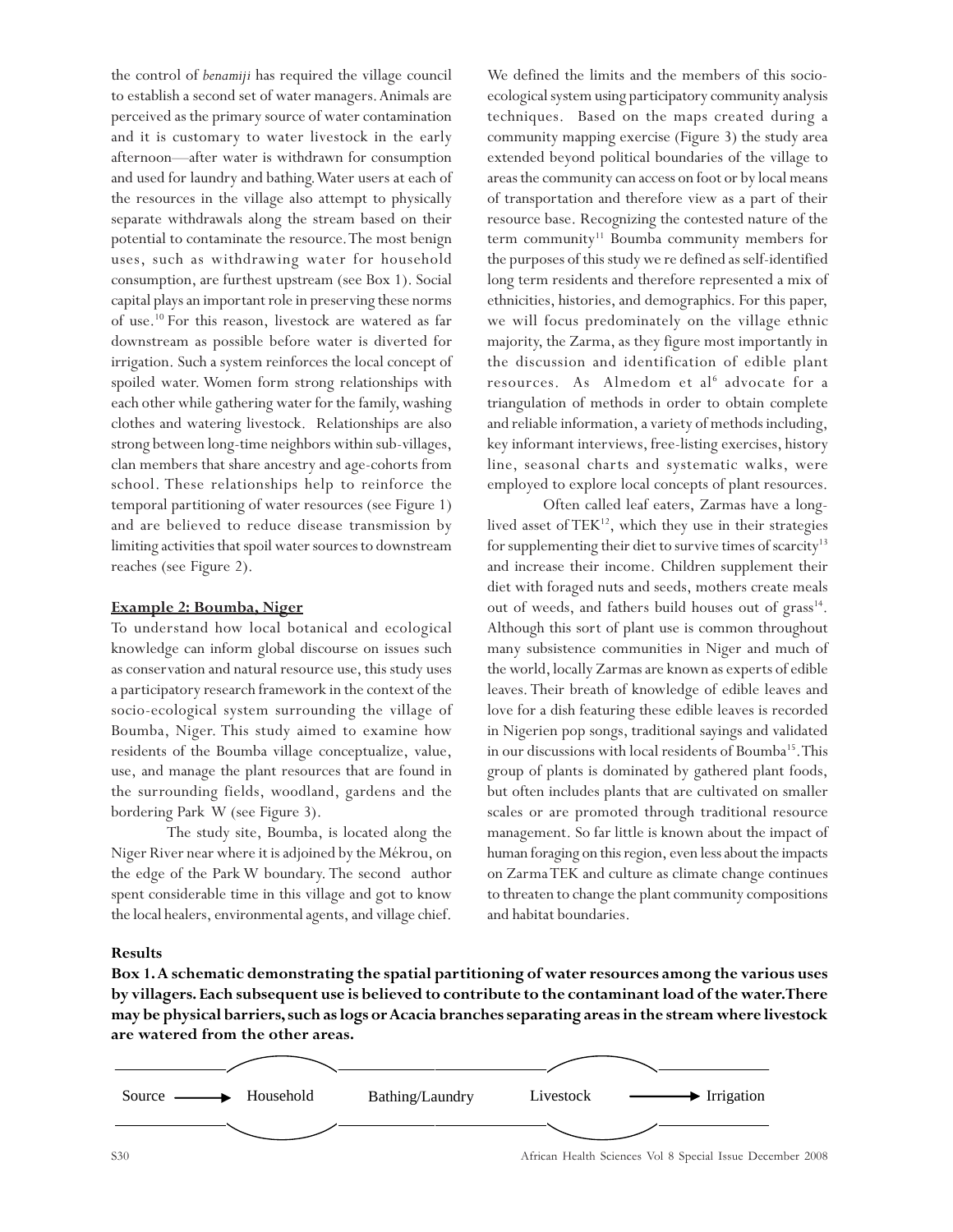**Figure 1: Mean (**±**SE) time of water related activities as reported to have taken place during the day through interviews in Samunge, Tanzania. 61 different households were interviewed during May-June 2007 representing the geographic and demographic diversity of the village. If sunrise or sunset were reported, then 6:30am or 6:30pm was used, respectively. If respondents reported morning or midday, then 7:00am or 12:00pm was used. Local correspondents justified such values.**



**Figure 2. Mean (**±**SE) most probable number of** *E. coli* **colonies per 100 ml water sample taken upstream from where water is withdrawn for household consumption and downstream from where livestock** are watered in July 2008 ( $N = 3$ ). The Ngela watershed is traditionally managed by the *benamiji* and **elected village leaders manage the other two watersheds. Adapted from Strauch et al.11**

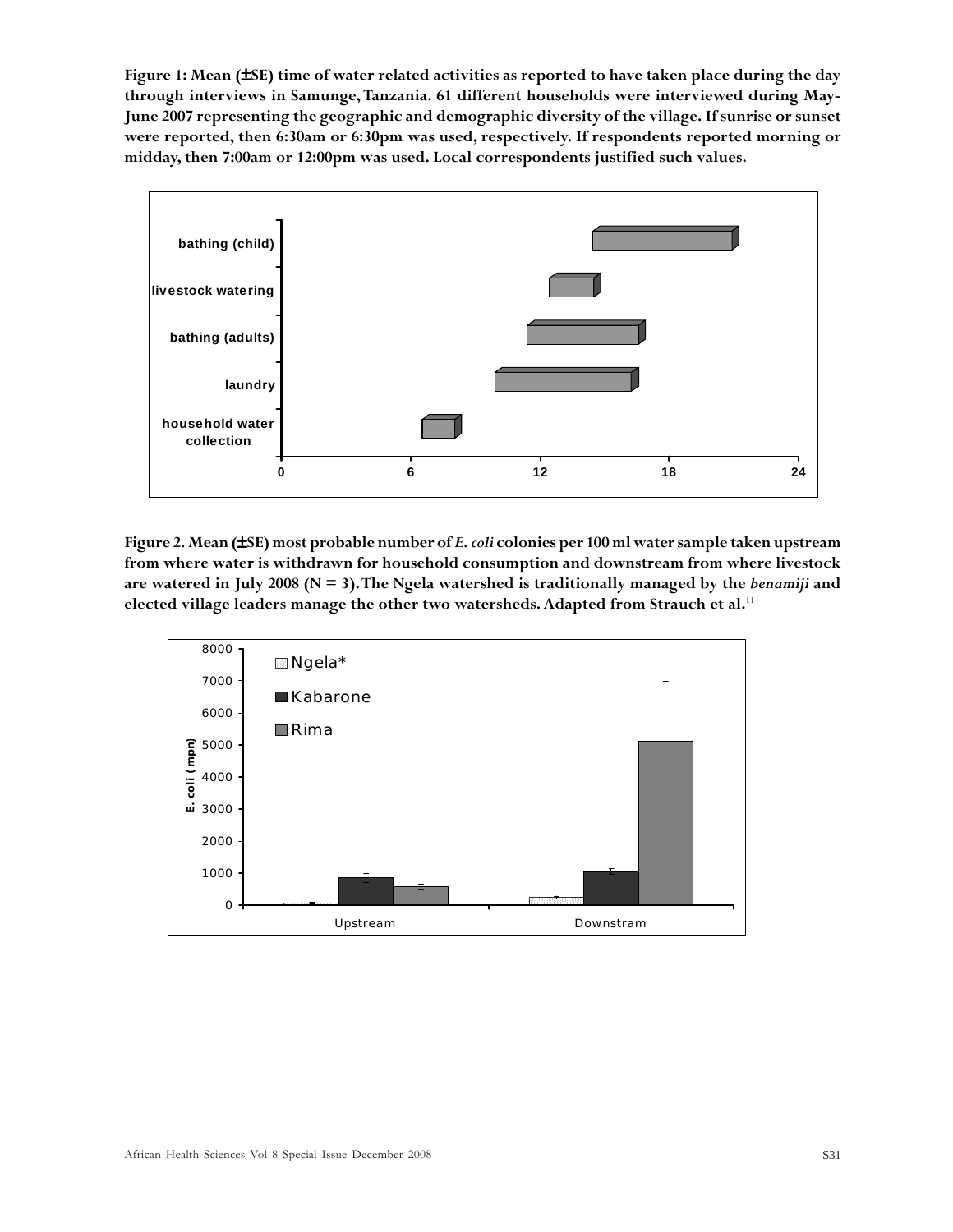**Figure 3: A schematic of the study site showing the placement of the Boumba settlements (orange) in relation to the three management zones: the park (green), the buffer zone (striped) and the locally managed lands (white). The schematic is based on maps created by local leaders and forestry agents (above).**



Box 2: Favorite Foods not Famine Foods: a resilient strategy<sup>14</sup>

Favorite foods not Famine Foods: A resilient strategy?

whole is increased



**Category for Freelist**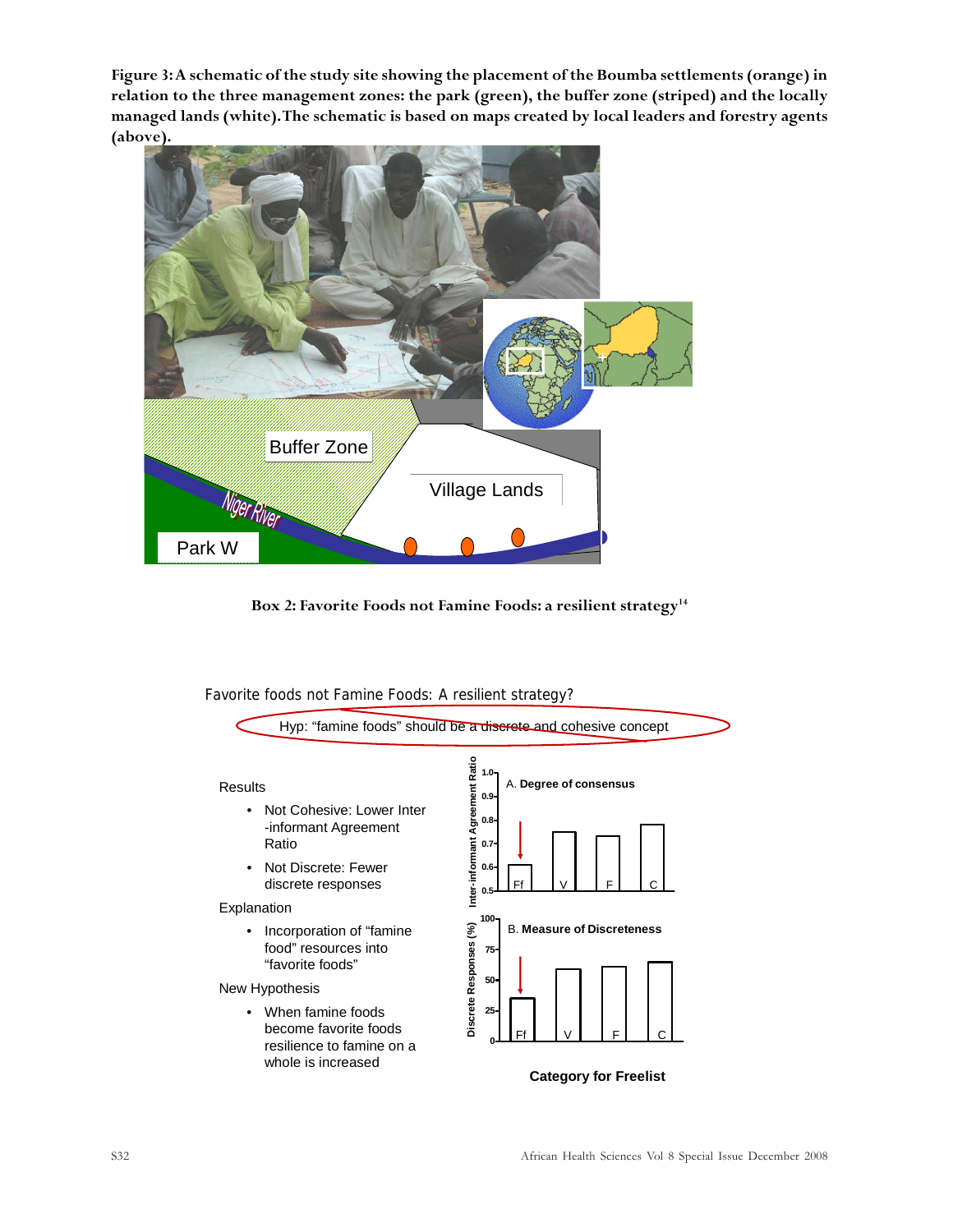### **Discussion**

Current sustainability research and resilience theory has proposed models which help us to understand what characteristics define resilient systems and how such systems move through the adaptive cycle, to gain or lose resilience. There have been many examples given to help us understand factors important in promoting resilience of ecological systems<sup>16,17</sup> or in sociological systems<sup>18,19</sup>, but the evidence is lacking in the interaction of these systems. We used resilience concepts of stability and change to understand our exploration of local water resource management in Tanzania and of local famine foods in Niger.

Access to a clean water supply is an important part of rural life in East Africa and essential for maintaining good health and hygiene in arid and semi-arid environments<sup>20</sup>. Water scarcity exacerbates the health consequences of poor water quality and resource management. In a world of increasingly simplified systems, traditional resource management may have advantages over non-traditional techniques to manage the physical, social and biological dimensions of water  $resources<sup>21</sup>$ . The combination of political and social flexibility with traditional conservation policies demonstrated by the Sonjo has contributed to the region's social-ecological resilience. The Sonjo have transformed their system of resource management over the generations to meet the needs of a changing community which supports the argument by Holling et al. $^{21}$  that the inherent complexity and unpredictability of social-ecological systems can be best viewed from a co-evolutionary perspective. To predict local socialecological resilience, the adaptive capacity of communities to cope with changes in water resource availability and water quality must be stressed, especially in the face of population growth and finite resources<sup>4</sup>.

Climate change is expected to exacerbate current problems of water supply in sub-Saharan Africa<sup>22</sup>. It is likely that Samunge will experience an increased length in the dry season and at the same time, more severe rainfall $^{23}$ . These changes will exacerbate water supply problems in the region by lengthening dry periods and intensifying wet periods and determining if the Sonjo will be resilient to such changes is difficult. Households generally store enough water for three or four days of consumption, but if the natural water resources on which the Sonjo rely upon dry up, there may be serious consequences. Land that is irrigated produces a bountiful diversity of crops that may be harvested throughout the year and the loss of irrigation is likely to be devastating to the nutritional base. The Sonjo have already begun rainfed cultivation and increased livestock production in many regions. Heavy precipitation is already identified by villagers as reducing water quality by transporting fecal waste into surface water sources and increased rainfall intensity will only exacerbate water quality issues created by population growth.

While TRM in Samunge reduces conflicts over disparate water uses, the whole system is still vulnerable to catastrophic shifts. TRM currently reduces the contaminant load over non-traditionally managed water sources (see Figure 2), but as a greater proportion of the village relies upon non-traditionally managed resources, the village becomes more vulnerable to outbreaks of water-related diseases. Niamir-Fuller<sup>24</sup> argues that water-scarce social-ecological systems, such as the previously discussed example, are resilient until, "deforestation, over-cultivation and continuous grazing pressure simplify its structure and reduce its functional options." Increases in land clearing for cultivation, the expansion of fire to maintain grazing lands and a dependence on communal forest resources for fuel are slowly eroding local ecological resilience. Wildlife is now scarce, soil erosion is common and water resources are being stretched to their limit. A growing population is expanding cultivation and herds of livestock, possibly pushing the system closer to a new regime if formal or traditional methods of management fail to curtail their impact on the local environment.

With mounting concern over climatic changes, a system that is currently showing elements of resilience may be pushed over the threshold into a new, undesirable basin. The community's flexibility to adapt new political structures for managing water and land resources outside of the traditional institutions of control without changing it's fundamental identity demonstrates the potential adaptive capacity of the Sonjo<sup>21</sup>. The consequences of this system being pushed into an unstable or undesirable regime may be devastating to local wildlife resources. How the community responds to future perturbations will determine if the system collapses and reforms a new identity or if it there is enough flexibility for the system to stabilize.

Current investments in the development of water-related infrastructure in sub-Saharan Africa are predominantly limited to large-scale irrigation projects and municipal distribution systems in urban environments. This is primarily the fault of international non-governmental organizations that tend to focus on funding single large projects for development. Sustainable water resource development requires an integration of the drivers of change in social-ecological systems: the ecosystem, people and technology, local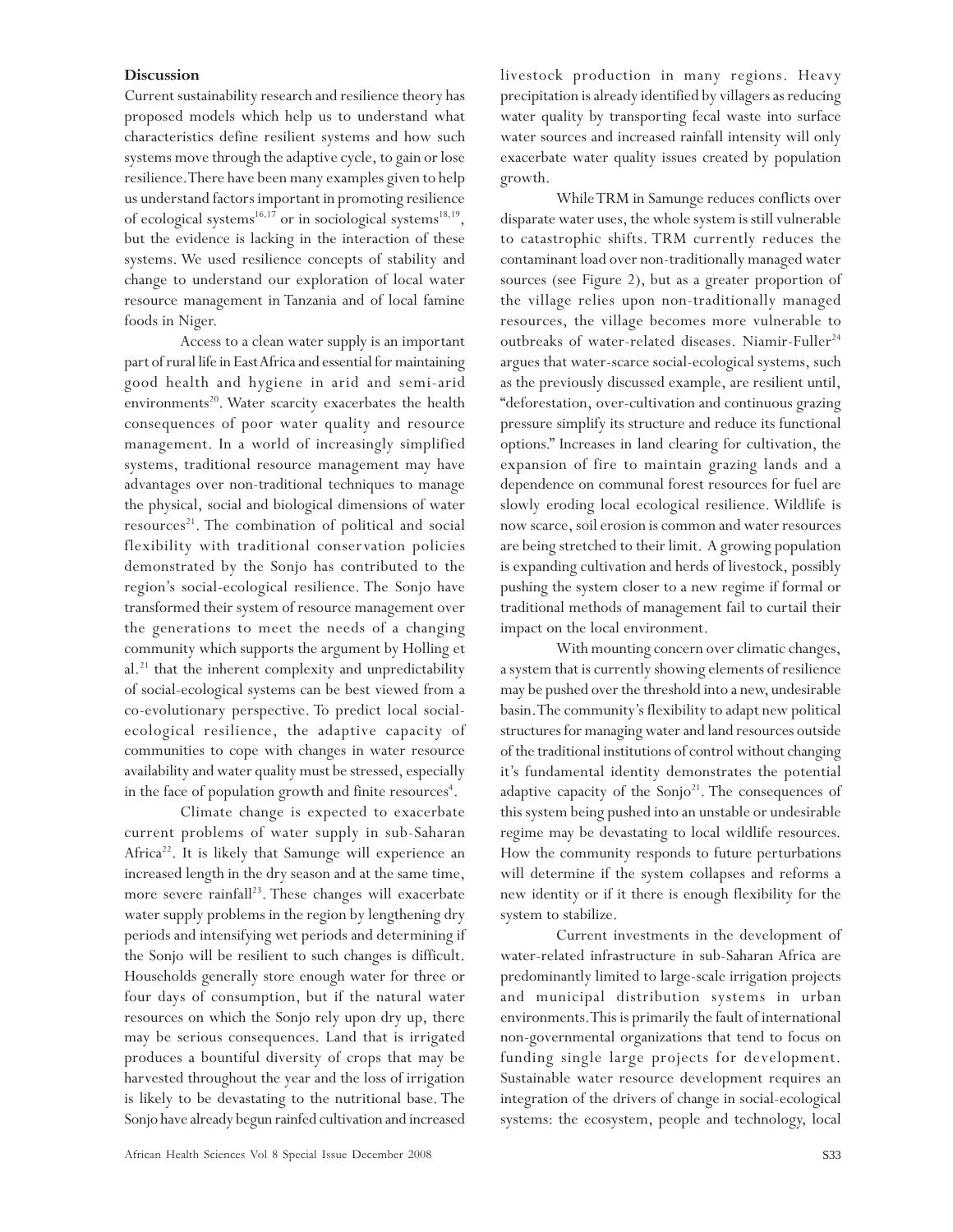knowledge, and property rights<sup>1</sup>. Mechanisms that help a community maintain normality when faced with perturbations to their social-ecological system increase that community's resilience. Small-scale investments in water infrastructure that complement current methods of resource management and permit the type of flexibility in use as needed by the Sonjo would be a better use of funds than the often proposed large-scale regional projects focused on irrigation.

In Niger, as in much of Africa, plant foods that are not among the top agricultural products, including edible leaves, are often referred to as "famine foods". With this label comes the assumption that such a category of foods is composed of plants harvested preferentially in times of famine. Our study sought to understand which groups of plants fall into this category. However, when we examined local understanding of this category of foods in Boumba, a community that routinely experiences food shortage, we found the local understanding to be not only different from what was published in the literature<sup>26</sup>, but also did not match within itself<sup>15</sup>. In contrast to the literature, the plants listed by participants specifically excluded certain gathered plants and included several agricultural products both local and imported<sup>26</sup>. But at the same time there was a lower degree of consensus among participants as to what really is a famine food. Very few plants were listed exclusively as a famine food. Furthermore, the qualitative data indicates that many of these plants are not "famine foods" but favorite foods (see Box 2).

Social mechanisms such as favoring key "famine" resources in times of plenty can maintain stability by preserving the knowledge of that resource, promote its conservation in times of agricultural bounty and help people cope both physically and socially in times of food shortage<sup>15</sup>. Knowing a diversity of edible plants and their preparations helps women and their families survive periods of food scarcity. While depending on favored foods, during times of stress, may help to maintain the social fabric and promote resilience. By maintaining dietary practices that are often linked to social institutions, local knowledge of the value of biological diversity to famine survival is stored and used even outside of the context of famine<sup>12</sup>. This increases both the social and ecological resilience by allowing persistence of traditional practice to reduce the negative impact of sudden and/or turbulent transitions from times of plenty to times of scarcity. Furthermore, social mechanisms such as adapting to new crops can promote provide a level of dynamism also vital in maintaining resilience. Of the few discrete responses, a third were newer agricultural products or imports, e.g., cassava or corn. While this finding was originally unexpected because of the way wild plants are associated with "famine foods" in the literature it is not surprising when looked at from a social-ecological system resilience perspective. By associating themselves with both wild and cultivated plant resources, the Zarma are able to increase the diversity of food resources that they rely on, and thereby promote and preserve plant biodiversity. Most famine intervention programs seek only to supplement main calories, rather than promote the preservation of such networks of diversifying resource use. And when programs turn their eyes to the lesser-known plants, they seek to improve them and bring them into cultivation, rather than promoting preservation in the field. If we are to look at the system as linked, then cultivation becomes less important and diversity and stability of the whole social-ecological system through the role of supplementary resources<sup>16</sup> comes sharply into focus.

### **References**

- 1. Berkes F, Folke C. Linking social and ecological systems for resilience and sustainability. In: Berkes F, C Folke, Colding J editors. Linking Social and Ecological Systems: management practices and social mechanisms for building resilience. New York: Cambridge University Press; 1998. p. 1-25.
- 2. Almedom AM, Glandon D. Resilience is not the absence of PTSD any more than health is the absence of disease. *Journal of Loss and Trauma*, 2007; 12: 127-143.
- 3. Almedom AM. 'Resilience', 'hardiness', 'sense of coherence' and 'posttraumatic growth': all paths leading to 'light at the end of the tunnel'? *Journal of Loss and Trauma*, 2005; 10(3): 253-265.
- 4. Fazey I, Fazey JA, Fischer J, Sherren K, Warren J, Noss RF, Dovers SR. Adaptive capacity and learning to learn as leverage for social-ecological resilience. *Frontiers in Ecology and Environment*, 2007; 5(7): 375-380.
- 5. Dublin HT, Sinclair ARE, McGlade J. Elephants and fire as causes of multiple stable states in the Serengeti-Mara woodlands. *Journal of Animal Ecology*, 1990; 59(3): 1147- 1164.
- 6. Almedom AM, Blumenthal U, Manderson L. Hygiene evaluation procedures: approaches and methods for assessing water- and sanitation-related hygiene practices. International Nutrition Foundation for Developing Countries. 1997.
- 7. Jagals P. Does improved access to water supply by rural households enhance the concept of safe water at point of use? A case study from deep rural South Africa. *Water Science and Technology*, 2006; 54(3): 9-16.
- 8. Rurai MT. The role of traditional knowledge and local institutions in the conservation of micro-catchment among the Sonjo agro-pastoralists, Ngorongoro District, Tanzania. M.Sc. Thesis. Sokoine University of Agriculture. 2007.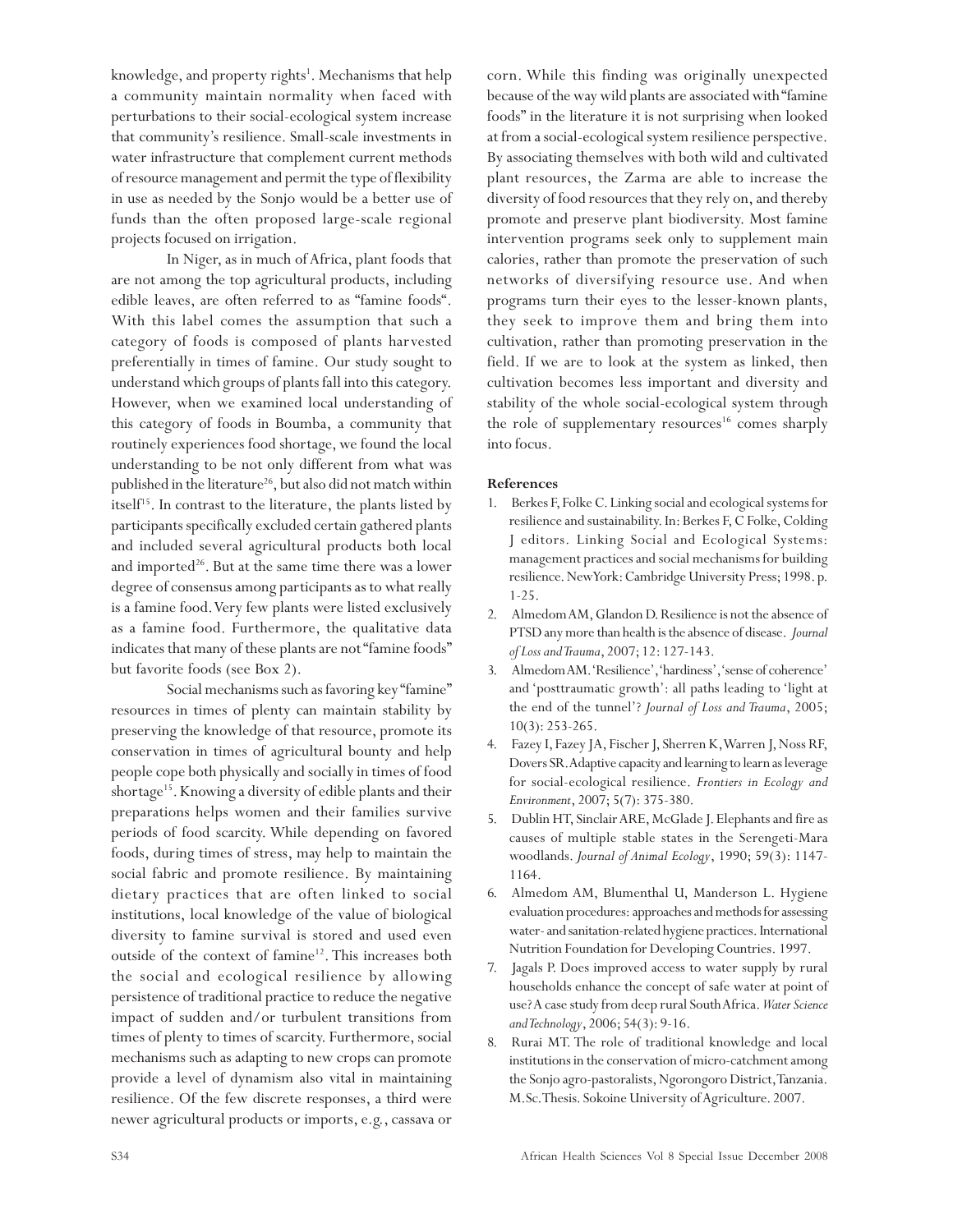- 9. Adams WM, Potkanski T, Sutton JE. Indigenous farmermanaged irrigation in Sonjo, Tanzania. *Geographical Journal*, 1994; 160(1): 17-32.
- 10. Strauch AM, Kalumbwa, E, Gute, DM, Almedom, AM. Social capital and water resource management in rural Tanzania. in prep
- 11. Strauch AM, Kalumbwa E, Almedom AM, Gute DM. Indigenous methods of water resource management in rural Tanzania. in prep.
- 12. Jewkes R, Murcott A. Meanings of community. Social Science and Medicine 1996; **43:**555-563.
- 13. Muller J, Dan Guimbo I and Issoufou HB. Local knowledge of the biodiversity of three land management regions surrounding Boumba, Niger. Paper presented at the 48th Meeting of the Society for Economic Botany. Chicago, Illinois; 2007.
- 14. Streicker A. On being Zarma : scarcity and stress in the Nigerien Sahel. 1980; Thesis submitted to Northwestern University. United States — Illinois.
- 15. Davis RE. Response to innovation in a Zarma village: Contemporary tradition in Niger, West Africa. 1991; Thesis submitted to the University of Connecticut, United States — Connecticut.
- 16. Muller J, Almedom AM. What is 'famine food'? Distinguishing between traditional vegetables and special foods in times of hunger/scarcity (Boumba, Niger). *Human Ecology*, 2008; 36(4): 599-607.
- 17. Walker B, Kinzig A, Langridge J. (1999). Plant Attribute Diversity, Resilience, and Ecosystem Function: The Nature and Significance of Dominant and Minor Species. Ecosystems **2**,95-113.
- 18. Holling CS. (1973). Resilience and Stability of Ecological Systems. Annual Review of Ecology and Systematics **4**,1- 23.
- 19. Adger WN, Kelly PM, Winkels A, Huy LQ, Locke C. (2002). Migration, Remittances, Livelihood Trajectories, and Social Resilience. Ambio **31**,358-366.
- 20. Almedom A, Tesfamichael B, Mohammed Z, Mascie-Taylor N, Muller J, Alemu Z. (2005). Prolonged displacement may compromise resilience in Eritrean mothers. African health.sciences **5**,310-314.
- 20. Tumwine JK, Thompson J, Katua-Katua M, Mujwajuzi M, Johnstone N, Wood E, Porras I. Diarrhoea and effects of different water sources, sanitation and hygiene behavior in East Africa. *Tropical Medicine and International Health*, 2002; 7(9): 750-756.
- 22. Holling CS, Berkes F, Folke C. Science, sustainability and resource management. In: Berkes F, Folke C, Colding J. Linking social and ecological systems: management practices and social mechanisms for building resilience. New York: Cambridge University Press; 1998. pp. 342-362.
- 23. Alcamo J, van Vuuren D, Ringler C, Cramer W, Masui T, Alder J, Schulze K. Changes in nature's balance sheet: modelbased estimates of future worldwide ecosystem services. *Ecology and Society*, 2007; 10(2): 19.
- 24. Usman MT, Reason CJ. Dry spell frequencies and their variability over Southern Africa. *Climate Research*, 2004; 26(3): 199-211.
- 25. Niamir-Fuller M. The resilience of pastoral herding in Sahelian Africa. In: Berkes F, Folke C editors. Linking social and ecological systems: management practices and social mechanisms for building resilience, Cambridge University Press: New York. 1998. p. 250-284.
- 26. Gunderson LH, Holling CS. Panarchy: understanding transformations in human and natural systems. Washington: Island Press. 2002.
- 27. Muller J, Dan Guimbo I. Eats Shoots and Leaves: Adding local understanding to the discussion of famine food resources in Niger. *Practicing Anthropology*, 2008; 30(4): 29-32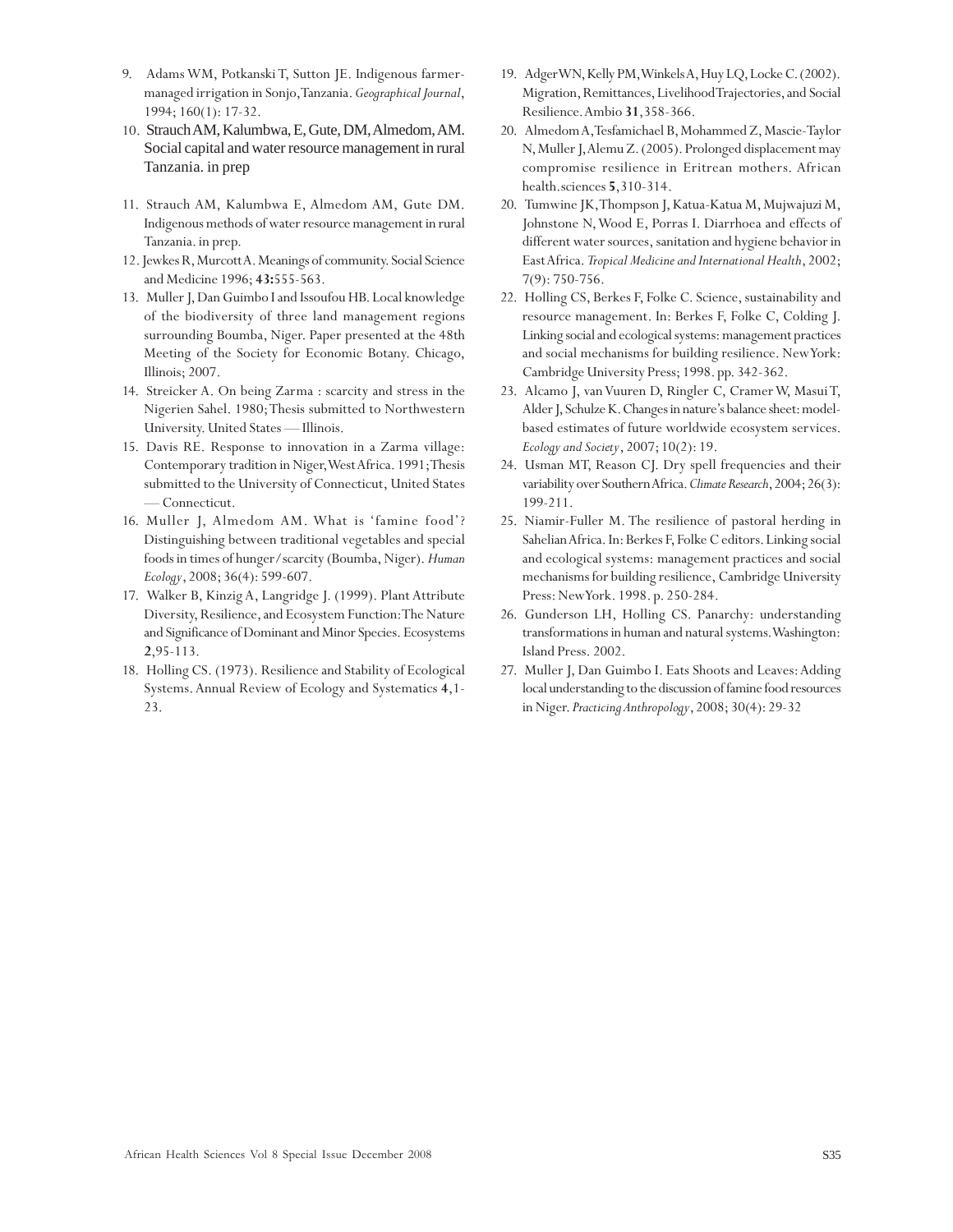# **What can emergency planners learn from research on human resilience?**

**Richard Amlôt, Holly Carter**

Centre for Emergency Preparedness and Response, Health Protection Agency, UK, richard.amlot@hpa.org.uk and holly.carter@hpa.org.uk

*African Health Sciences* 2008; 8(S): 33

Resilience is a concept that is widely used in emergency planning and preparedness activities (e.g. www.ukresilience.gov.uk). Working definitions of resilience in infrastructure, systems and communities exist for the purposes establishing benchmarks for effective emergency response, however it is not clear to what extent these initiatives are informed by the broad and well-established research literature on human resilience. Efforts to define, measure and promote physical and psychological resilience can be identified in a number of diverse fields, including developmental and clinical psychology, anthropology, disaster management and the study of social-ecological systems. Resilience is often defined in studies of positive responses and coping in the face of challenging or traumatic events, or in the ability of communities to survive and thrive following disasters or emergencies. Recent research points to the importance of considering resilience in these terms, rather than simply as the absence of trauma in the face of tragedy.<sup>1,2</sup>

Research on human resilience has the potential to inform emergency planning in a number of important ways. By identifying those most prepared to withstand the impact of future events and by contrast those most vulnerable, provision of limited resources or capacity can be optimally designed for an effective and flexible response. Additionally, community-based interventions can be appropriately tailored to support restoration and promote recovery activities. A parallel literature on the provision for psychological support after traumatic events supports the importance of appropriate designing population-based interventions<sup>3</sup>, advocating measured responses that include access to timely, practical support and the promotion of existing social networks as strategies to promote psychological resilience.<sup>4, 5</sup> Public

*Correspondence author:*

*Richard Amlôt*

*Scientific Programme Leader - Behavioural Science Centre for Emergency Preparedness and Response Health Protection Agency, Porton Down, Salisbury Wiltshire. SP4 0JG, UK Email: richard.amlot@hpa.org.uk*

engagement in emergency preparedness activities provides another avenue for identifying and promoting resilience, both for emergency planners and responders themselves, and in the communities engaged in preparing for emergencies.  $6, 7$ 

Resilience research provides important insights into the personal, social and environmental conditions that can predict the presence or absence of resilience. It is increasingly acknowledged that planning assumptions concerning public responses to extreme events need to be challenged, and that evidence-based approaches are needed to inform preparedness activities. Whilst emergency planners will continue to have to prepare for the worst, efforts designed to identify the correlates of resilience in the systems and communities they serve can only inform and improve emergency response initiatives.

#### **References:**

- 1. Bonanno GA, Bucciarelli A and Vlahov D. Psychological Resilience After Disaster: New York City in the Aftermath of the September 11th Terrorist Attack. *Psychological Science.* 2006; 17: 181-186.
- 2. Almedom AM and Glandon D. Resilience is not the absence of PTSD any more than health is the absence of disease. *Journal of Loss and Trauma.* 2007; 12: 127-143.
- 3. Rose S, Bisson J, Churchill R and Wessely S. Psychological debriefing for preventing post traumatic stress disorder (PTSD) (Review). *The Cochrane Library*, Issue 4. John Wiley & Sons, Ltd, 2006.
- 4. Rubin GJ, Brewin CR, Greenberg N, Hacker Hughes J, Simpson J and Wessely S. Enduring consequences of terrorism: 7-month follow-up survey of reactions to the bombings in London on 7 July 2005. *British Journal of Psychiatry.* 2007; 190: 350-356.
- 5. Amlôt R and Page L. Helping individuals, families and communities cope in the aftermath of flooding. *Chemical Hazards and Poisons Report*. 2007; 34-36.
- 6. Turner L and Amlôt R. Exercise Young Neptune: a child's eye view of decontamination. *Emergency Services Times*. 2007; 121.
- 7. Page LA, Rubin GJ, Amlôt R, Simpson J and Wessely S. How prepared are Londoners for an emergency? A longitudinal study following the London bombings. *Biosecurity and Bioterrorism: Biodefense Strategy, Practice, and Science*. (In Press).

S36 African Health Sciences Vol 8 Special Issue December 2008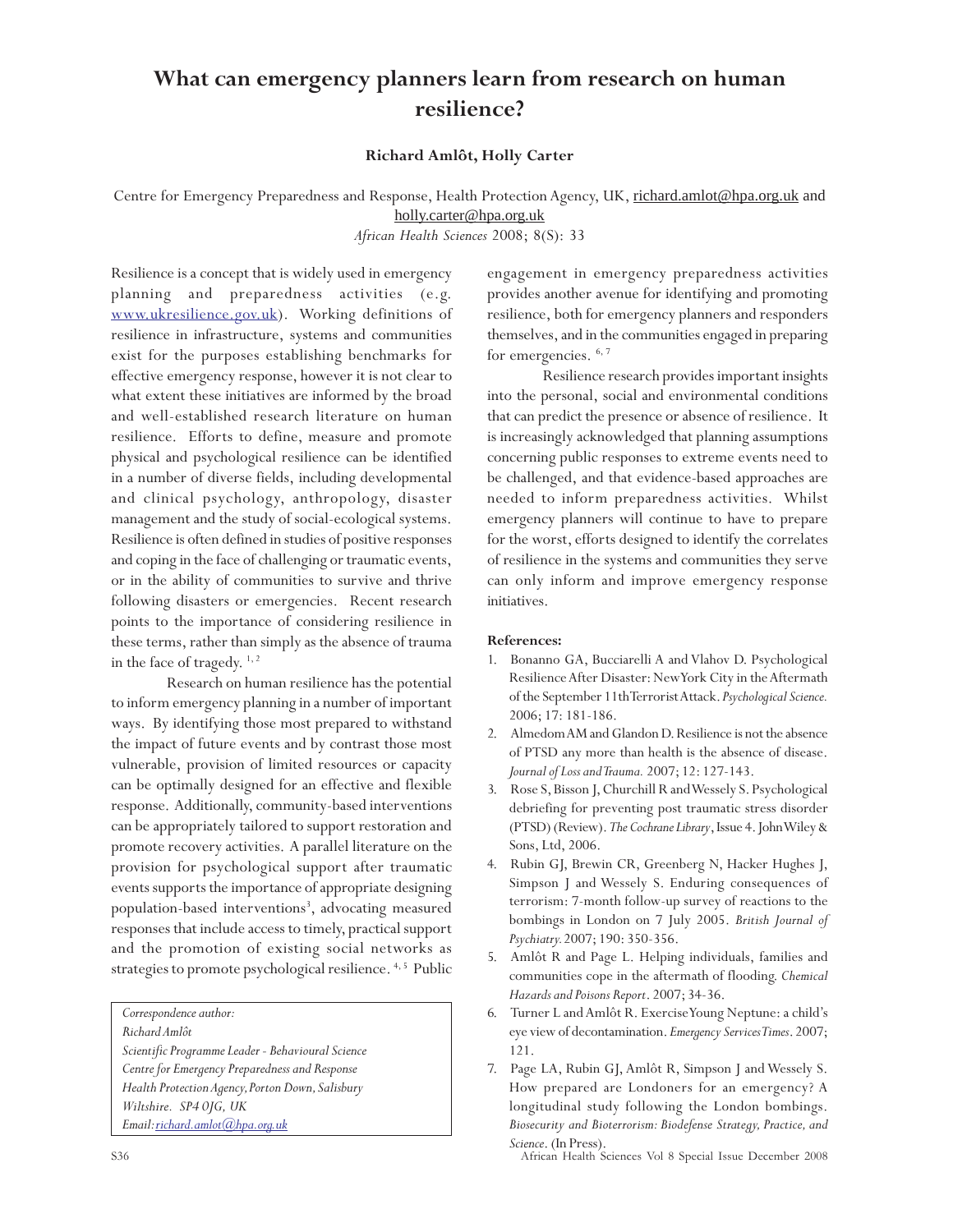# **Civil courage: Good people in an evil time, building and promoting resilience**

### **Svetlana Broz**

Garden of the Righteous Worldwide (GARIWO), Sarajevo http://gariwo.net/eng/ethnic\_c/garden.htm *African Health Sciences* 2008; 8(S): 36-38

From the perspective of the continuing relevance of studying the efforts directed towards rebuilding a resilient community in the former Yugoslavia, and more specifically, Bosnia and Herzegovina, the experiences of a local non-governmental and non-profit organization are both valuable and relevant. Eleven years after the violence was ended by international intervention, the region still suffers many serious social ills. Life is incomparably more difficult now than at the outbreak of the war fifteen years ago. Despite the tragic fact that the violence was politically initiated and orchestrated, reconstruction efforts have often been designed along ethnic-nationalist distinctions, thus further engraving lines of social division between people. Social incoherence did not lead to the violence. But, it has become one of the tragic consequences of the war, the peace agreement that divided the country along ethnicnationalist lines by constitution, and, to some extent, of many efforts for resilience and reconciliation.

As a result, large scale activities aiming for resilience have perhaps left the region less resilient than it was. What does this mean for the understanding of a resilient community and what can the experiences of a practitioner/an NGO contribute?

### **Civil courage: Good people in an evil time**

Refusing to believe that nothing human existed amidst all the madness of war in Bosnia and Herzegovina and that society was destructing itself from within, I searched for the humanity behind the headlines. I started going to the war zones in January 1993—initially as a cardiologist determined to help at least one person lacking proper medical care because of the war.

But while providing care for the people of three major ethno-national backgrounds—distinguished as

*Correspondence:*

*Svetlana Broz Tinohovska 27, 71240 Hadzici, Bosnia and Herzegovina Phone:+387 33 428 210, Cell.+387 61 170 897 Fax: +387 33 428 211 www.gariwo.org www.svetlanabroz.org skype: svetlanabroz*

Catholic Croats, Muslim Bosniaks, and Eastern Orthodox Christian Serbs by nationalist politicians––I felt their need to open their souls and talk as human beings, without being judged about their fates in the war. From their short, spontaneous confessions in the cardiology ward, I understood their need for truth, which in places where bombs were actually falling, was surprisingly nuanced and refined compared to the dominant much more simplistic pictures of the Bosnian war zone.

I was told stories of individuals in Bosnia and Herzegovina who had the courage to stand up to crimes being committed against the innocent, even when they had no weapons to help them. These people served as genuine examples of the goodness, compassion, humanity, and civil courage that continued to exist in these times of evil. They broke free from the identity of the *bystander,* that person who chooses to look away, to ignore, and to silently accept the suffering of others. Instead, these human beings provided compelling examples of *upstanders,* people who stick to their moral convictions and norms, and demonstrate great civil courage through their acts, even in a situation as horrific as the Bosnian war. My book *Good People in an Evil Time* is a collection of 90 first-hand testimonies from people who survived the war, illustrating the ways in which anonymous people were upstanders.

Some people may dismiss these stories, believing that wartime examples of violent behavior reveal far more about human nature. I disagree. We must pay careful attention to these stories, because they hold up a mirror and require us to reflect on our own acts and behavior. They clearly demonstrate the possibility of choice, even in the most trying circumstances. When shared, these stories can therefore encourage more people to stand up and speak out against evil, and to act in accordance with their moral norms. The hundreds of interviews I've conducted, and the reactions from the tens of thousands of people with whom I have shared these stories, have repeatedly confirmed this idea. Indeed, I've found that imparting upstanders' actions can have the very real and enduring effect of inspiring others to follow their example.

African Health Sciences Vol 8 Special Issue December 2008 S37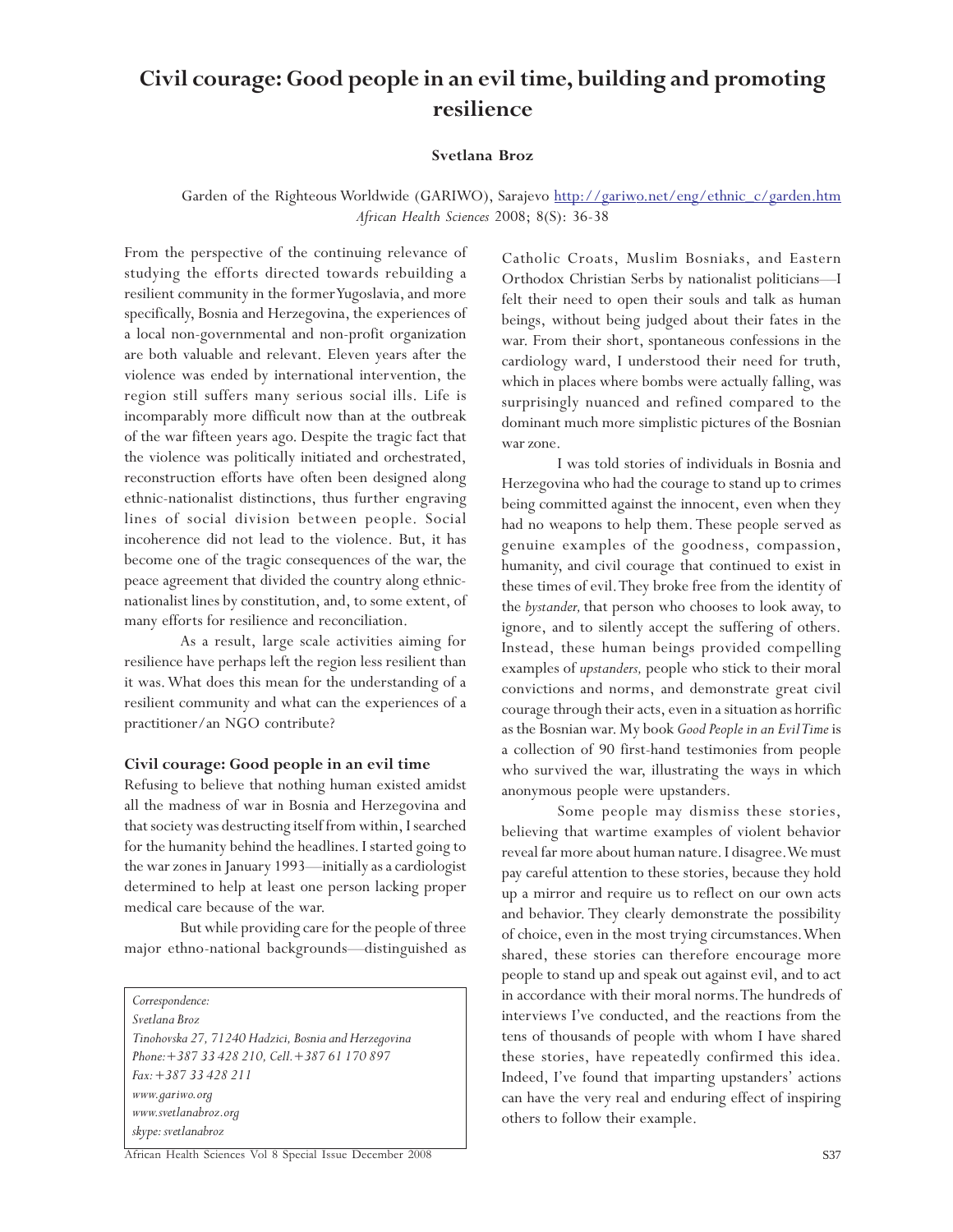These examples of individual human resilience affecting the human community where external assistance was absent, have led me to found NGO GARIWO in Sarajevo. Its purpose is to teach young people about the individual's capacity to protect people of other faiths and ethnicities from crimes against humanity. It educates young people about the multiple acts of both kindness and courage that many people selflessly performed during the tragedy that befell Yugoslavia little more than a decade ago. Learning about those who stood up against mass hatred and atrocities in the worst of circumstances serves reconciliatory purposes, because it demonstrates the goodness of individual human beings and not the evil of socially constructed groups. Moreover, it helps the current youth here realize that they too have a choice. Either they keep quiet and accept things the way they are, or they decide to defy immorality and injustice for a better future.

The effects of the war that ended just over eleven years ago continue and social destruction will persist if not countered. Intolerance, ethnic division and impunity inspire hatred, fear and mistrust and impede the country's progress and development. This is why the primary focus of our program is to help people look forward, not back. Learning about civil courage inspires people to act. GARIWO therefore conjoins educational with civic activities in order to stimulate civil courage and enhance its effects. Its regional network of young leaders is continuously expanding and providing ever greater opportunities for (international) collaboration.

### **How does this contribute to the development of a** *Resilience Index***?**

The focus on good people, rather than on victims, perpetrators and ethnic-nationalist groups, aids confidence, social action and collaboration. As a result, raised awareness about individual, human, civil courage can be fostered. This builds resilience. Every act of civil courage serves as an example that restores faith in humanity and opens perspectives for social coexistence. In the end, all real positive changes in Bosnia and Herzegovina, and elsewhere, will depend on the individual who lives up to his responsibility to act against prejudice, bigotry, inhumanity and violence. This is the subject of civil courage, which is relevant not only in public emergency situations but also - of greater immediate relevance - in the moral challenges of everyday work and social life. It is also how, I believe, NGO GARIWO's objectives of and the testimonies of good people in an evil time can contribute to defining resilience, understanding the resilient community, and the development of a *resilience index*.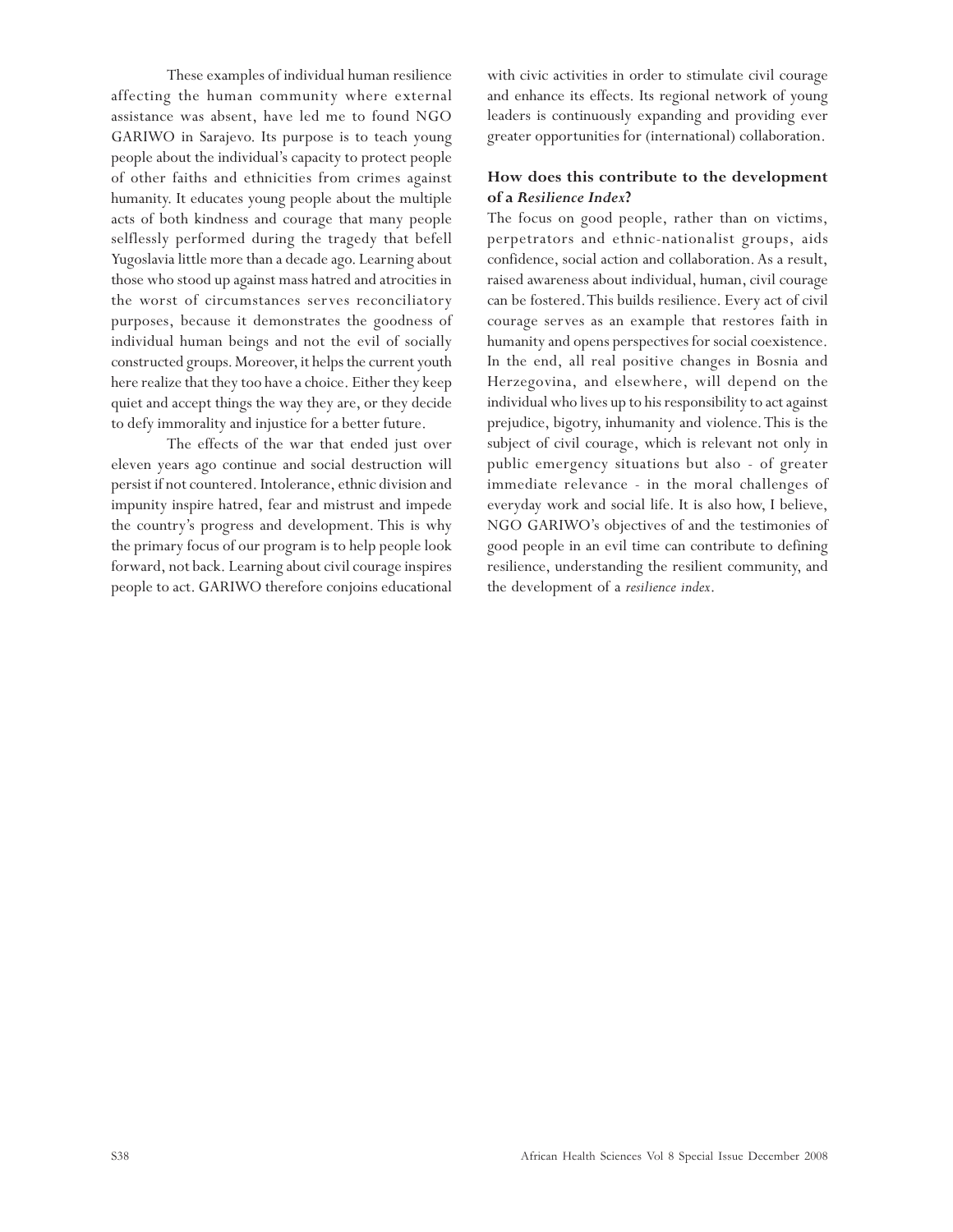### **From trauma to resilience**

### **Lene Christensen**

Psychosocial Support Centre (IFRC), Copenhagen. http://psp.drk.dk/sw32204.asp *African Health Sciences* 2008; 8(S): 39-40

The Psychosocial Support Program of the International Federation of the Red Cross and Red Crescent (International Federation) emerged in the early 1990s, at a time when an increasing number of National Societies realised that disasters may lead to both physical and mental problems and that the simple provision of shelter, food and medical care in many cases was not sufficient. Hence in 1993 the General Assembly recommended the International Federation to "give high priority to psychological support issues and strongly advocate the implementation of psychological support programs in National Societies" and to "secure adequate material and human resources to implement those programs" (General Assembly, IXth Session, Birmingham, 1993, Decision 26). The same year this recommendation resulted in the establishment of the IFRC Reference Centre for Psychological Support.

The mid 1990s saw a growing dissatisfaction with the traditional trauma-focused mental health interventions that were being implemented in the aftermath of disasters and conflicts. There was a growing realisation within the Psychological Support Program, informed by powerful critiques from Europe and the USA that conceptualising the suffering caused by natural catastrophes and conflicts primarily in terms of Post-Traumatic Stress Disorder (PTSD) or associated mental disorders was a hindrance to providing adequate support. Experience has taught that major accidents and disasters do not produce huge numbers of people with acute psychiatric disturbances. Psychological reactions can be considered "normal" in the context of "abnormal" circumstances"1 . Whilst acknowledging that some individuals do require treatment of psychological disorders, the Psychosocial Support Program believes that the majority of the affected people have a need for

*Correspondence:*

*Lene Christensen, Technical Advisor International Federation of the Red Cross and Red Crescent Societies (IFRC) Reference Centre for Psychosocial Support C/o Danish Red Cross Blegdamsvej 27, 2100 Copenhagen, Denmark Tel +45 3525 9200 / Fax +45 3525 9350 Email: lec@drk.dk*

information and have practical, social, emotional and psychological needs. This more generalised support will enable them to better access the material and social resources they seek.

Along with the critiques of the trauma approach, the mid 1990s saw the articulation of many alternative approaches to psychosocial intervention, which acknowledged people's capacity for resilience and aimed primarily to enhance and support this. Inspired by such examples, the Psychosocial Support Program attempts to develop interventions that address the social, emotional and material concerns of people in ways that strengthen their capacity to manage adverse circumstances or challenges to their well-being – within the limits of human, social and material resources of the communities in which they live.

Basic emotional support would normally be provided through existing social networks. In many cases, family, friends and neighbours offer a helping hand and a listening ear to survivors and their families in order for them to cope with their loss and grief. But in some situations, survivors may be physically separated from their communities or the community's ability to provide support may be seriously impaired. These situations require anticipation and a pro-active response of well coordinated multidisciplinary support. Psycho-social needs are likely to persist over a much longer time than the usual intervention period of emergency services. Local National Societies, through their networks of volunteers, have been and will continue to be essential in facilitating psychosocial support after critical events.

### **Psychosocial Support Programmes in the International Federation**

The overall objective of the International Federation's Psychosocial Support Program (PSP) is to assist the Red Cross/Red Crescent Movement to create awareness regarding psychological reactions at a time of disaster or long-term social disruption, to set up and improve preparedness and response mechanisms at global, regional and local levels, to facilitate psychological and psychosocial support before, during and after disasters, to promote the resilience and thereby the rehabilitation of individuals and communities, and to enhance emotional assistance to staff and volunteers.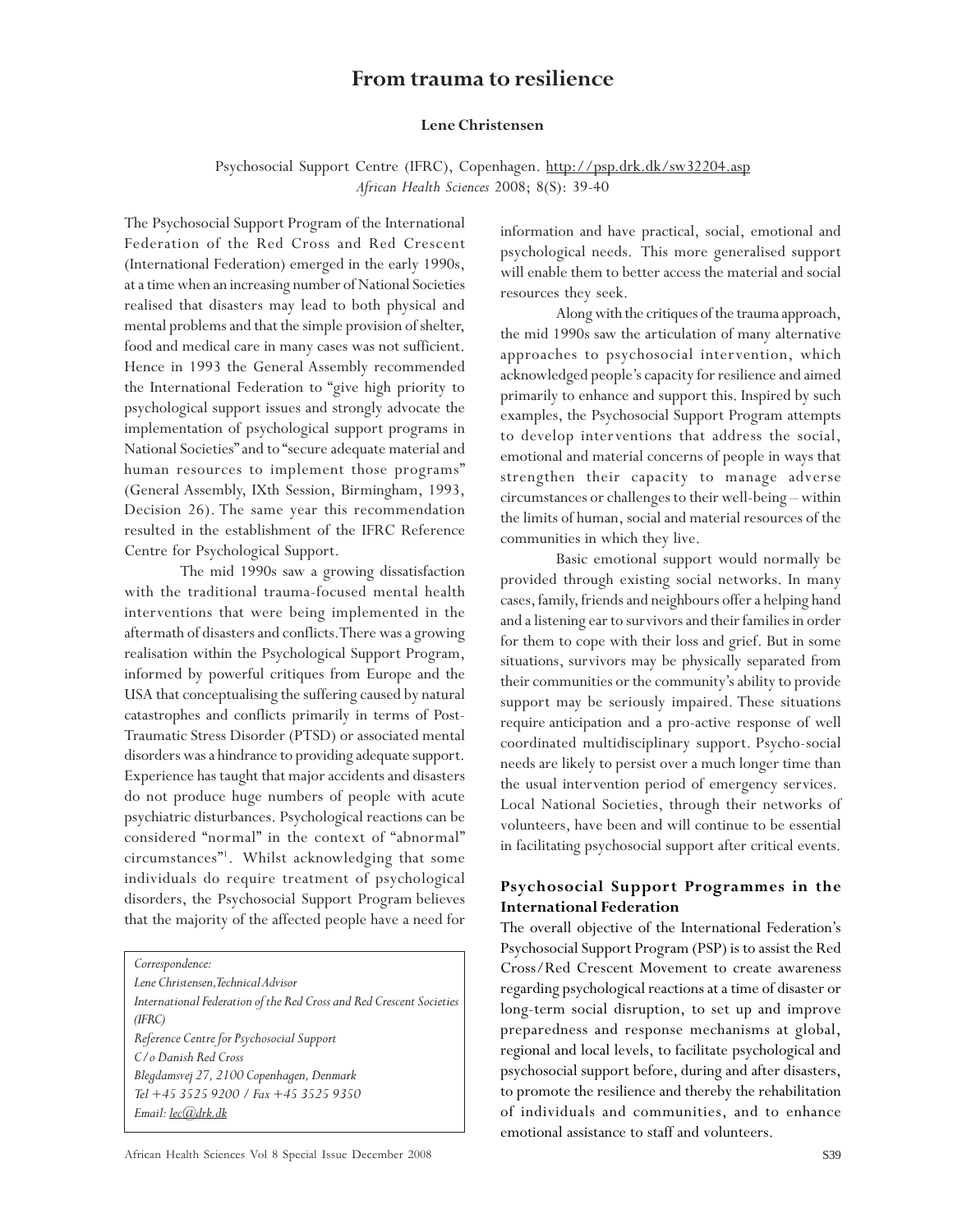### **Definition**

Psychosocial support is a process of facilitating resilience within individuals, families and communities. Through respecting individuals' and communities'' independence, dignity and coping mechanisms, psychosocial support promotes the restoration of social cohesion and infrastructure.

Within this framework the Reference Centre for Psychosocial Support (PS Centre), housed by Danish Red Cross in Copenhagen, works to achieve these. The main activities of the PS Centre include 1) documentation and dissemination, 2) capacity building in National Societies, and 3) operational assistance to international programs.

Through its work with National Societies throughout the Red Cross and Red Crescent Movement, the PS Centre promotes a community-based approach to promoting resilience and strengthening coping mechanisms within individuals, families and the wider community. Examples of community-based PS activities that have seen to be effective at times of crises are:

- Supporting the return to school, work, normal daily routines
- Play and recreational activities
- School-based programmes
- Children and youth clubs
- Religious and cultural ceremonies (and the facilities for these)
- Community sensitization to increase awareness on psychological reactions to critical events
- Drama, art, cultural activities
- Livelihood oriented activities and life-skills training
- Supporting families to function
- Supporting those who support others

In relation to the International Resilience Workshop in Talloires the PS Centre, through its representative, hopes to be able to contribute to the ongoing work of developing a Resilience Index. Being on the practical end of implementing programs to restore psychosocial well-being, we are especially interested in the process of 'translating' psychological states into effective programmes that will make changes in the lives of beneficiaries.

### **References**

1 Psycho-Social Support in Situations of Mass Emergency. European Policy paper, 2001. europa.eu.int/comm/ environment/ civil/pdfdocs/cpact03h-en.pdf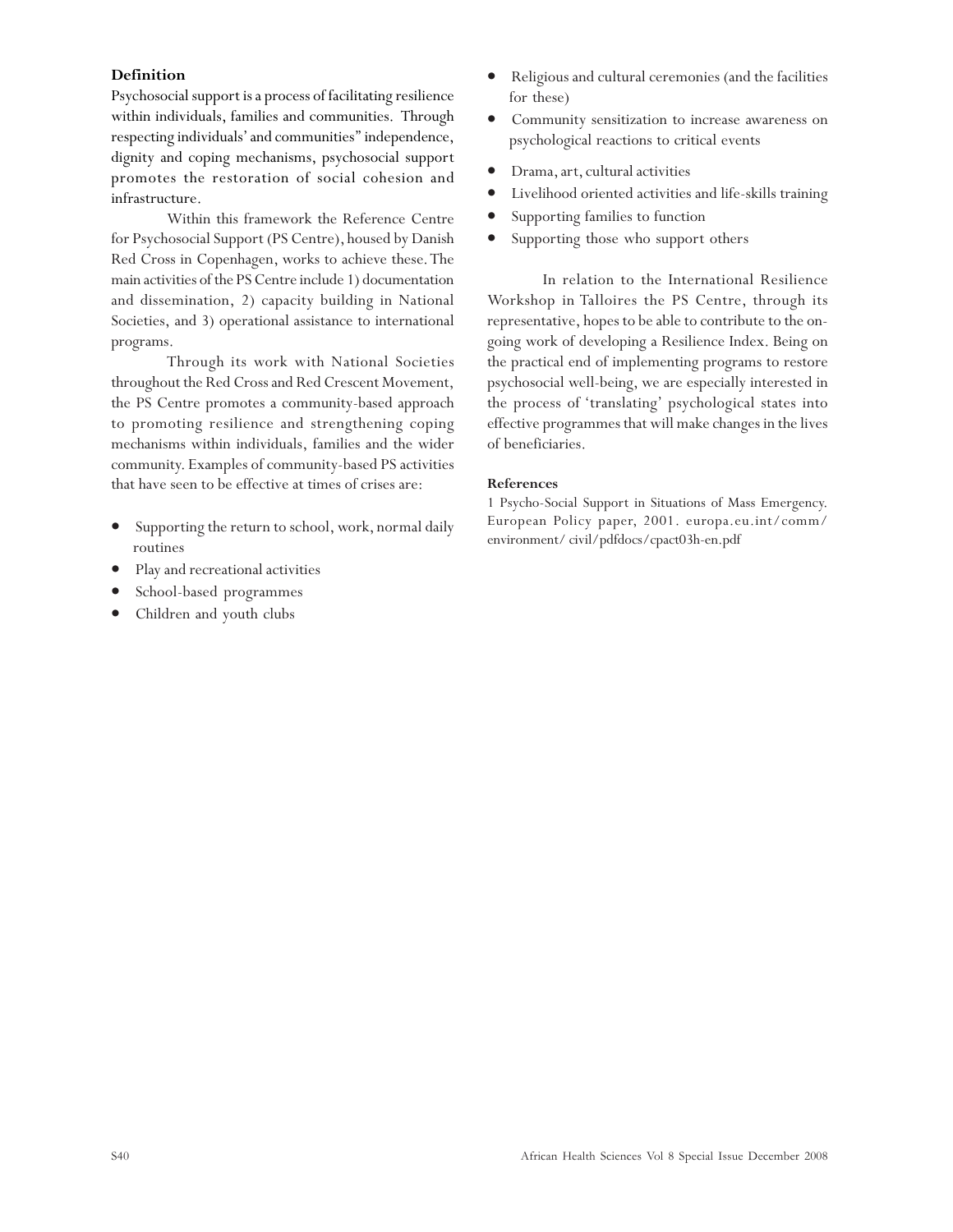## **Developing and measuring resilience for population health**

### **Sarah Cowley**

Florence Nightingale School of Nursing and Midwifery *African Health Sciences* 2008; 8(S): 41-43

Much research and writing about resilience focuses on extraordinary situations, which has two advantages. First, that acknowledges the depths of human suffering as well as the human capacity to survive despite extreme adversity, with some amazing individuals who are able to thrive or excel in the most shocking or dreadful situations. Second, for research purposes, extreme situations are often the most clearly defined, which helps with conceptualising, theorising and measuring. However, there are disadvantages. Human suffering, trauma and disruption can all suddenly affect people whose lives were previously stable and contented; so resilience needs to be 'everybody's business,' not an issue of concern for just a few. Suffering is also a very personal experience. Whilst health, social and economic inequalities create conditions where considerable resilience is needed, neither wealth nor absence of disease will guarantee happiness, social or mental wellbeing.

The late epidemiologist, Geoffrey Rose, pointed out that, although health needs may cluster in areas of disadvantage, they are widely distributed throughout the population<sup>1</sup>

To focus only on the most 'at risk,' would miss the majority of need in the population as a whole. This, it seems, also applies to resilience. The whole population has a need for resilience, even if it surfaces with the greatest clarity in times of high risk or suffering, so we need to understand mechanisms for developing resilience that are common to the whole population.

Rutter<sup>2</sup> offers a useful starting point when conceptualising resilience, which is that for all kinds of difficult circumstances people respond in a vast assortment of ways. Some succumb to pressure and others manage successfully in the most difficult of

#### *Correspondence author:*

*Sarah Cowley Professor of Community Practice Development King's College London Florence Nightingale School of Nursing and Midwifery 150 Stamford Street, London, SE1 9NH T: +44 (0) 20 7848 3030, F: +44 (0) 20 7848 3764 E: sarah.cowley@kcl.ac.uk*

circumstances. Moreover, an individual's responses are not fixed or immutable, but dynamic and contextual; that is someone may react badly in one situation but cope well in another. Context and process are both central to studies of resilience, with resilience being defined as a:

- "a process or phenomenon reflecting positive child adjustment, despite conditions of risk." (page 10)<sup>3</sup> or
- "the process of, capacity for, or outcome of successful adaptation despite challenging or threatening circumstances" (page 426)<sup>4</sup>.

Embedded within the concept of resilience are two component constructs: *risk* and *positive adaptation*<sup>55</sup> These lie at the heart of assessing resilience, which as a process cannot be directly measured, but needs to be inferred on the basis of these constructs. Positive adaptation points to outcomes that are better than would be expected following occurrence of the risk factor being studied. Garmezy<sup>6</sup> described three major categories of *protective factors* that would contribute to this adaptation. These are individual attributes*,* such as intellectual abilities, positive / optimistic outlook, high self esteem, family qualities, such as warm, caring and consistent parenting, family cohesion, positive expectations and involvement in family life and supportive systems outside the family, such as robust social networks and high-quality schools.

Such protective factors are largely developed within the early months and years of life, although clearly all of childhood and family life are important and intertwined with the wider community within which individuals live. These are the focus of interest for health visitors, who aim to work through the strengths of the family, developing a one-to-one relationship and providing a supportive and educative function so the best potential of each child can be reached. Cowley<sup>7</sup> identified that health visitors treated health as a process to be developed, focusing on key 'resources for health' that were both personal and internal to the individual or the family, or were external, arising in the current situation or context at the time. Further work with the clients served by health visitors<sup>8</sup> clarified that the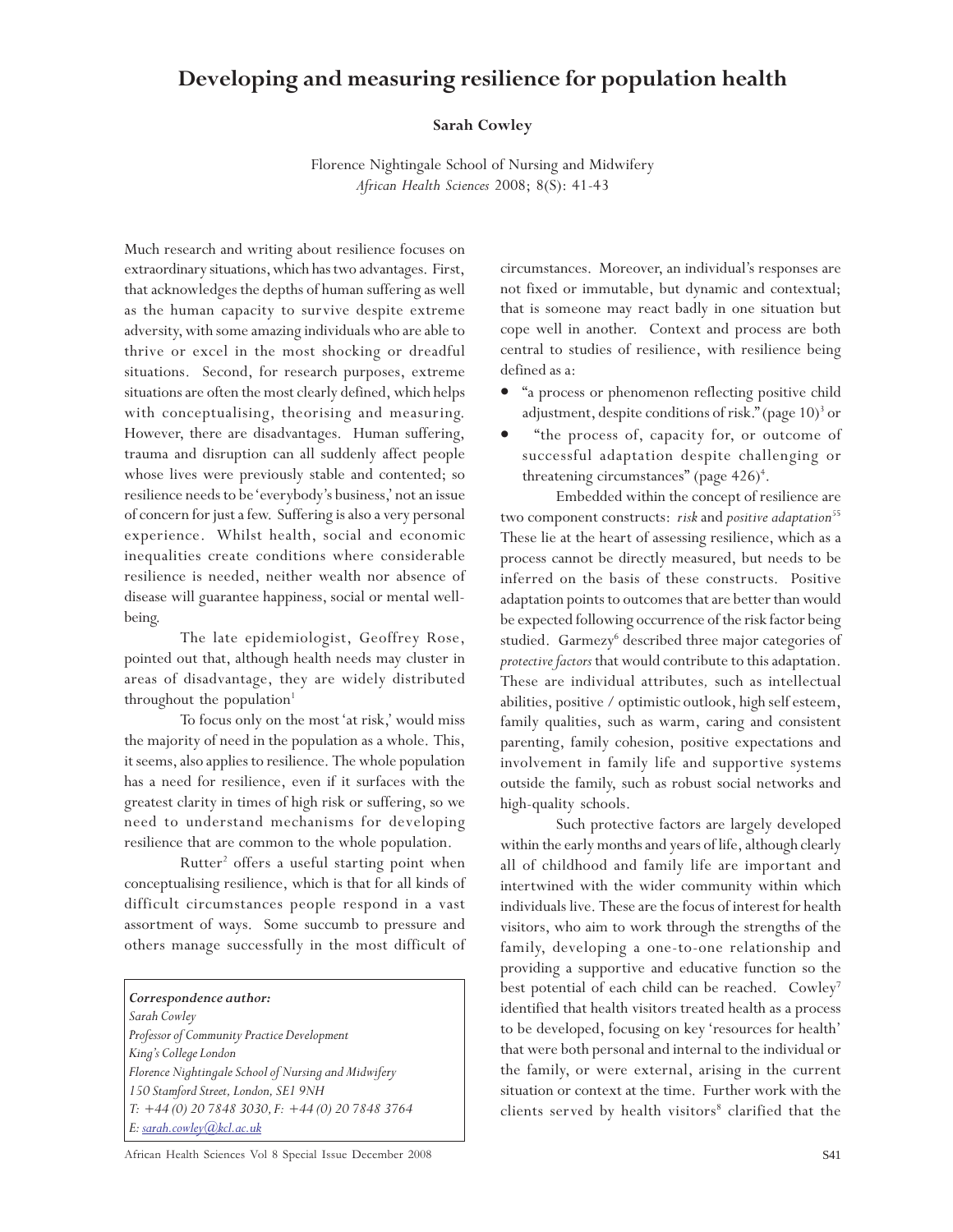definition of what constitutes a 'resource,' and the distinction between 'internal' and 'external' lay within personal experience, rather than in observable factors or normative descriptors; this creates difficulties for measurement. However, the resources were conceptualised as lying within the practical and physical environment, emotional and social situation, or the field of understanding and development. These have a clear resonance with the three central components of a sense of coherence, identified by Antonovsky<sup>9 10</sup>as manageability, meaningfulness and comprehensibility; also with social capital or community cohesion $11,12$ .

My methodological work focusing on the measurement of social capital included the validation of Antonovsky's sense of coherence scale for a UK audience<sup>13</sup> and a theoretical description of the process of social capital development<sup>14</sup>, which identified key points for measurement of this contested concept. Like resilience, social capital is fungible; it is not fixed or immutable, but is constantly changing and dynamic. It is personally experienced and defined according to context. The method of identifying key transition points for development might, therefore, be worth considering in respect of identifying a scale for resilience, if indeed it is feasible to measure this concept.

Finally, an area of great personal interest for this resiliency workshop, would be to explore what effect, if any, practitioners might have on the development of resilience in infants and pre-school children. Parenting style and very early experiences have a clear influence on brain development and later responses to stress<sup>15</sup>. We hypothesise that positive approaches by the parent, and therefore likely development of resilience in infants, are encouraged by the presence of a practitioner/client relationship that

### mirrors the preferred parental style<sup>16 17 18 19</sup>

Unfortunately, organisational influences often act in opposition to the development of either personalised approaches to assessment,<sup>20 21 22 23</sup> or the development of partnership approaches to health visiting work<sup>24</sup> (Roche et al 2005). We are currently exploring the potential for measuring the nature of the professional/client relationship (Christine Bidmead, PhD student) and the mechanisms for evaluating selfefficacy<sup>25</sup> and parenting support within a real-world, ever-changing personal and service situation<sup>26</sup>.

**Acknowledgement:** This paper draws on an earlier working document prepared by Sandra Dowling, research associate, King's College London, Women's and Family Health Research, Florence Nightingale School of Nursing and Midwifery.

### **References**

- Rose G. Rose's Strategy of Preventive Medicine, with commentary by Kay-Tee Khaw and Michael Marmot. Oxford University Press, Oxford. 2008
- <sup>2</sup> Rutter M. Genetic influences on risk protection: Implications for understanding resilience. In: Luthar S S. (ed) Resilience and Vulnerability: Adaptation in the context of childhood adversities. Cambridge, Cambridge University Press. 2004, pages 489-509
- 3 Luthar S S and Zelazo L B. Research on resilience: An integrative review. In: Luthar S S. (ed) Resilience and Vulnerability: Adaptation in the context of childhood adversities. Cambridge University Press. Cambridge. 2004, pages 510-550
- <sup>4</sup> Masten A S, Best K M and Garmezy N. Resilience and development: Contributions from the study of children who overcome adversity. Development and Psychopathology. 1990, Vol. 2, pages 425-444.
- 5 . Luthar S S. (ed) Resilience and Vulnerability: Adaptation in the context of childhood adversities. Cambridge University Press, Cambridge. 2004
- <sup>6</sup> Garmezy N. Stress-resistant children: The search for protective factors. In: Stevenson J E. (ed) Recent research in developmental pathology: Journal of Child Psychology and Psychiarty Book Supplement #4. Pergamon Press, Oxford, pages 213-233, 1985
- Cowley S. Health-as-Process: a health visiting perspective. Journal of Advanced Nursing 1995., 22: Vol. 3 pages 433- 441
- <sup>8</sup> Cowley S & Billings J. Resources revisited: salutogenesis from a lay perspective Journal of Advanced Nursing. 1999, Vol. 29: 4 pages 994-1005
- Antonovsky A. Unraveling the Mystery of Health: How people manage stress and stay well. Jossey Bass, San Francisco, 1987
- $10$  Antonovsky A. The structure and properties of the sense of coherence scale Social Science and Medicine 1993, Vol. 36: 6 pages 725-733.
- <sup>11</sup> Wilkinson R. Unhealthy Societies: The Afflictions of Inequality. Routledge, London. 1996
- <sup>12</sup> Putnam R. Bowling alone: the collapse and revival of American community. Simon and Schuster, New York. 2000
- <sup>13</sup> Hean S., Cowley S., Forbes A. & Griffiths P. Theoretical development and social capital measurement. *In* Social capital for health: Issues of definition, measurement and links to health (eds. Morgan A & Swann C) Health Development Agency, London 2004, pages 41-68
- <sup>14</sup> Hean S., Cowley S., Forbes A., Griffiths P., & Maben J The M-C-M ' cycle and social capital Social Science and Medicine 2003, Vol. 56., pages 1061–1072
- <sup>15</sup> Gerhardt S (2004). Why Love Matters: how affection shapes a baby's brain. Brunner-Routledge, Hove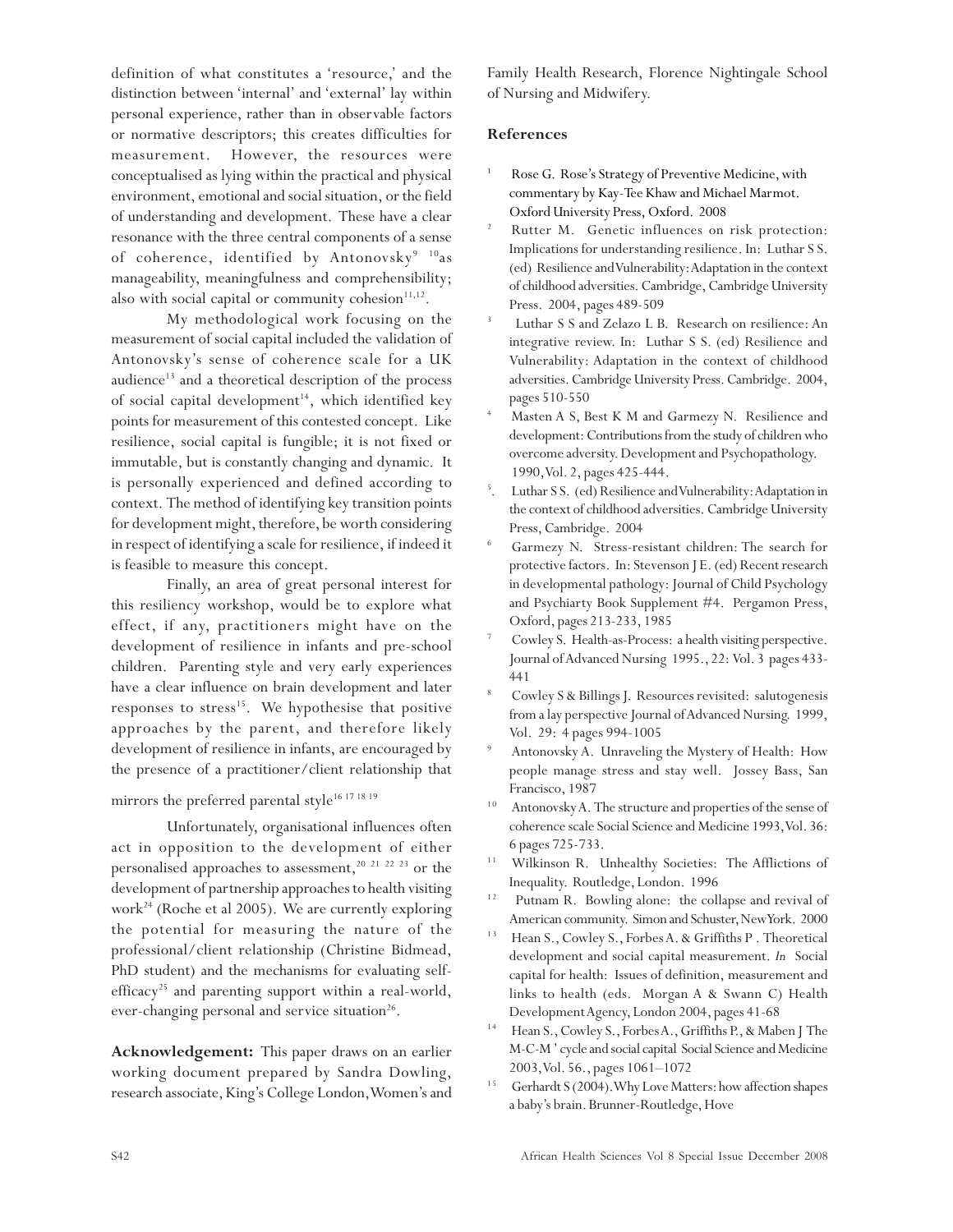- <sup>16</sup> Bidmead C, Cowley S A concept analysis of partnership with clients in health visiting. Community Practitioner. 2005, Vol. 78: 6, pages 203-208
- $17$  Bidmead C, Davis H. Partnership working: the key to public health. *In* Policy and Practice in Community Public Health: a sourcebook (ed. S. Cowley) Bailliere Tindall, Elsevier. Edinburgh 2008, pages 28-48.
- <sup>18</sup> Bidmead C, Whittaker K. Parenting and family support: a public health issue. *In* Policy and Practice in Community Public Health: a sourcebook (ed. S. Cowley) Bailliere Tindall, Elsevier. Edinburgh 2008, pages 68-107
- <sup>19.</sup> Bidmead C & Cowley S. Partnership working to engage the client and health visitor. In The carrot or the stick? Towards effective practice with involuntary clients. (Editor: Martin C Calder), Russell House Publishing, Lyme Regis, Dorset. 2008. pages 172-189 .
- <sup>20</sup> Houston A & Cowley S. An empowerment approach to needs assessment in health visiting practice Journal of Clinical Nursing. 2002, Vol. 11: 5 pages 640-650
- <sup>21</sup> Cowley S & Houston A. A structured health needs assessment tool: acceptability and effectiveness for health visiting. Journal of Advanced Nursing 2003, Vol. 43: 1, 82- 92
- <sup>22</sup> Mitcheson J & Cowley S. Empowerment or control? An analysis of the extent to which client participation is enabled during health visitor/client interactions using a structured health needs assessment tool. International Journal of Nursing Studies. 2003, Vol. 40, pages 413 –426
- <sup>23</sup> Cowley S, Mitcheson J & Houston A. Structuring health needs assessments: the medicalisation of health visiting. Sociology of Health and Illness 2004, Vol. 26: 503-526
- 2 4 Roche B, Cowley S, Salt N, Scammell A, Malone M, Savile P, Aikens D, Fitzpatrick S. Reassurance or Judgement? Parents ' Views on the Delivery of Child Health Surveillance Programmes. Family Practice. 2005 Vol. 22 pages 507 - 512.
- <sup>25</sup> Whittaker K. Cowley S. Evaluating health visitor parenting support: validating outcome measures for parental self-efficacy. Journal of Child Health Care. 2006, Vol. 10: 4, pages 296- 308
- <sup>26</sup> Whittaker K. A realistic evaluation of how parents experience the process of formal parenting support. PhD thesis, King's College London. 2008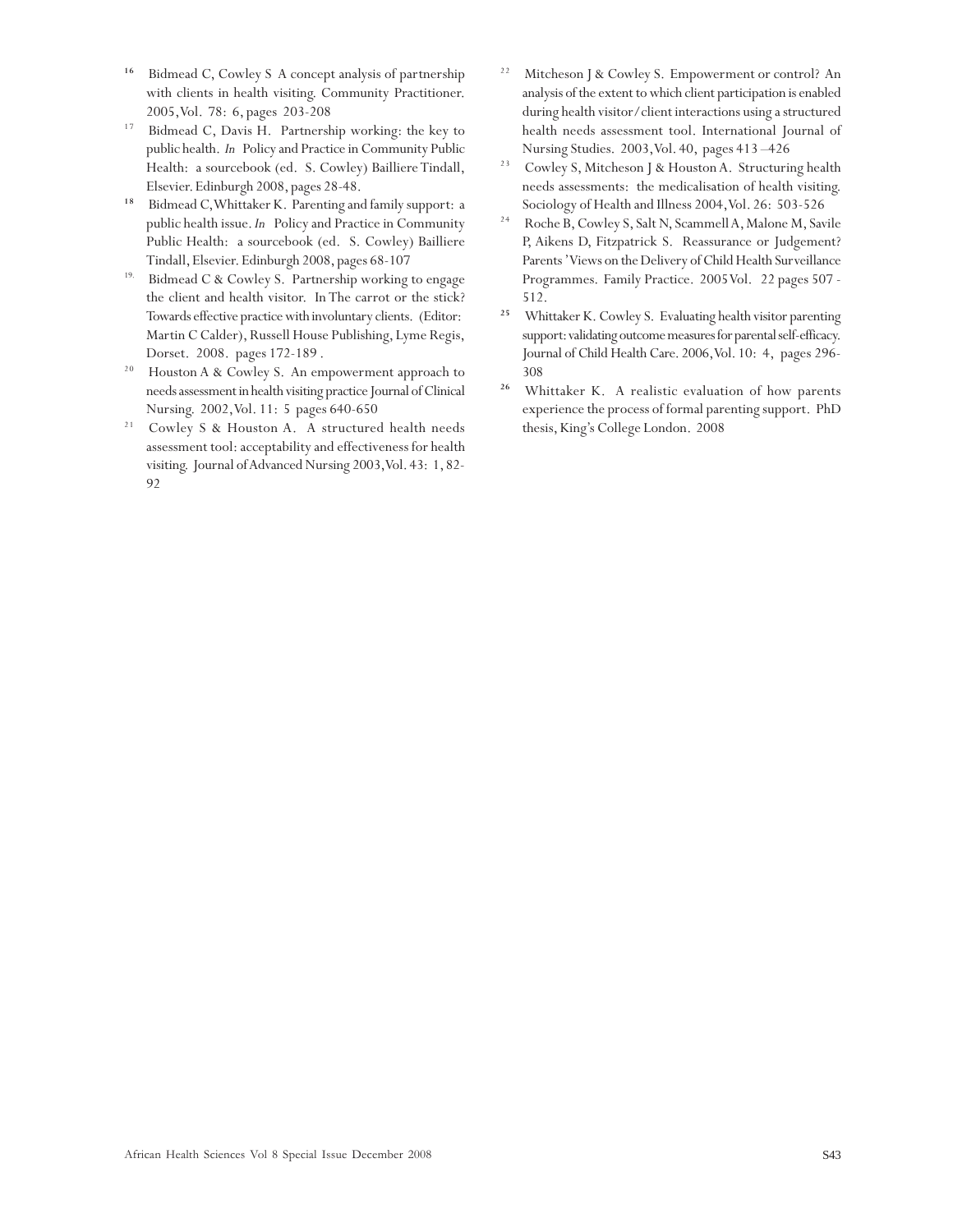### **Resilience in MSF and its Personnel**

### **Annick Filot and Carla Uriarte**

<sup>1</sup> MSF – Belgium<sup>2</sup> MSF – Spain *African Health Sciences* 2008; 8(S): 44-45

Médecins Sans Frontières (MSF) is an independent international medical humanitarian organization that delivers emergency aid in more than 70 countries to people affected by armed conflict; epidemics; natural or man-made disasters; or exclusion from health care. There are 19 sections, of which 5 are operational. In this workshop we will be representing the Belgium (MSF-OCB) and Spain-Greek (MSF-OCBA) operational sections. (When referring to MSF in this abstract we refer to the OCB and OCBA psychosocial units approach)

In emergencies and their aftermath, MSF provides essential health care, rehabilitates and runs hospitals and clinics, performs surgery, battles epidemics, carries out vaccination campaigns, operates feeding centers for malnourished children, and offers mental health care. When needed, MSF also constructs wells and dispenses clean drinking water, and provides shelter materials like blankets and plastic sheeting.

Through longer-term programs, MSF treats patients with infectious diseases such as tuberculosis, sleeping sickness, and HIV/AIDS, and provides medical and psychological care to marginalized groups such as street children.

MSF staff is very diverse and is the basement of our work in the Psychosocial Care units. The diversity of our staff has multiple sides; the main ones are individual, professional, cultural and social backgrounds. Inside this population, at the given moment, we have staff working, in their own country (6000 national staff) and staff working out of their country (900 expatriates from at least 25 nationalities) on 3 to 12 months contracts. Both subpopulations will have common and specific stress factors and resources to consider.

*Correspondence: Annick Filot MSB OCB, Rue Dupré 94 1090 Jette-Brussels, Belgium Phone 0032 2 474 74 48 Fax 0032 2 474 75 75 E-mail : annick.filot@brussels.msf.org*

Working in a humanitarian organization is inherently stressful. Indeed, the nature of MSF is to work close to human suffering in, often, extreme psychological and physical conditions. Adjusting to the environment, facing up to potentially traumatic events, the proximity to human suffering, the lack of means to support the population in need like we would like to, difficulty in stepping back and giving space to oneself, the urgent pressure of the needs, team living, violence, poverty of the beneficiaries, … are potential common stressors for all MSF staff. The national staff is, in a lot of places, chronically exposed to the stress linked to their socio-economico-political context and/or to the the stress associated to their survival after natural disasters. In the other hand, the expatriates experience the stress of remoteness from familiar systems to which they belong. A major difference between the two populations is the choice they have or not to be where they are and to leave it or not.

### **MSF Resilience Model**

To speak about **resilience** we have chosen the definition given by Bonnano as the capacity to, in the face of loss and trauma, maintain relatively stable, healthy levels of psychological and physical functioning. So it would not be the capacity to recuperate from a disorder but the ability to not have one. To present the relevant resilience factors, their indicators and how MSF promotes and supports them, we have modified the stress model to organize the information:

The resources we believe are most relevant for MSF staff have been gathered into a questionnaire. We have designed it in order to assess the importance of all these resources by contexts, and to analyze trends to help us promote those perceived by international staff as most relevant. It is not designed to be an academic instrument, but to use in a trend report. In MSF we have been passing the questionnaire since March, although validations and data analysis will not be possible until the second half of this year.

For MSF teams in the field, external resources can be grouped as: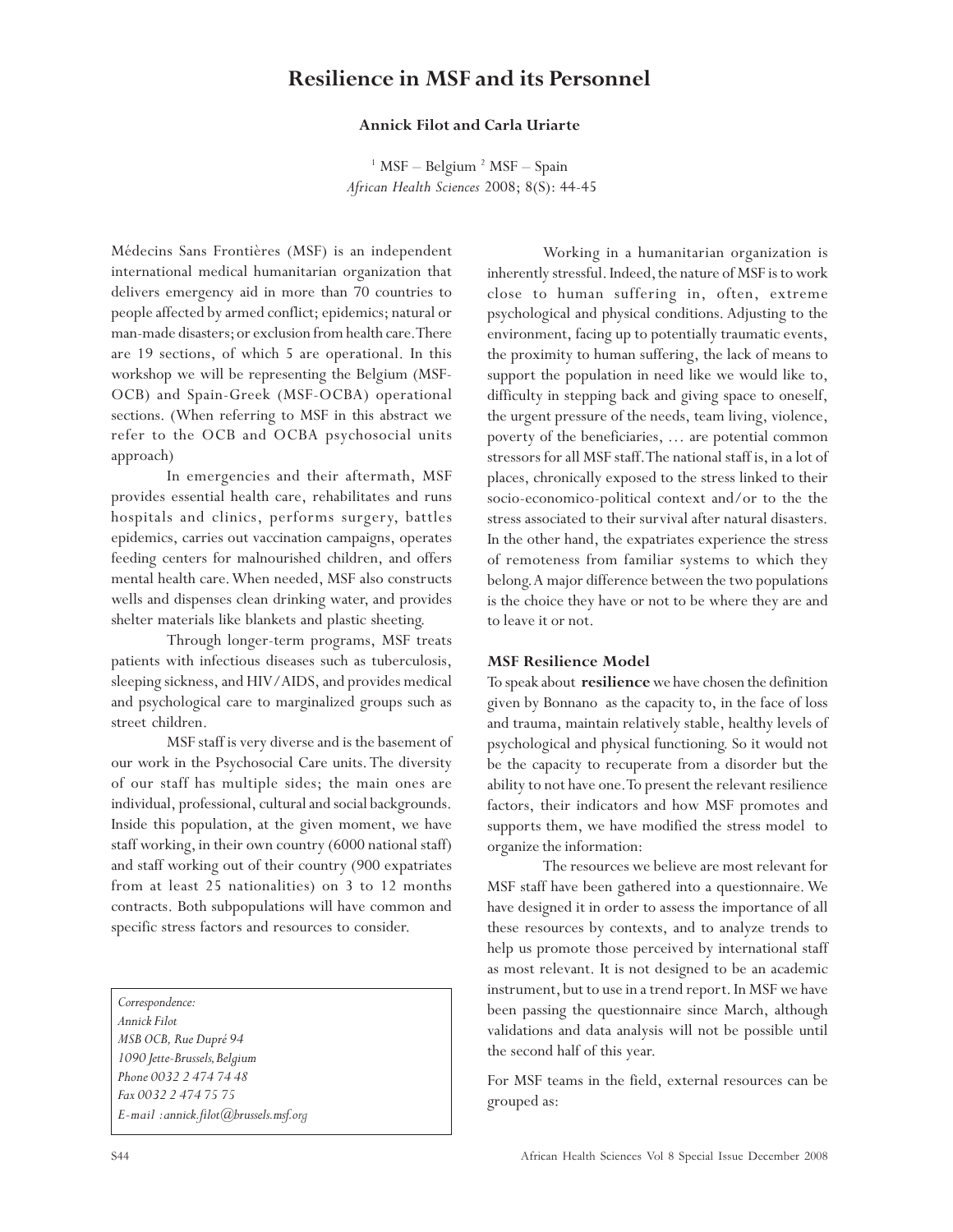

- Tangible (housing, climate, access to goods and logistics resources, etc.)
- Interpersonal (social support from others in the field and at home, team dynamics, supervision and support from coordinators, contact with local culture and beneficiaries, etc.)
- Organizational (rest periods promoted, job profile and tasks, pertinence of the project, etc.)

For example, in a on going war emergency, with teams working many hours on end, few tangible resources and strict security norms constraining personal liberty, interpersonal and individual resources become most important.

In missions where the context is stable, and the activities are programmed and planned (ie. HIV/ AIDS projects) organizational factors might gain more importance, such as rotation, access to ARV medicaments, etc.

Internal Resources for MSF staff can be:

- Active coping mechanisms
- Social skills
- Optimism
- Autonomy
- Problem solving skills
- Ability to put things in perspective
- Openness to new experience
- Seek for sensations
- Internal locus of control
- Flexibility
- **Hardiness**
- Self esteem

So for us, the effectiveness of these resources varies greatly from mission to mission, and to person to person.

### **Resilience Promotion and Intervention in MSF**

As part of the organizations policy some operational sections have created units with the mandate to support the organization and it's staff in preventing and managing mental health problems in the field team members. In MSF OCB and MSF OCBA units we agree in the need to promote resilience at the individual, interpersonal and organizational level. In order to accomplish this we carry out the following activities:

- In the hiring, screening and assessing staff process resilience traits are taken into account (information sessions and assessment centers)
- Preparation of staff
	- Before leaving on a first assignment all international staff go through a week predeparture preparation workshop, with special training on interpersonal communication and stress management skills
	- When leaving for a mission all international staff go through a briefing process, on the project, the context, the security, the job and tasks, etc. For specific contexts they undergo a psychosocial preparation briefing.
- Trainings and field workshops
	- − Technical skills trainings
	- − HR management skills
	- − Stress and mental health management skills
- HR management practices
	- − Ie. Clear job profiles, clear organigram
	- Taking care of team dynamics
	- Supervision, evaluations
	- Monitoring and support of staff well-being
- Psychosocial support sessions in specific contexts
	- Support with respect to traumatic stress
	- − Training of coordinators on enhancing resilience in the aftermath of incidents
	- − Critical incident interventions
	- − End of assignment support
	- − Debriefings
- HR, technical and psychosocial
	- − Specific psychological support (also to review individual resources and learn new ones)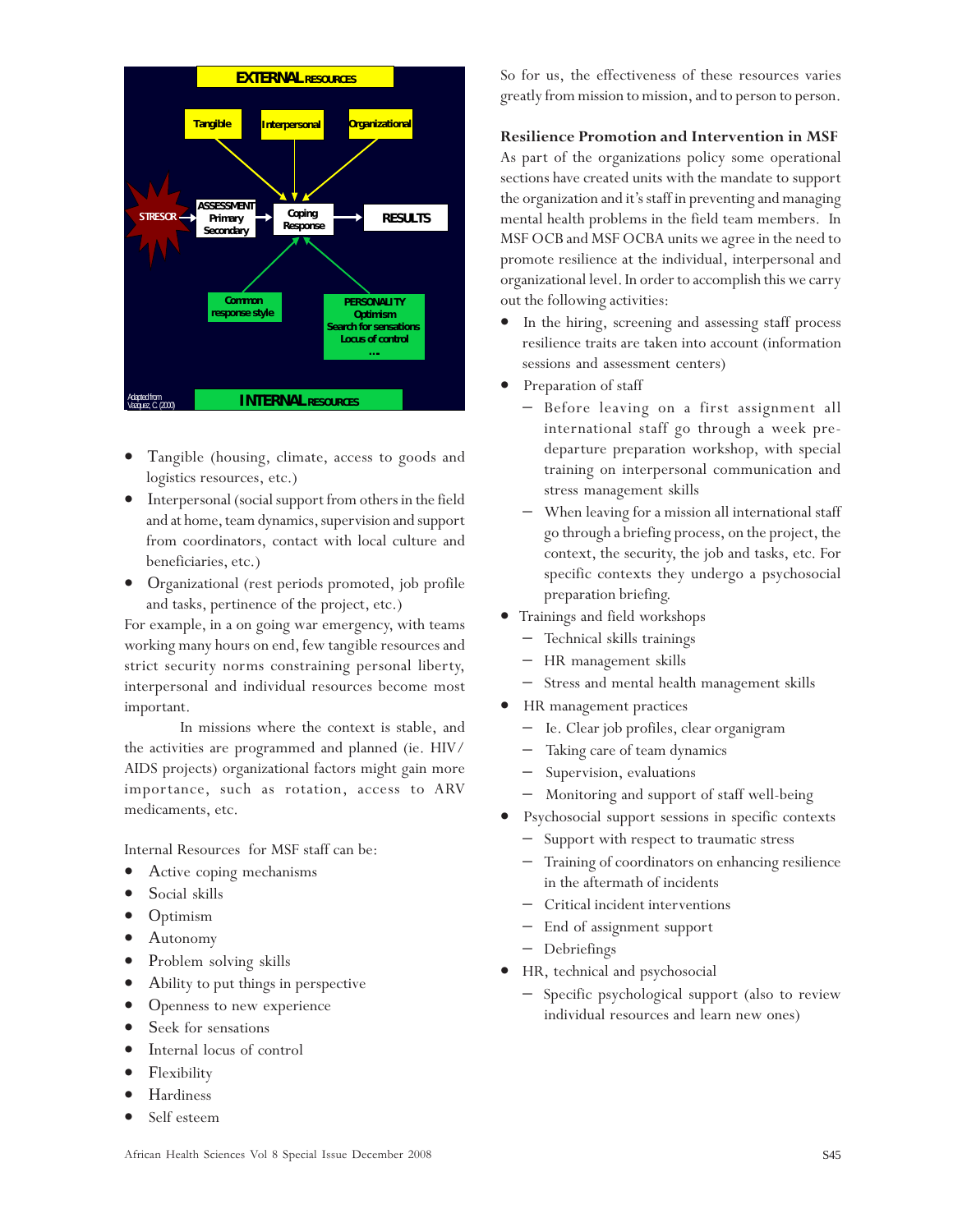### **Animals as key promoters of human resilience**

### **Joann M. Lindenmayer**

 Associate Professor, Cummings School of Veterinary Medicine, Tufts University http://www.tufts.edu/vet/ facpages/lindenmayer\_j.html

*African Health Sciences* 2008; 8(S): 46

The concept of resilience has been applied in a wide variety of situations and from the molecular to the ecosystem level. It has been most commonly used, however, to describe the capacity of human populations to survive disasters of acute onset and broad scope that are political, economic, social or environmental in origin. One aspect of resilience that is frequently overlooked is the role that animals may play in helping human populations to maintain and restore resilience. The role of animals encompasses companion animals as key sources of social support, as was seen in the United States after Hurricane Katrina, to livestock as critical sources of social and economic capital, as has been seen among herding communities after drought and forced migration in Africa and elsewhere. Because the role of animal populations in disasters is typically overlooked,

data on the role of animals in maintaining and restoring human resilience is scant.

In situations where human communities maintain strong bonds with animals, regardless of the nature of those bonds, immediate post-disaster response must include efforts to address the survival needs of animals. Intermediate and long-term response planning must include efforts to restore animals to those communities. Public and private veterinary services should be included in post disaster response efforts. Veterinary services can assist by responding to animal needs, documenting critical needs of affected animal populations and thereby providing data for future disaster plans, and helping to restore resilience to human communities after massive disruptions.

*Correspondence author: Joann M. Lindenmayer Associate Professor Department of Environmental and Population Health, Cummings School of Veterinary Medicine Tufts University 200 Westboro Road North Grafton, MA 01536, UK Tel. 508-887-4344 Fax: 508-839-7946 Email: Joann.Lindenmayer@tufts.edu*